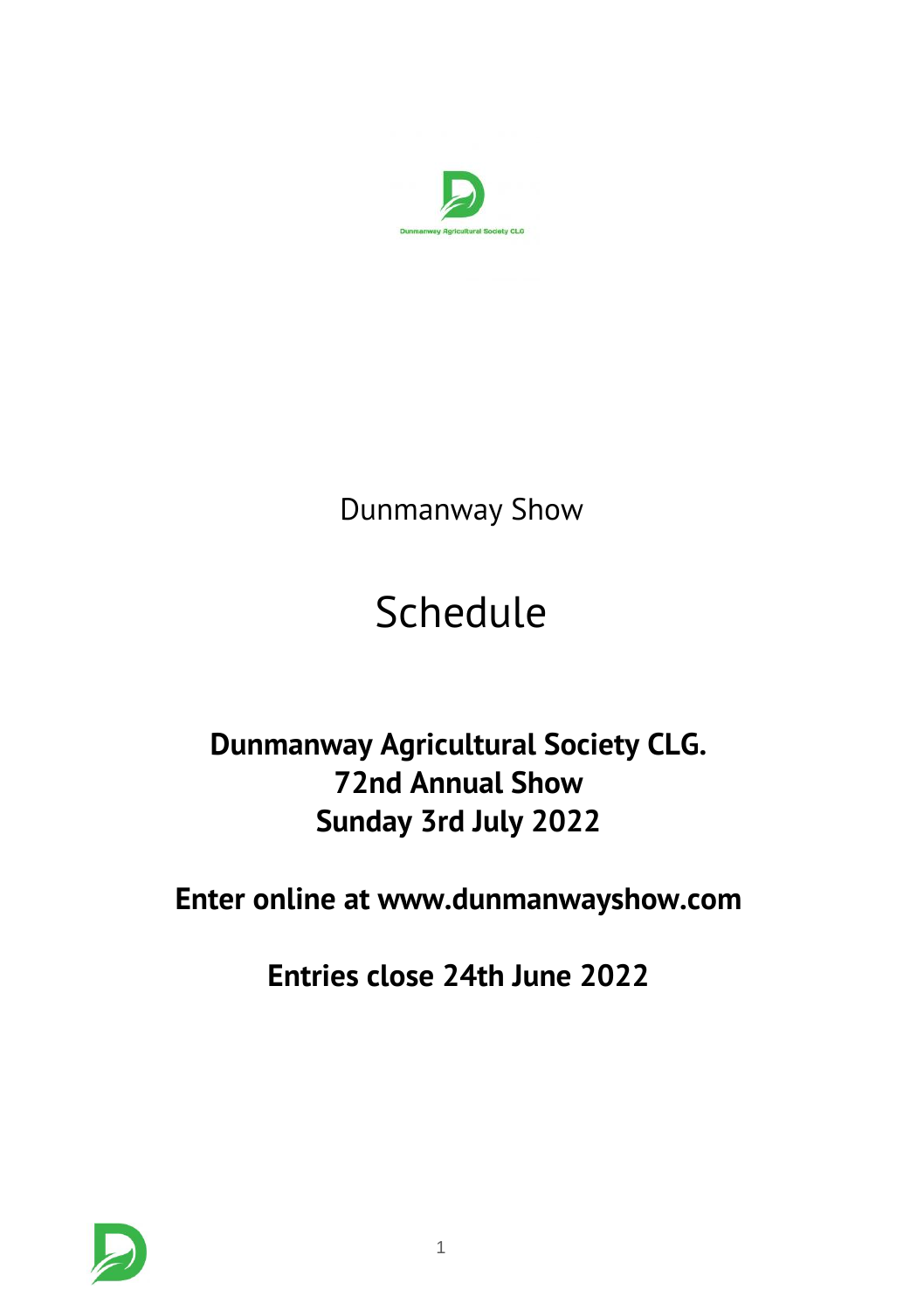# *Rules and Regulations*

- *1. Exhibits of Horticulture, Cookery, Needlework, Handicrafts and art will be judged at 4:00pm on Saturday (day before the show). Exhibitors please note – all entries in these classes must be in place by 3:30pm on Saturday and cannot be removed before 5:00pm on Sunday. Exhibitors must produce their Official Removal Card to the Stewards in charge of the various sections*
- *2. No entries will be accepted after the stipulated closing date.*
- *3. Entries must be accompanied by the Full Amount of the Entry Fee (Cheques, Money Orders, Postal Orders to be made payable to Dunmanway Agricultural Society CLG.) and must have all necessary details and information.*
- *4. A person entering an Exhibit and failing to send same for exhibition shall forfeit the entry fee.*
- *5. Exhibitors are reminded that whilst every precaution will be taken to ensure the safety of exhibits, the Society will not be responsible for any loss or damage, nor will the Society be accountable for any accident that may occur to any person attending the show, be they visitor, exhibitor or otherwise.*
- *6. Exhibitors accept that the Judges' decision is FINAL in all cases. ANY abuse/harassment of Judges/Stewards/Officials will not be tolerated. Where a dispute arises, the matter will be dealt with under Rule 7 and in accordance with the ISA disciplinary procedures as appropriate.*
- *7. Objections in any class MUST be lodged in writing with the Secretary before 4:00pm on Show Day. All objections must be accompanied by a fee of €20.00, which will be forfeited if the objection is not upheld.*
- *8. No prize awarded unless 2 compete; no 2nd prize awarded unless 3 compete and no 3rd prize unless 5 compete. This rule will be waived should the Judge consider there is special merit and record same in their book at the time of judging.*
- *9. The Society reserves the right of refusing entries, varying prize lists and arrangements, or removing any animal or other exhibit, at any time during the Show, and shall in no way be liable for any claim for compensation arising out of the holding of, or the abandonment or alteration of the date of the Show.*
- *10. Should any objection be made to any successful animal in a class on the grounds of height, the Stewards of the class shall have the animal examined by the Society's Veterinary Surgeon, whose decision shall be final.*
- *11. The pony section will be run under the Irish Pony Society Rules.*

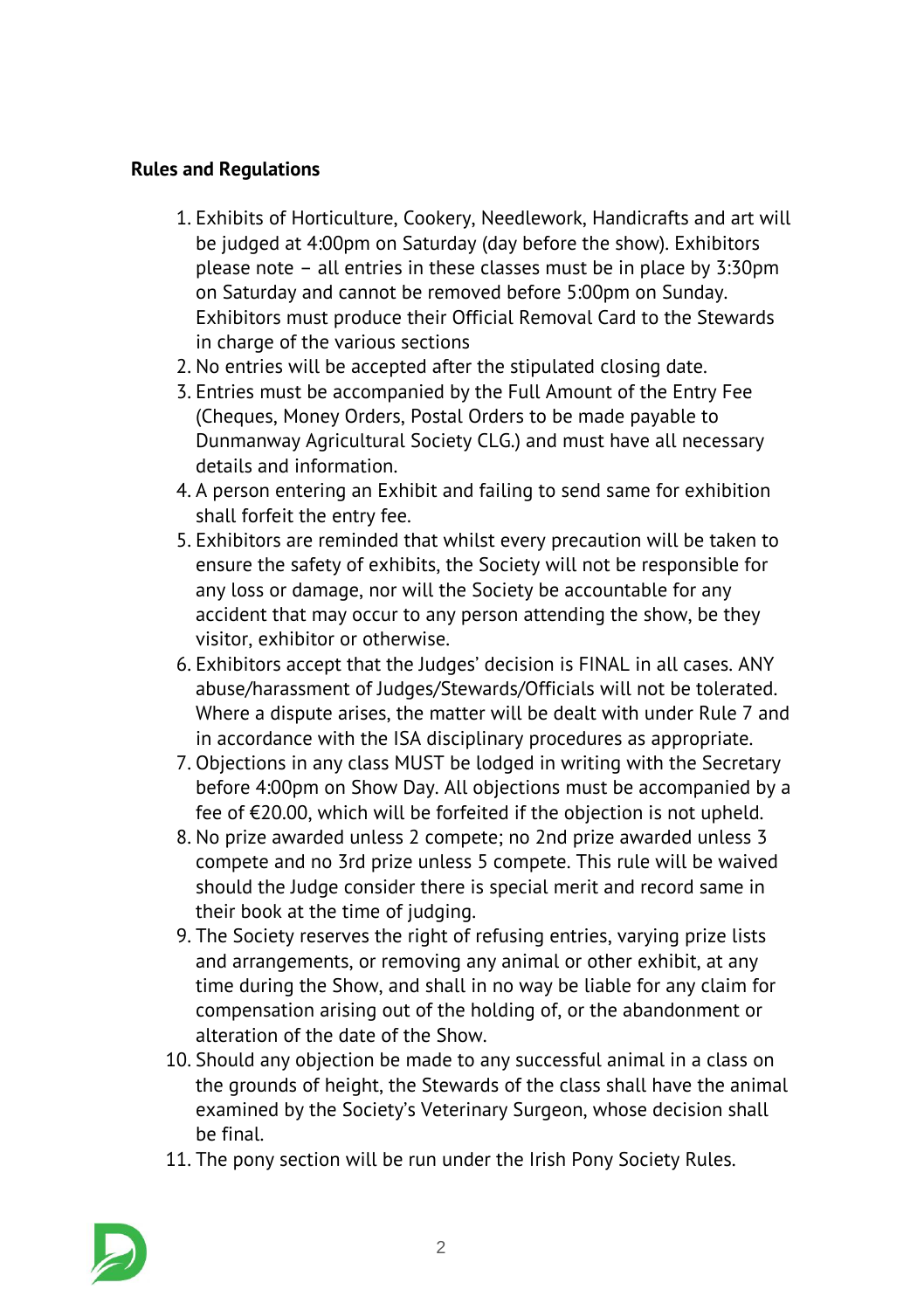- *12. A parade of prize winners horses and cattle will take place if possible and if an animal is absent from this parade, the exhibitor in question will be liable to forfeit the prize or prizes awarded to the animal in the absence of an adequate explanation.*
- *13. First Prize winners in Horse, Pony and Cattle classes are debarred from further competition, except where otherwise stated. Winners of qualifiers may compete in other classes.*
- *14. Refreshments will be supplied on the grounds.*
- *15. The Prize List is issued subject to the General Rules and Conditions of the Society.*
- *16. The Society has the option of cancelling or amalgamating any class where less than three entries have been received.*
- *17. Young Horse Championship: Winners of the thoroughbred youngstock class are not eligible to compete for this championship.*
- *18. Animals entered to compete in the Irish Draught Mare classes must be registered in the Irish Draught studbook and have an I.H.R. number.*
- *19. All foals must be led at this show.*
- *20. All entries in Horse classes must have an IHR number or equivalent.*
- *21. Judging in the Horse Section must commence at 11:00am.*
- *22. NO HAWKERS ALLOWED unless they produce their own public liability insurance and make appropriate arrangements with the Society prior to the show.*
- *23. Exhibitors of animals are requested to have their own Insurance Cover & Public Liability.*
- *24. The Irish Shows Association Levy of 5% will be deducted from all prize money in the relevant sections: horses, ponies, donkeys, cattle, sheep.*
- *25. Winners of qualifiers are themselves responsible for entering their animals (or exhibits) for the FINAL. On completion of judging, they must attend the Show Secretary's Office within ONE HOUR, and complete the necessary documentation and pay entry fee for the FINAL.*
- *26. The Society will not be responsible for any errors in either Entry Forms, Schedule, or Show Book.*
- *27. Cars are parked at owners' risk.*
- *28. Any handler whose animal is not under his/her control may be asked to remove said animal from the arena or show field, at the discretion of the Safety Officers, Judge or Stewards.*
- *29. Trade Stand Owners must have their own Public Liability Insurance Certificate.*
- *30. All Exhibitors must display their numbers so that they can be easily seen and read.*

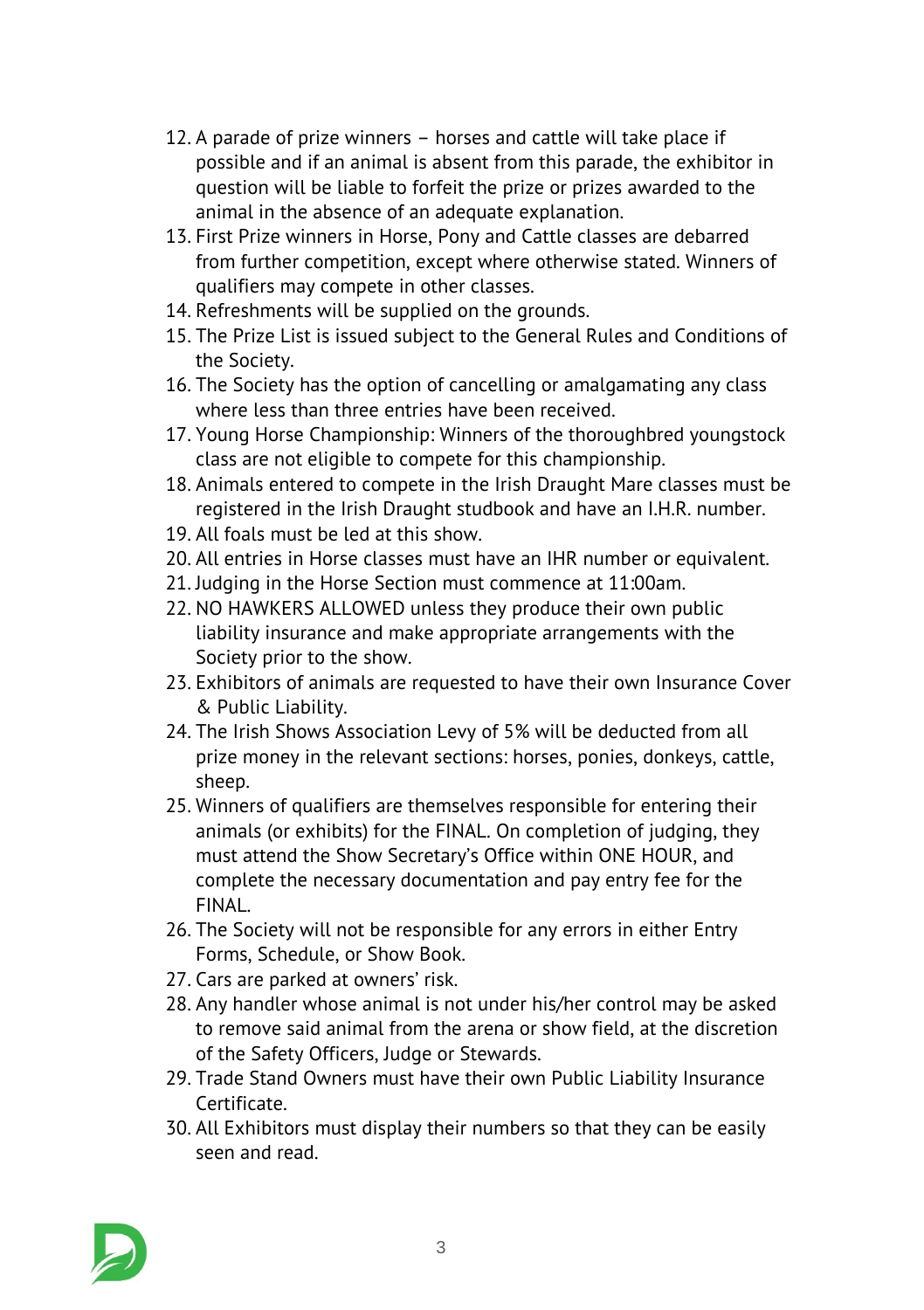- *31. Safety Officers must be obeyed at all times.*
- *32. Stallions are not eligible to compete in the Horse and Pony Sections due to insurance regulations.*
- *33. Only competent persons are allowed to exhibit animals.*
- *34. Bulls must be led with a pole and be under the control of two people at all times.*
- *35. All cattle entries must comply with Department of Agriculture regulations.*
- *36. In the Cattle Section, it has been ruled that a Heifer is a Heifer until she calves; then she is in the Cow Class.*
- *37. All entries must be in the Show Book insurance regulations.*
- *38. One person only will be admitted free with each livestock exhibit, but two persons may be admitted with a bull.*
- *39. Cups and Trophies must be returned to the Society before closing date for entries. Dunmanway Agricultural Society requires the signature of the Perpetual Cup / Trophy winners for receipt of same from the show. The person to whom the Cup / Trophy is awarded gives an undertaking that the Cup / Trophy will be returned to the Show Secretary in as good a condition as it was received, at least 14 days prior to the date of the succeeding show. NO PERPETUAL CUP / TROPHY CAN BE WON OUTRIGHT.*

# *Important Notice to Animal Owners Involved in the Show*

*The Irish Shows Association would advise all animal owners who have their animals insured to have the insurance cover extended to cover them while showing animals at shows. We understand that it costs very little, or nothing at all, to do so, depending on who you have your insurance cover with. If you are one of the few people who does not have cover, we would advise that you think about putting it in place for this purpose. It may well be worthwhile.*

*The reason for us giving you this advice is to protect yourself in the event of your animal lashing out and injuring someone or damaging someone's property. If that were to happen, and it is established that your animal was out of your control, you may be held fully or partly responsible for any injury or damage caused and may end up paying all or part of any settlement reached.*

# *N.B. ABSOLUTELY NO LATE ENTRIES CAN BE ACCEPTED PLEASE ENTER ON TIME*

*Entries Close 24th June and must be made online. www.dunmanwayshow.com*

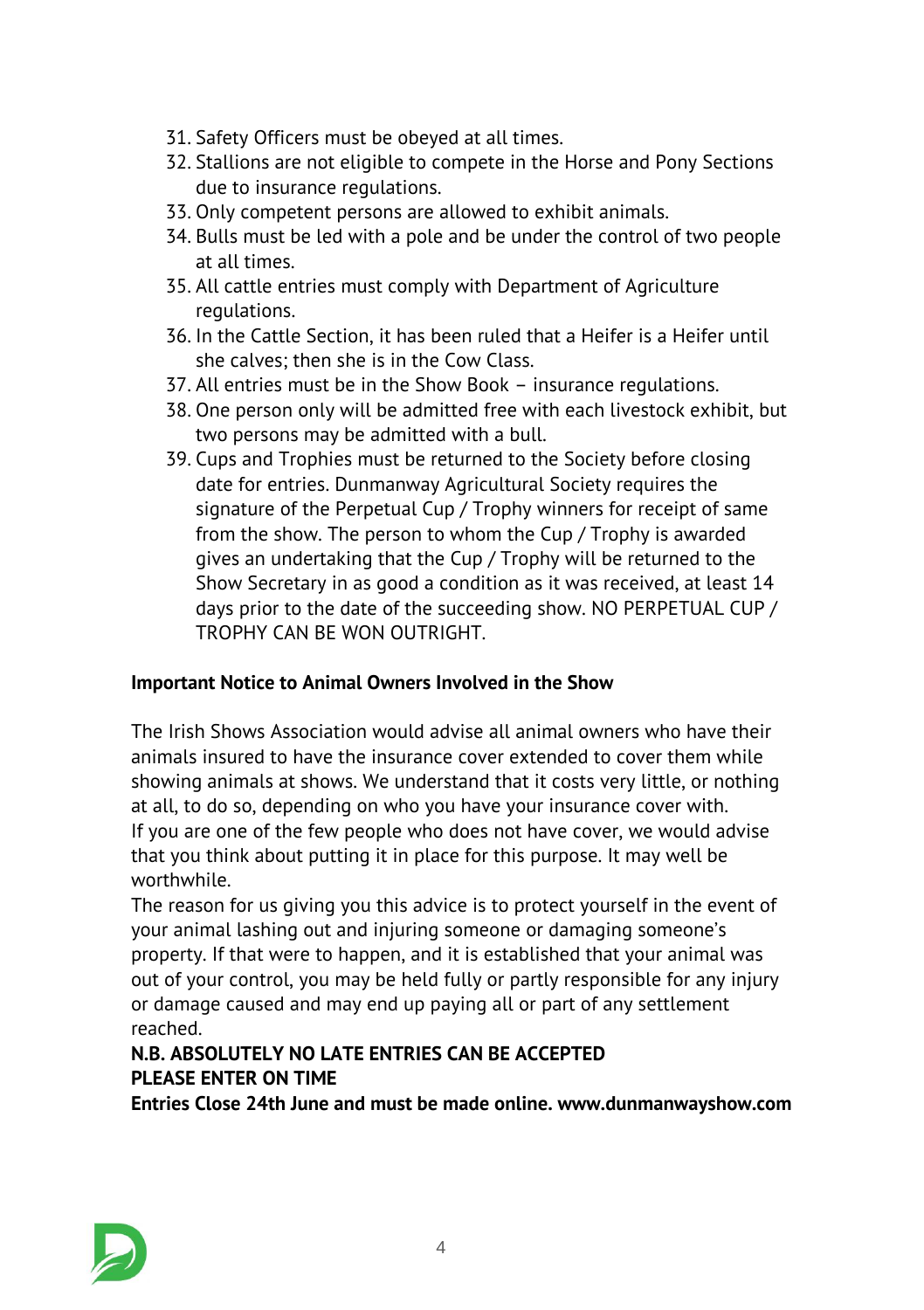# *Indoor Section*

*Judging will take place on Saturday 2nd July at 4.00 p.m. Exhibits staged from 1:30 to 3:30pm Entries Close 24th June 2022 and must be made online.*

# *Farm Produce*

*The Michael Walsh Memorial Plaque to the exhibitor with the most points in the Farm Produce Section. 1st - 3 points; 2nd - 2 points; 3rd - 1 point*

### *Vegetables*

# *Class 1: 5 Kerr's Pinks Potatoes Sponsor: Fruit Hill Farm*

*Entry fee of €2.00*

*Prizes: 1st - €12, 2nd - €8, 3rd - €5*

*Class 2: 5 Potatoes Round - confined to growers in Dunmanway Parish Entry fee of €2.00*

*Prizes: 1st - €12, 2nd - €8, 3rd - €5*

# *Class 3: 5 Potatoes (Any variety) Round*

*Sponsor: Fruit Hill Farm*

*Entry fee of €2.00*

*Prizes: 1st - €12, 2nd - €8, 3rd - €5*

### *Class 4: 5 Potatoes Kidney shaped*

*Sponsor: Fruit Hill Farm*

*Entry fee of €2.00*

*Prizes: 1st - €12, 2nd - €8, 3rd - €5*

#### *Class 5: 5 Heaviest Potatoes*

*Sponsor: Fruit Hill Farm*

*Entry fee of €2.00*

*Prizes: 1st - €12, 2nd - €8, 3rd - €5*

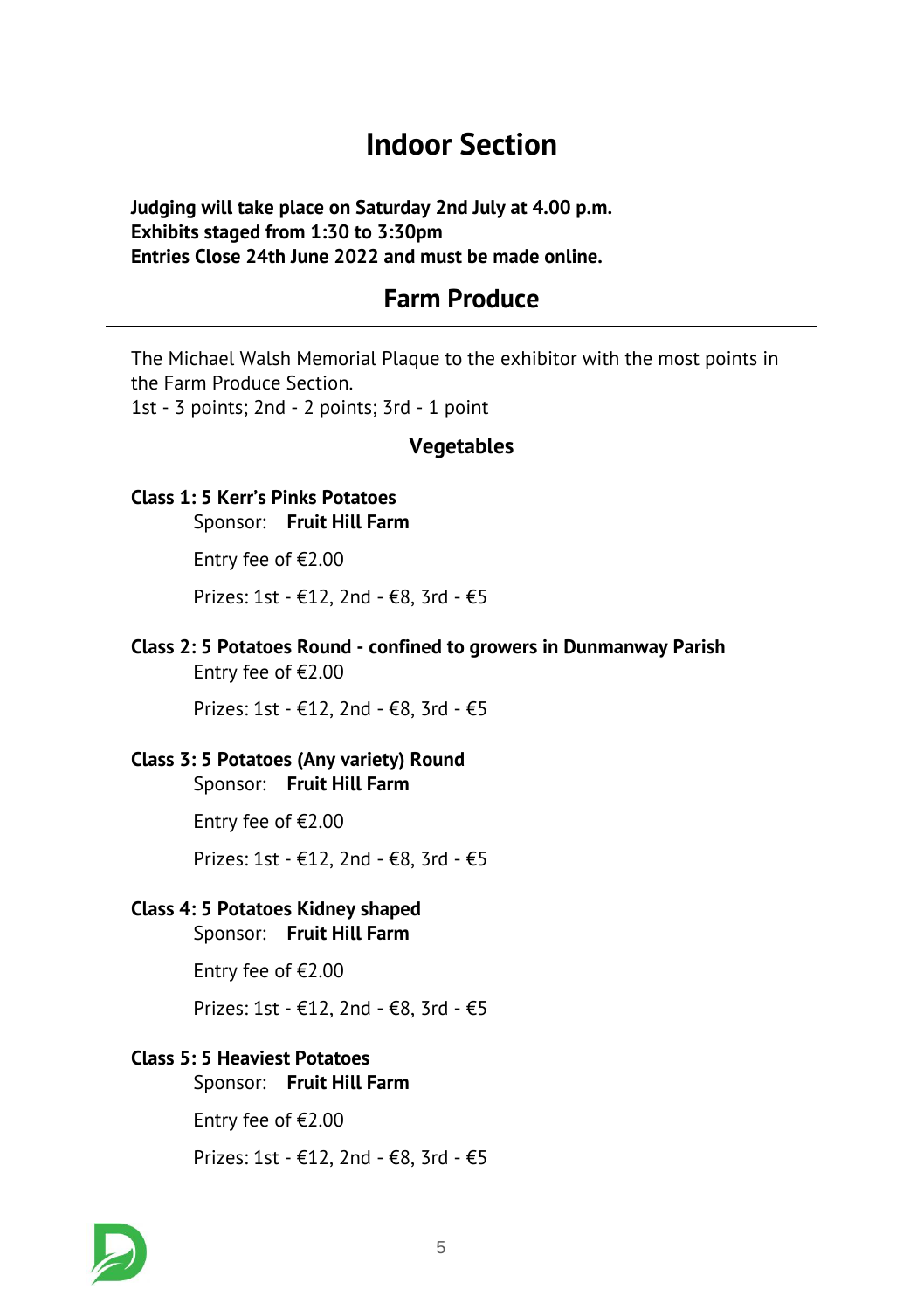#### *Class 6: 5 Shallots - either red or white (not mixed)*

*Entry fee of €2.00*

*Prizes: 1st - €12, 2nd - €8, 3rd - €5*

#### *Class 7: 3 Onions - home grown*

*Entry fee of €2.00*

*Prizes: 1st - €12, 2nd - €8, 3rd - €5*

# *Class 8: Collection of Herbs - 5 named varieties*

*Entry fee of €2.00*

*Prizes: 1st - €12, 2nd - €8, 3rd - €5*

#### *Class 9: 5 Carrots*

*Entry fee of €2.00*

*Prizes: 1st - €12, 2nd - €8, 3rd - €5*

### *Class 10: 3 Table Beet Round*

*Entry fee of €2.00*

*Prizes: 1st - €12, 2nd - €8, 3rd - €5*

### *Class 11: Any 3 Vegetables not classed.*

*Entry fee of €2.00*

*Prizes: 1st - €12, 2nd - €8, 3rd - €5*

#### *Class 12: 2 Heads of Table Cabbage - Any variety*

*Entry fee of €2.00*

*Prizes: 1st - €12, 2nd - €8, 3rd - €5*

#### *Class 13: 2 Heads of Lettuce*

*Entry fee of €2.00*

*Prizes: 1st - €12, 2nd - €8, 3rd - €5*

#### *Class 14: 4 Stalks of Rhubarb*

*Entry fee of €2.00*

*Prizes: 1st - €12, 2nd - €8, 3rd - €5*

# *Class 15: Basket of Salad Vegetables*

*Entry fee of €2.00*

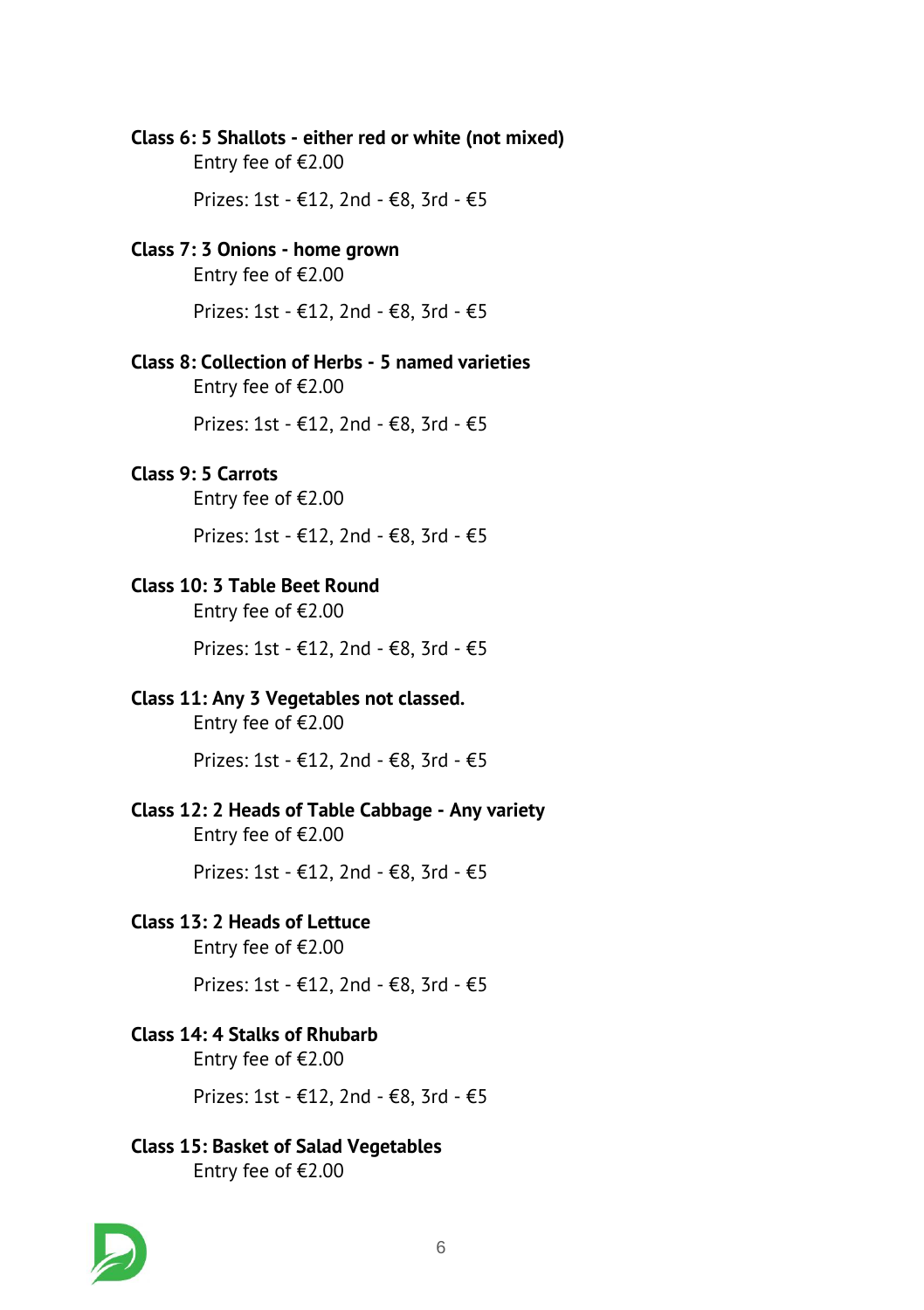*Prizes: 1st - €12, 2nd - €8, 3rd - €5*

### *Class 16: The Bord Bia 7 A Day Best In Season Kitchen Garden All-Ireland (Qualifier)*

*THE IRISH SHOWS ASSOCIATION & TULLAMORE SHOW SOCIETY PRESENT*

*THE BORD BIA 7 A DAY BEST IN SEASON KITCHEN GARDEN ALL IRELAND*

### *Rules*

*1. This competition is to encourage growers to exhibit produce from their own kitchen garden*

*2. In this competition the produce should be the property of and be grown by the exhibitor.*

*3. Each exhibit must consist of a display of fruit and vegetables excluding potatoes.*

*4. Not fewer than 7 kinds*

*5. Not more than 10. Foliage and root growth may be trimmed for display purposes and herbs may be included*

*6. The veg and fruit should be displayed within area not larger than 610mm x 610mm (24"x24").*

*7. However, foliage and roots may extend beyond that boundary but not rest on the show bench.*

*8. Marquee open from 7.30am on show morning and will be closed for judging at 10am sharp. Marquee will open to the public at 12 noon. 9. Exhibits cannot be removed before 5.00pm.*

*THE COMPETITION WILL BE JUDGED AS FOLLOWS:*

*Variety: 25 points*

*Condition and quality: 50 points*

*Overall presentation and attractiveness: 25 points*

*Prizes at final: 1st €250, 2nd €150; 3rd €100; 4th €75; 5th €50; 6th €25.*

*Entry Fee: To Qualifying Show €3. To Final €6.*

*Final: The Tullamore Show & FBD National Livestock Show*

*Date: 14 August 2022*

# *Class 17: Collection of Vegetables, 3 varieties*

*Entry fee of €2.00*

*Prizes: 1st - €12, 2nd - €8, 3rd - €5*

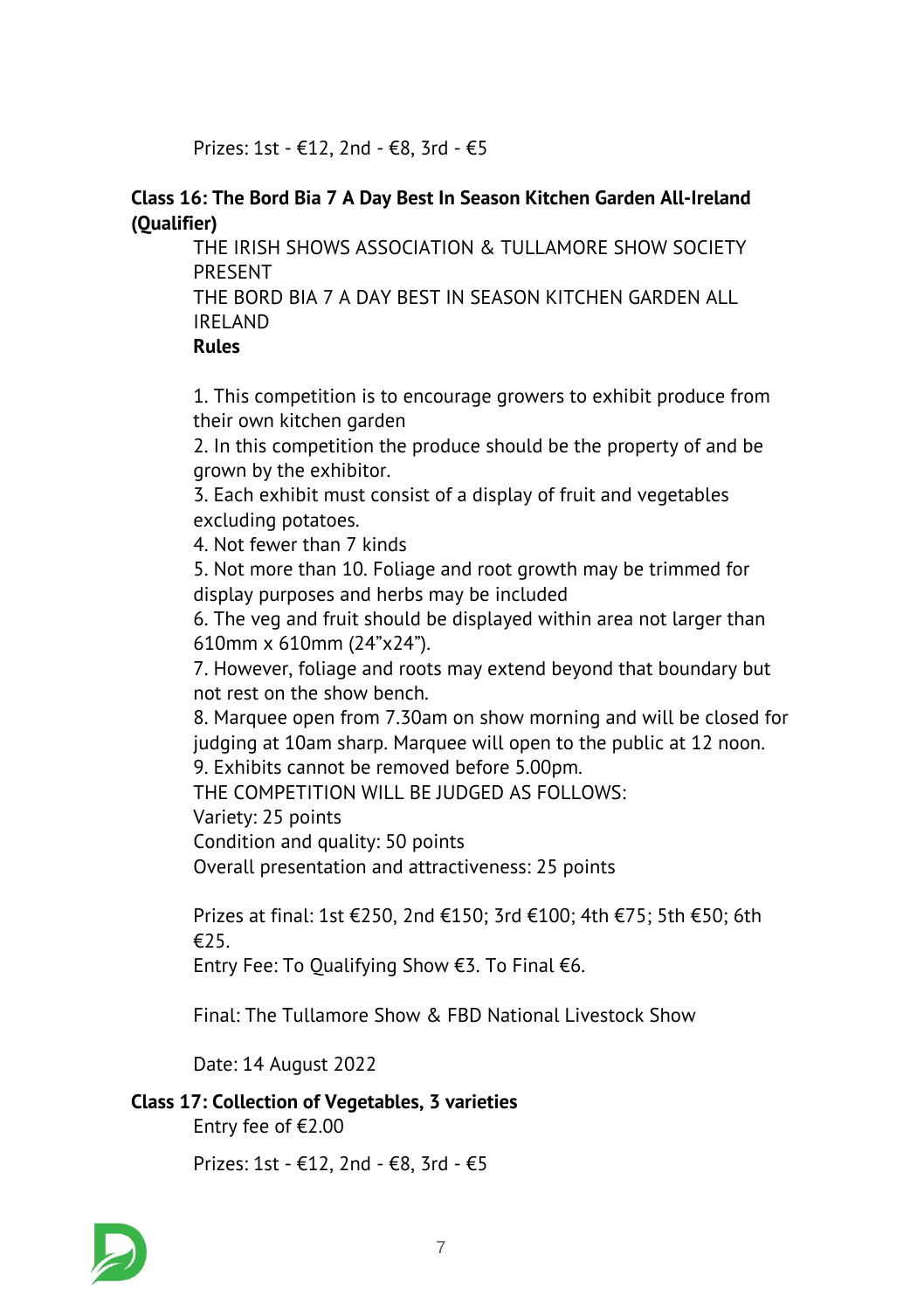# *Fruit*

| Class 18: Dish of 6 Ripe Tomatoes with 1 inch stem<br>Entry fee of €2.00   |  |  |  |
|----------------------------------------------------------------------------|--|--|--|
| Prizes: 1st - €12, 2nd - €8, 3rd - €5                                      |  |  |  |
| <b>Class 19: Dish of 10 Blackcurrants</b><br>Entry fee of €2.00            |  |  |  |
| Prizes: 1st - €12, 2nd - €8, 3rd - €5                                      |  |  |  |
| Class 20: Dish of 10 Gooseberries - Green Variety<br>Entry fee of $E$ 2.00 |  |  |  |
| Prizes: 1st - €12, 2nd - €8, 3rd - €5                                      |  |  |  |
| Class 21: Dish of 10 Gooseberries - Red Variety.<br>Entry fee of €2.00     |  |  |  |
| Prizes: 1st - €12, 2nd - €8, 3rd - €5                                      |  |  |  |
| <b>Class 22: Dish of 10 Strawberries</b><br>Entry fee of €2.00             |  |  |  |
| Prizes: 1st - €12, 2nd - €8, 3rd - €5                                      |  |  |  |
| Eggs                                                                       |  |  |  |
| Class 23: Six Brown eggs                                                   |  |  |  |
| Entry fee of €2.00                                                         |  |  |  |
| Prizes: 1st - €12, 2nd - €8, 3rd - €5                                      |  |  |  |
| Class 24: Six White eggs<br>Entry fee of €2.00                             |  |  |  |
| Prizes: 1st - €12, 2nd - €8, 3rd - €5                                      |  |  |  |
|                                                                            |  |  |  |

*Prizes: 1st - €12, 2nd - €8, 3rd - €5*

# *Class 26: Six Duck eggs - green*

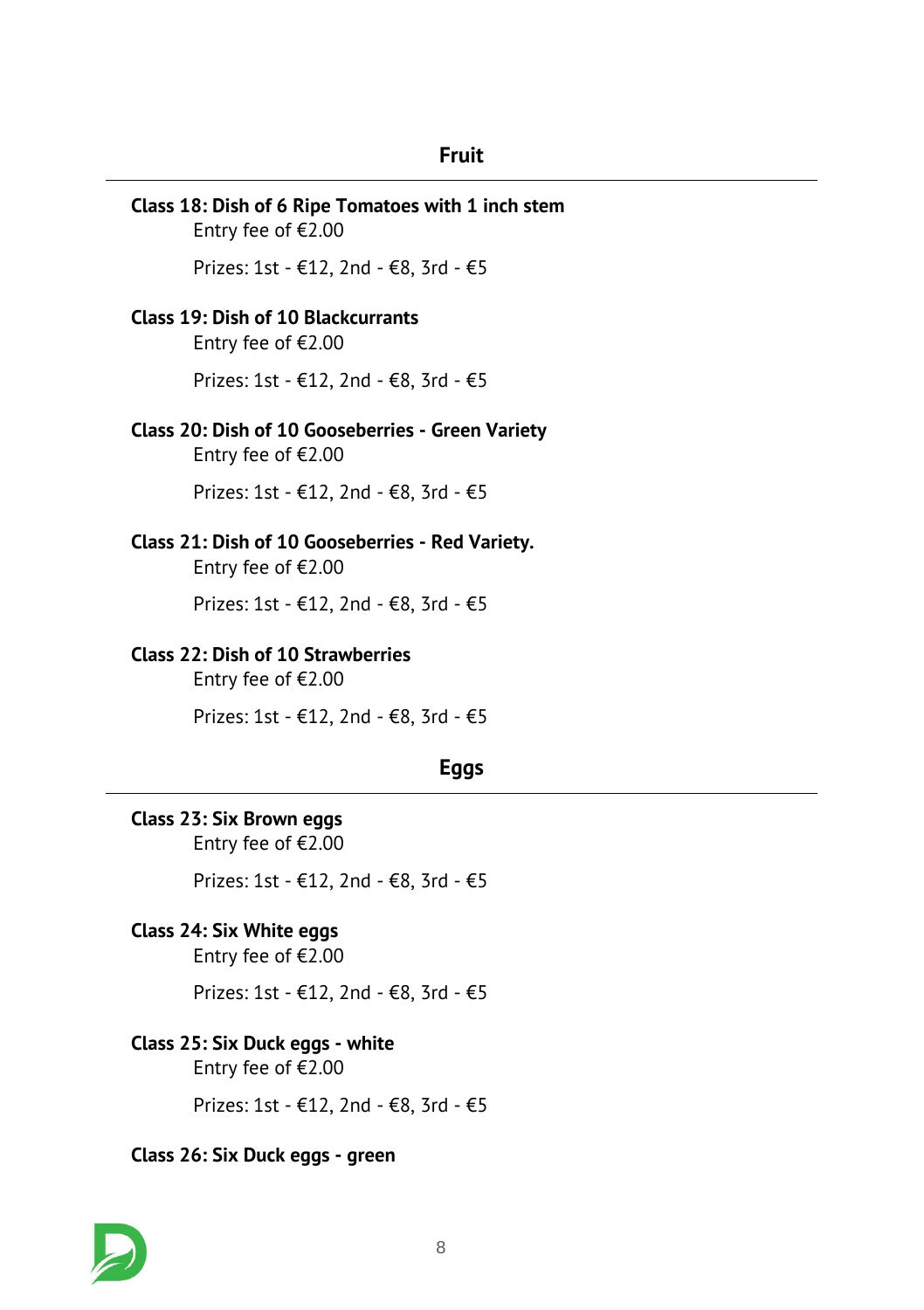*Entry fee of €2.00 Prizes: 1st - €12, 2nd - €8, 3rd - €5*

# *Flowers*

*Excessively heavy flower containers will be displayed at ground level.*

*The Jerh. Murray Perpetual Cup will be presented to the outstanding exhibit in the Horticulture Section*

# *Class 27: Cactus Plant in Pot*

*Pot not to exceed 12" (30cm) in diameter*

*Entry fee of €2.00*

*Prizes: 1st - €12, 2nd - €8, 3rd - €5*

# *Class 28: Vase of Mixed Flowers & Foliage arranged decoratively*

*Maximum height 18 inches (45cm)*

*Entry fee of €2.00*

*Prizes: 1st - €12, 2nd - €8, 3rd - €5*

# *Class 29: Foliage Plant in Pot including Fern*

*Pot not to exceed 12" (30cm) in diameter*

*Entry fee of €2.00*

*Prizes: 1st - €12, 2nd - €8, 3rd - €5*

# *Class 30: Geranium in Pot*

*Pot not to exceed 12" (30cm) in diameter*

*Entry fee of €2.00*

*Prizes: 1st - €12, 2nd - €8, 3rd - €5*

# *Class 31: Flowering Plant in Pot, excluding Geranium.*

*Pot not to exceed 12" (30cm) in diameter*

*Entry fee of €2.00*

*Prizes: 1st - €12, 2nd - €8, 3rd - €5*

# *Class 32: Vase of Cut Flowers - Colour variation allowed Maximum height 18 inches (45cm)*

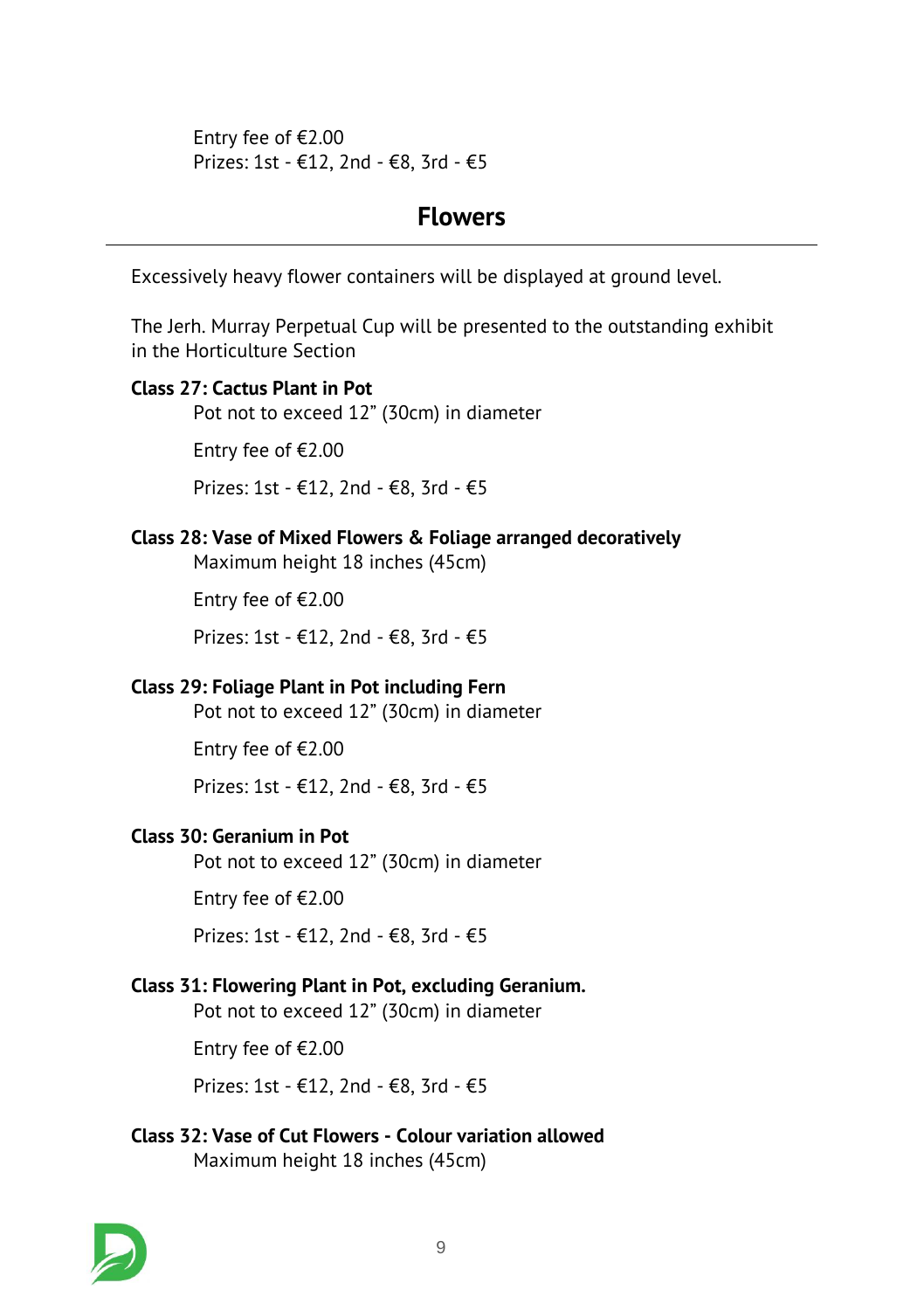*Entry fee of €2.00*

*Prizes: 1st - €12, 2nd - €8, 3rd - €5*

#### *Class 33: Vase of Sweet Pea arranged decoratively*

*The winner will receive the Jennifer Helen Memorial Perpetual Cup,*

*Entry fee of €2.00*

*Prizes: 1st - €12, Jennifer Helen Memorial Cup, 2nd - €8, 3rd - €5*

### *Class 34: Rose Specimen Bloom - No Foliage*

*Entry fee of €2.00*

*Prizes: 1st - €12, 2nd - €8, 3rd - €5*

# *Class 35: Vase of 3 Roses with Foliage*

*Entry fee of €2.00*

*Prizes: 1st - €12, 2nd - €8, 3rd - €5*

# *Class 36: Vase of cut stems of Foliage*

*Entry fee of €2.00*

*Prizes: 1st - €12, 2nd - €8, 3rd - €5*

# *Class 37: Vase of 5 kinds of Perennial Flowers*

*Maximum height 18 inches (45cm)*

*Entry fee of €2.00*

*Prizes: 1st - €12, 2nd - €8, 3rd - €5*

# *Class 38: Dinner Table Arrangement, space allowed 45cms*

*Maximum height 18 inches (45cm)*

*Entry fee of €2.00*

*Prizes: 1st - €12, 2nd - €8, 3rd - €5*

# *Class 39: Vase of Annuals or Biennials - one kind only - colour variation allowed.*

*Maximum height 18 inches (45cm) Space allowed 18 inches (45cms) Entry fee of €2.00*

*Prizes: 1st - €12, 2nd - €8, 3rd - €5*

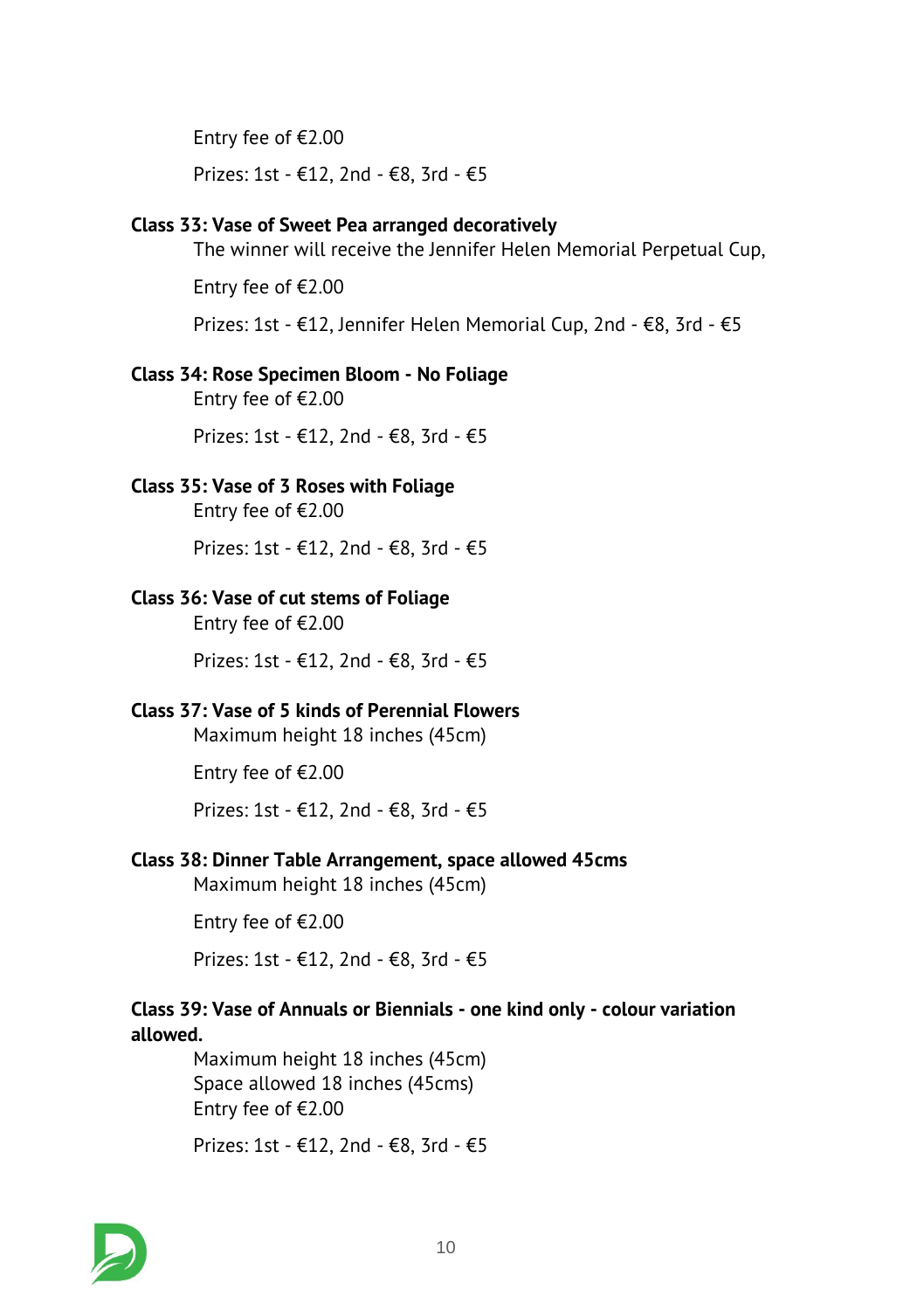#### *Class 40: One Vase of Flowering Shrubs - distinct varieties.*

*Not more than 45cms long*

*Entry fee of €2.00*

*Prizes: 1st - €12, 2nd - €8, 3rd - €5*

### *Class 41: Colourful display of Plants, in recycled container not exceeding 45cm or 18"*

*Winner will receive the Teresa Helen Memorial Perpetual Shield*

*Entry fee of €2.00*

*Prizes: 1st - €12, 2nd - €8, 3rd - €5*

#### *Class 42: Window Box - box not larger than 50 cm*

*Exhibits will be displayed at ground level.*

*Entry fee of €2.00*

*Prizes: 1st - €12, 2nd - €8, 3rd - €5*

# *Class 43: Ladies or Gents Buttonhole*

*Entry fee of €2.00*

*Prizes: 1st - €12, 2nd - €8, 3rd - €5*

# *Classes Confined to Children Under 17 Years*

*SPECIAL PRIZE: A €50 book voucher, kindly sponsored by Phyllis McCarthy will be presented to the child under 17, resident in Dunmanway Parish, who achieves the most points across all children's classes. Points will be awarded as follows: 1st -3 points; 2nd -2 points; 3rd -1 point. Previous overall winners of this prize will be excluded from the points calculation; class placings will stand.*

### *Class 44: Animal, Bird or insect to be made out of vegetable, fruit or plant Entry fee of €1.00*

*Prizes: 1st - €7, 2nd - €5, 3rd - €4*

#### *Class 45: Arrangement of Flowers in Egg Cup*

*Entry fee of €1.00*

*Prizes: 1st - €7, 2nd - €5, 3rd - €4*

#### *Class 46: Arrangement of Foliage, not more than 12" in diameter*

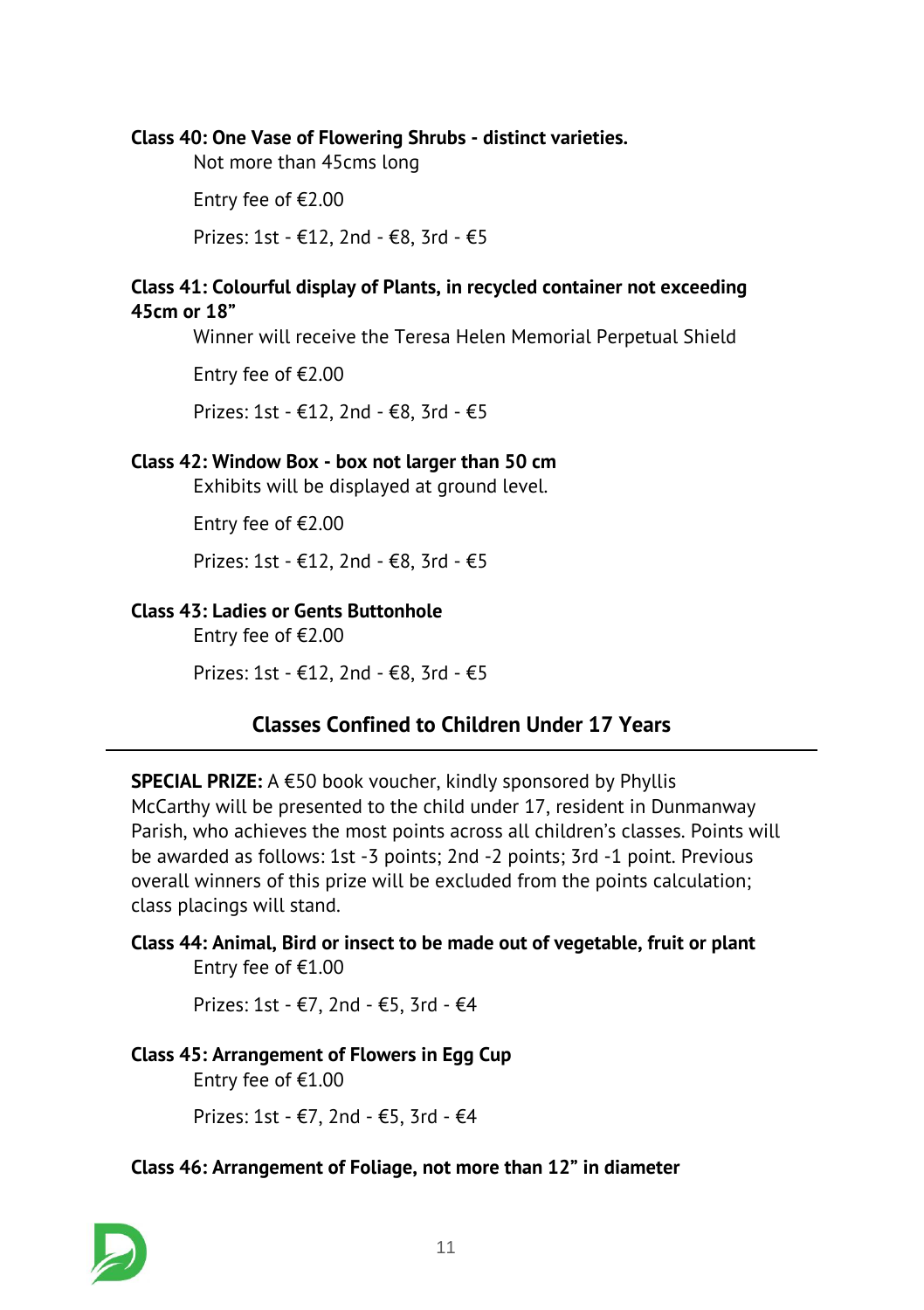*Entry fee of €1.00 Prizes: 1st - €7, 2nd - €5, 3rd - €4*

# *Class 47: Vase of Wild Flowers in Foliage - collection not to be named*

*Maximum height 18 inches (45 cm)*

*Entry fee of €1.00*

*Prizes: 1st - €7, 2nd - €5, 3rd - €4*

# *Cookery*

*The Helen O'Donoghue Memorial Perpetual Trophy will be presented to the outstanding exhibit in the Cookery Section*

# *Class 48: Decorated Sandwich Cake - Madeira mixture - Confined to Dunmanway Parish*

*Entry fee of €2.00*

*Prizes: 1st - €12, 2nd - €8, 3rd - €5*

*Class 49: Home-made Brown Soda Bread - Confined to Dunmanway Parish.*

*Entry fee of €2.00*

*Prizes: 1st - €12, 2nd - €8, 3rd - €5*

# *Class 50: Chocolate Biscuit Cake - Confined to Dunmanway Parish.*

*Special Prize*

*Entry fee of €2.00*

*Prizes: 1st - €12, 2nd - €8, 3rd - €5*

#### *Class 51: Tea for Two Competition*

*DUNMANWAY SHOW PRESENTS TEA FOR TWO COMPETITION Presented in memory of Mrs. Olive Kingston, Kilronan East, Dunmanway. The following conditions apply. 1. Each competitor will bake 3 items (a) 2 Fruit Scones. (b) Apple Tart (c) Tea Brack. 2. The items to be displayed as one exhibit on a tray not more than 24" X 24". Entry fee of €2.00*

*Prizes: 1st - €12, 2nd - €8, 3rd - €5*

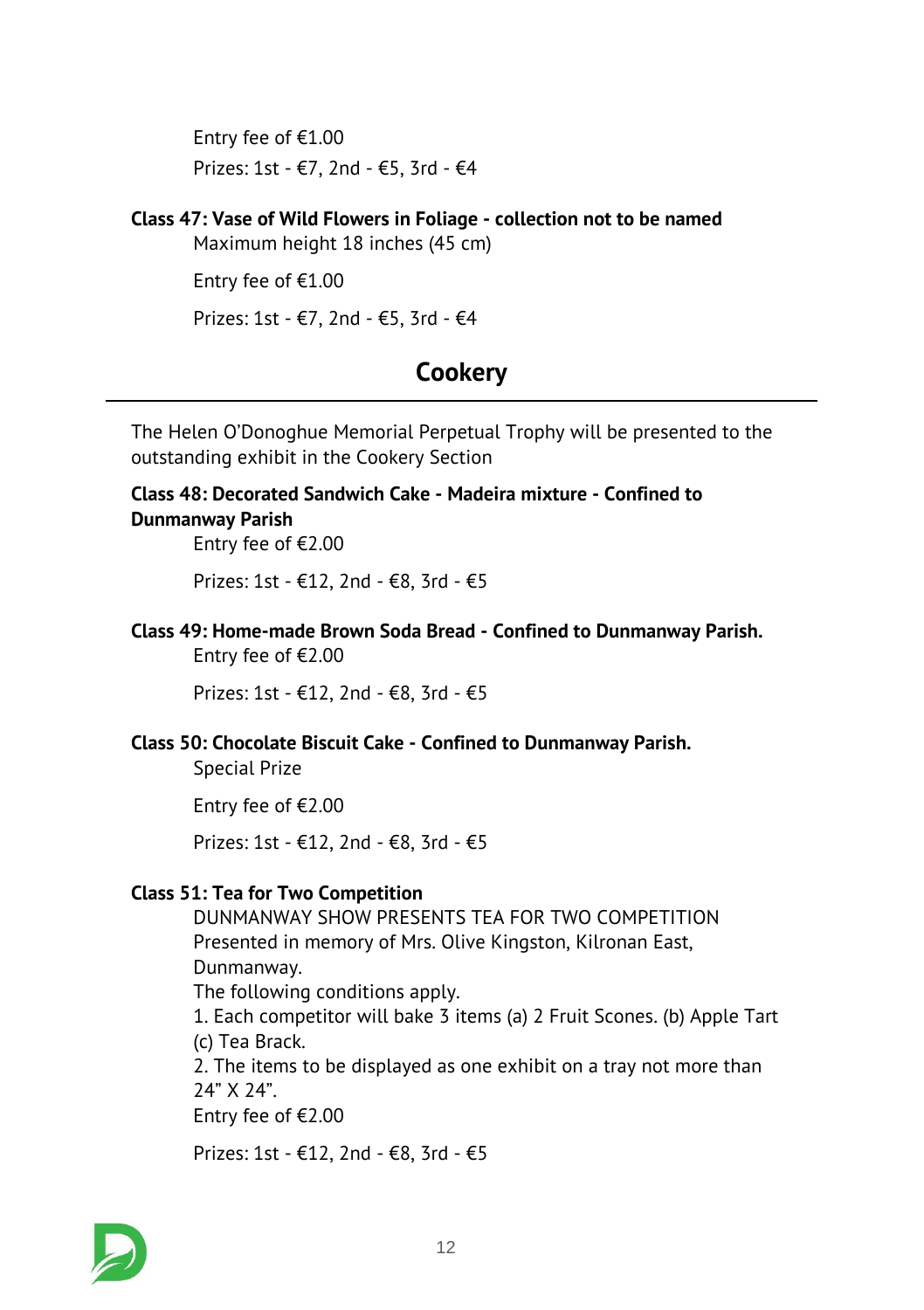#### *Class 52: Any homemade dessert*

*Entry fee of €2.00*

*Prizes: 1st - €12, 2nd - €8, 3rd - €5*

#### *Class 53: Decorated Coffee Cake - sponge mixture*

*Entry fee of €2.00*

*Prizes: 1st - €12, 2nd - €8, 3rd - €5*

#### *Class 54: Apple Tart - Shortcrust Pastry*

*Entry fee of €2.00*

*Prizes: 1st - €12, 2nd - €8, 3rd - €5*

*Class 55: 6 small cakes - 3 different varieties suitable for afternoon tea Entry fee of €2.00*

*Prizes: 1st - €12, 2nd - €8, 3rd - €5*

#### *Class 56: Swiss Roll*

*Entry fee of €2.00*

*Prizes: 1st - €12, 2nd - €8, 3rd - €5*

### *Class 57: Home-made Carrot Cake*

*Entry fee of €2.00*

*Prizes: 1st - €12, 2nd - €8, 3rd - €5*

#### *Class 58: Home-Made Chocolate Cake*

*Entry fee of €2.00*

*Prizes: 1st - €12, 2nd - €8, 3rd - €5*

# *Class 59: Home-made Birthday Cake or Novelty Cake*

*Entry fee of €2.00*

*Prizes: 1st - €12, 2nd - €8, 3rd - €5*

#### *Class 60: 6 Home-Made White Sultana Scones*

*Entry fee of €2.00*

*Prizes: 1st - €12, 2nd - €8, 3rd - €5*

# *Class 61: Sandwich Cake - Sponge Mix*

*Entry fee of €2.00*

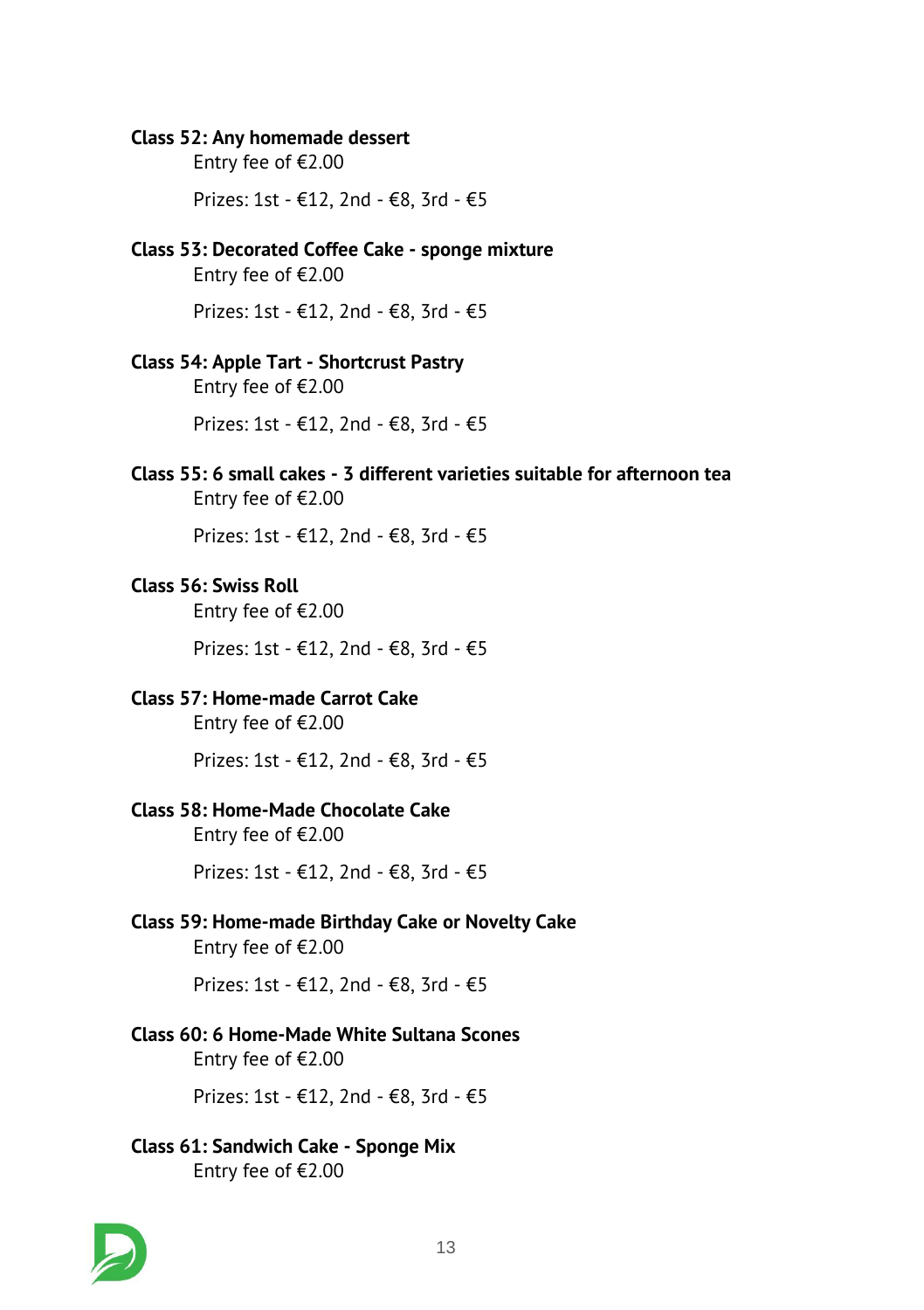*Prizes: 1st - €12, 2nd - €8, 3rd - €5*

# *Class 62: Madeira Cake baked in Loaf Tin*

*Entry fee of €2.00*

*Prizes: 1st - €12, 2nd - €8, 3rd - €5*

# *Class 63: Rich Fruit Cake*

*Entry fee of €2.00*

*Prizes: 1st - €12, 2nd - €8, 3rd - €5*

# *Class 64: Light Fruit Cake*

*Entry fee of €2.00*

*Prizes: 1st - €12, 2nd - €8, 3rd - €5*

# *Class 65: 6 Queen Cakes Decorated*

*Entry fee of €2.00*

*Prizes: 1st - €12, 2nd - €8, 3rd - €5*

# *Class 66: Home-Made Brown Soda Cake*

*Entry fee of €2.00*

*Prizes: 1st - €12, 2nd - €8, 3rd - €5*

# *Class 67: Tea Brack*

*Entry fee of €2.00*

*Prizes: 1st - €12, 2nd - €8, 3rd - €5*

# *Class 68: Rhubarb Tart*

*Entry fee of €2.00*

*Prizes: 1st - €12, 2nd - €8, 3rd - €5*

# *Class 69: 6 Home-Made White Scones*

*Entry fee of €2.00*

*Prizes: 1st - €12, 2nd - €8, 3rd - €5*

# *Class 70: 6 Home-Made Brown Scones*

*Entry fee of €2.00*

*Prizes: 1st - €12, 2nd - €8, 3rd - €5*

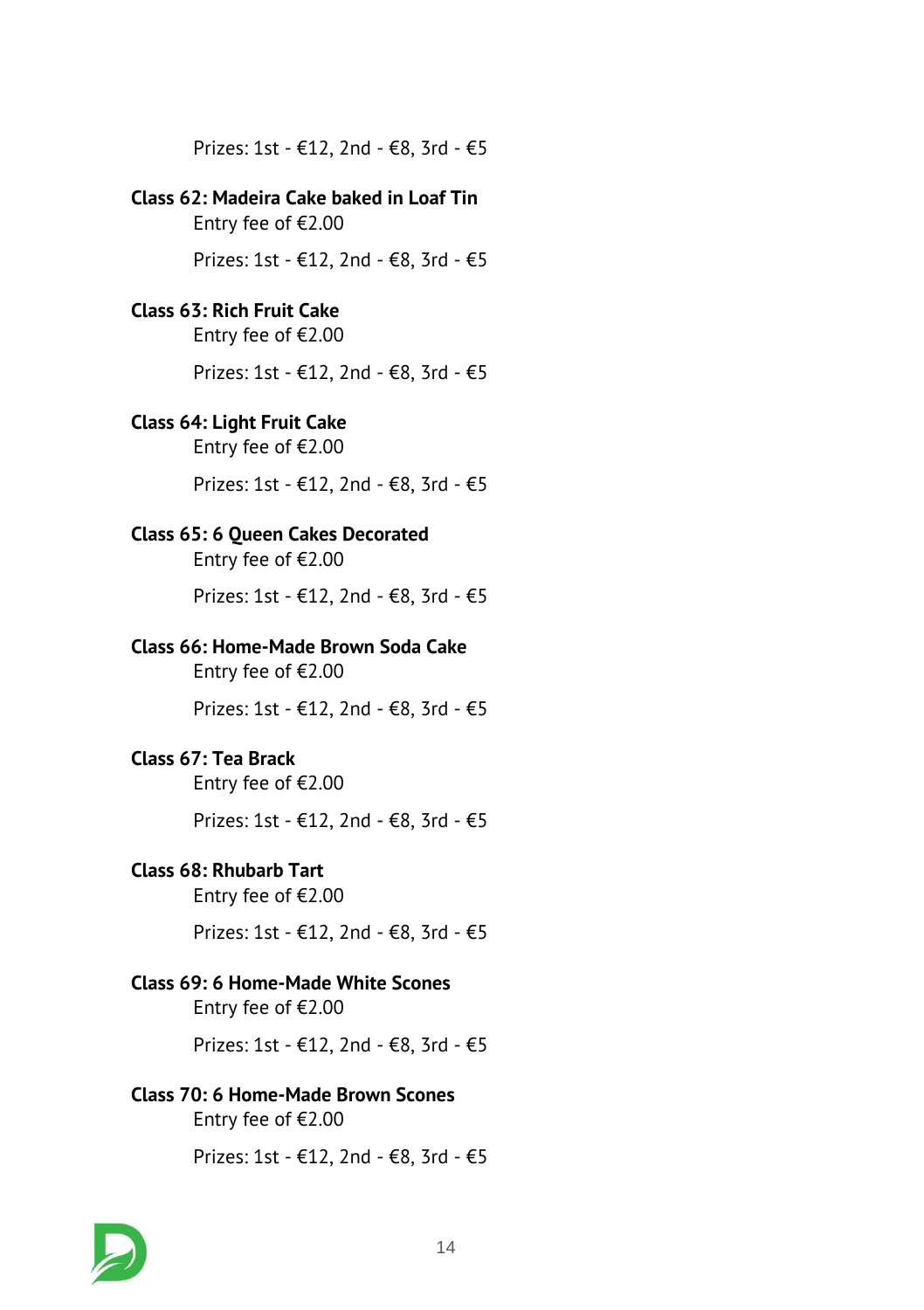# *Classes Confined to National School Children*

# *Class 71: Home-made Apple Tart Entry fee of €1.00 Prizes: 1st - €7, 2nd - €5, 3rd - €4 Class 72: 6 Home-made Queen Cakes - Decorated Entry fee of €1.00 Prizes: 1st - €7, 2nd - €5, 3rd - €4 Class 73: 6 Scones Any Variety Entry fee of €1.00 Prizes: 1st - €7, 2nd - €5, 3rd - €4 Class 74: 6 Rice Krispie Cakes Entry fee of €1.00 Prizes: 1st - €7, 2nd - €5, 3rd - €4 Class 75: Home Made Brown Soda Bread Entry fee of €1.00 Prizes: 1st - €7, 2nd - €5, 3rd - €4 Class 76: My Healthy Lunch Box Entry fee of €1.00 Prizes: 1st - €7, 2nd - €5, 3rd - €4 Classes Confined to Children 17 Years & Under Class 77: My Healthy Lunchbox Entry fee of €1.00*

*Prizes: 1st - €7, 2nd - €5, 3rd - €4*

# *Class 78: Apple Tart*

*Entry fee of €1.00*

*Prizes: 1st - €7, 2nd - €5, 3rd - €4*

# *Class 79: 6 Rice Krispie Cakes*

*Entry fee of €1.00*

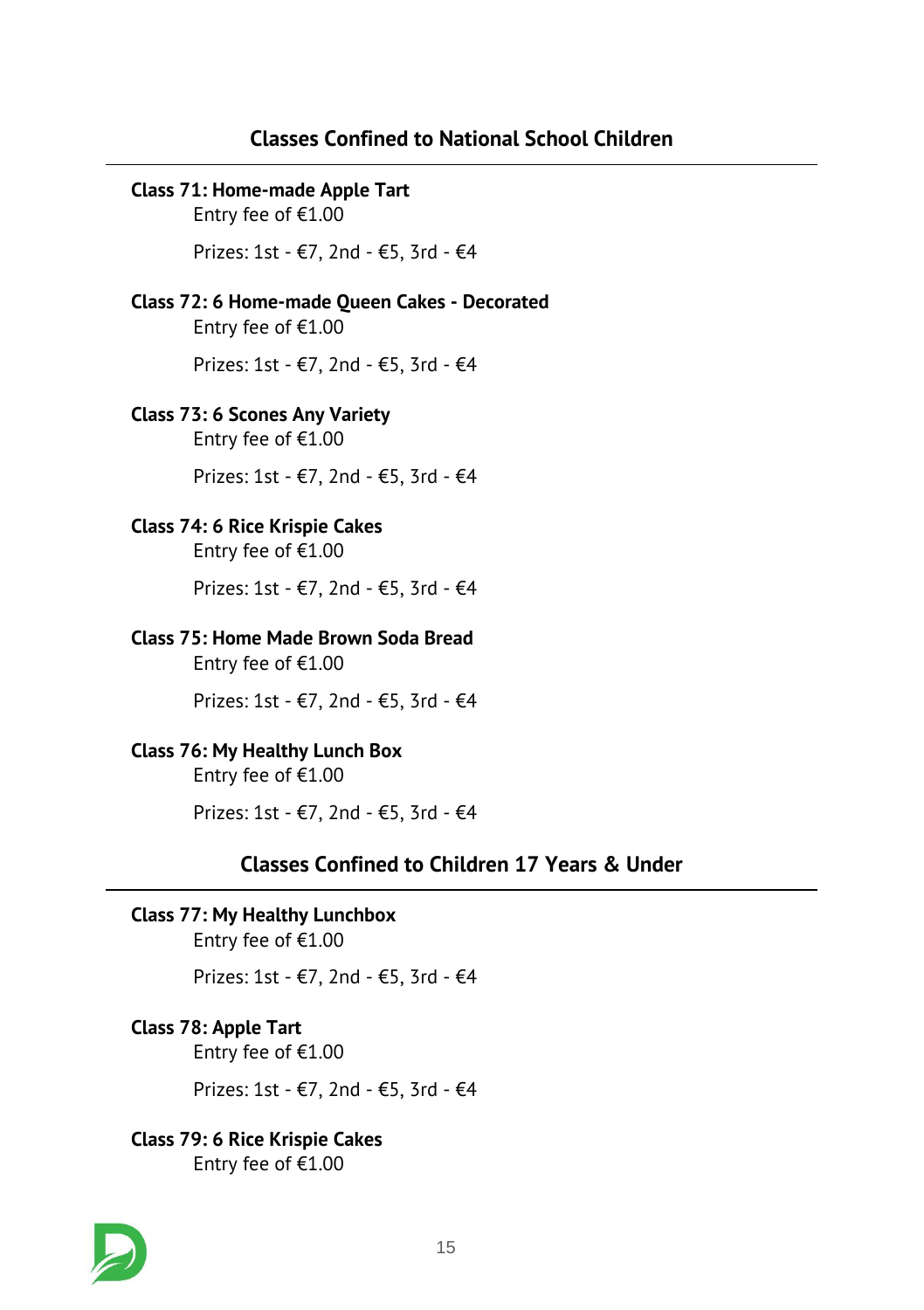*Prizes: 1st - €7, 2nd - €5, 3rd - €4*

# *Class 80: 6 Cookies / Flapjacks / Biscuits*

*Entry fee of €1.00*

*Prizes: 1st - €7, 2nd - €5, 3rd - €4*

### *Class 81: 6 Brownies*

*Entry fee of €1.00*

*Prizes: 1st - €7, 2nd - €5, 3rd - €4*

#### *Class 82: 6 Scones Any Variety*

*Entry fee of €1.00*

*Prizes: 1st - €7, 2nd - €5, 3rd - €4*

# *Jams & Preserves*

#### *Class 83: One Pot of Blackcurrant Jam*

*Entry fee of €2.00*

*Prizes: 1st - €12, 2nd - €8, 3rd - €5*

#### *Class 84: One Pot of Gooseberry Jam*

*Entry fee of €2.00*

*Prizes: 1st - €12, 2nd - €8, 3rd - €5*

#### *Class 85: One Pot of Strawberry Jam*

*Entry fee of €2.00*

*Prizes: 1st - €12, 2nd - €8, 3rd - €5*

#### *Class 86: One Pot of Rhubarb Jam (or Rhubarb with an additional flavour) Entry fee of €2.00*

*Prizes: 1st - €12, 2nd - €8, 3rd - €5*

#### *Class 87: One Pot of Marmalade*

*Entry fee of €2.00*

*Prizes: 1st - €12, 2nd - €8, 3rd - €5*

# *Class 88: One Pot of Raspberry Jam*

*Entry fee of €2.00*

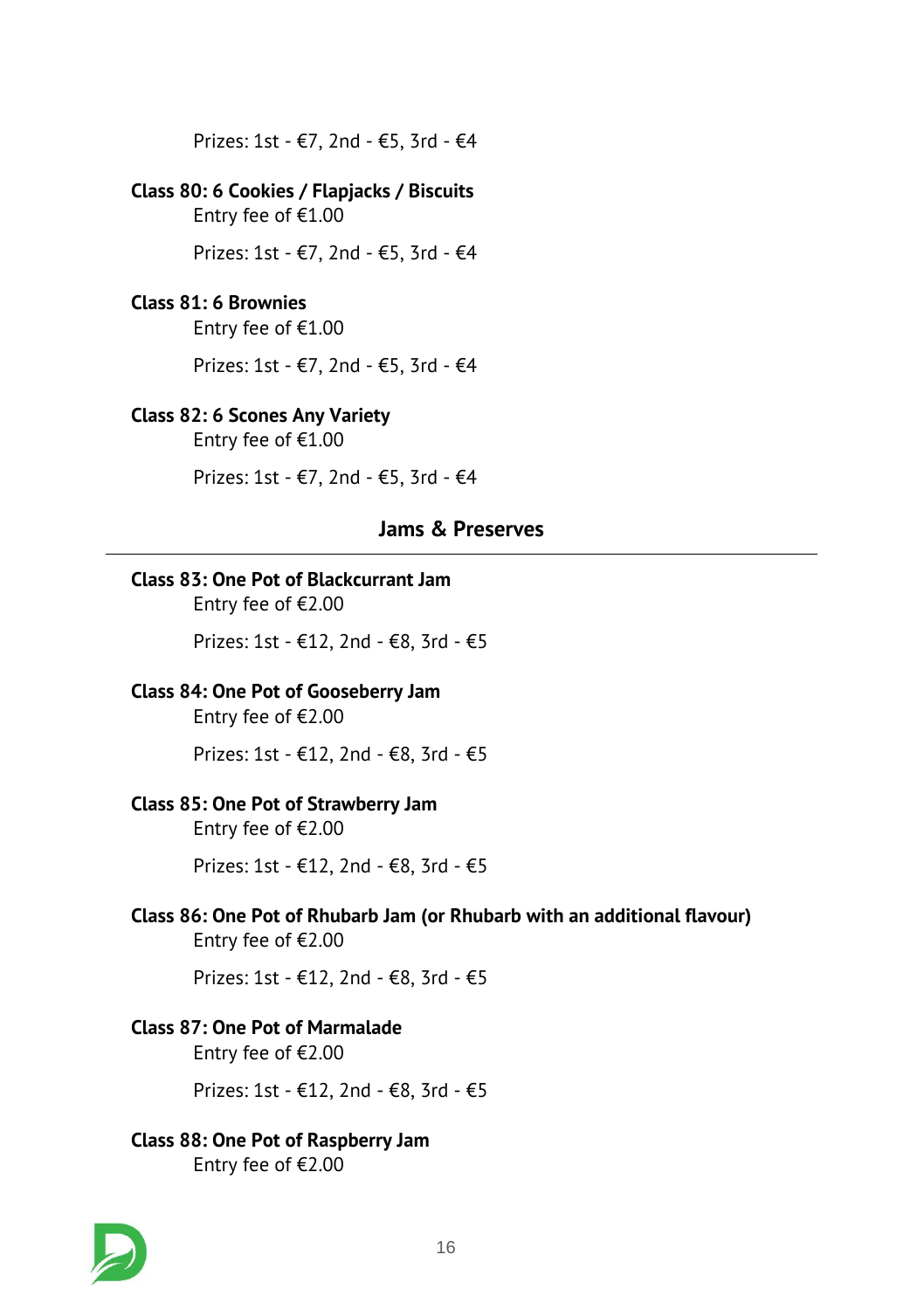*Prizes: 1st - €12, 2nd - €8, 3rd - €5*

#### *Class 89: One Pot of Any Other Variety*

*Entry fee of €2.00*

*Prizes: 1st - €12, 2nd - €8, 3rd - €5*

# *Class 90: One Pot of Home-made Jelly*

*Entry fee of €2.00*

*Prizes: 1st - €12, 2nd - €8, 3rd - €5*

# *Class 91: One Pot of Run Honey*

*Entry fee of €2.00*

*Prizes: 1st - €12, 2nd - €8, 3rd - €5*

# *Class 92: One Pot of Chutney / Pickle / Relish - Any Variety*

*Entry fee of €2.00*

*Prizes: 1st - €12, 2nd - €8, 3rd - €5*

### *Class 93: The All-Ireland Home Preserves Championship (Qualifier)*

*THE IRISH SHOWS ASSOCIATION & ARVA SHOW PRESENT THE ALL-IRELAND HOME PRESERVES CHAMPIONSHIP Rules*

*1. Display three pots of preserves any size one pot from each section below*

- *Soft Fruits*
- *Stoned Fruits*
- *Marmalade*

*Max. space allowed 22cm by 41cm*

*2. Exhibitor to be creative when presenting their exhibit.*

*3. Points will be awarded for taste, appearance, sealing, setting and presentation*

*4. The competition is confined to amateurs both male & female.*

*5. Two exhibits will qualify from each show.*

*6. The exhibits must be home produced by the exhibitor.*

*7. In the event of an objection and following an investigation, and if the exhibitor is deemed to be making a living from their profession, they may be disqualified.*

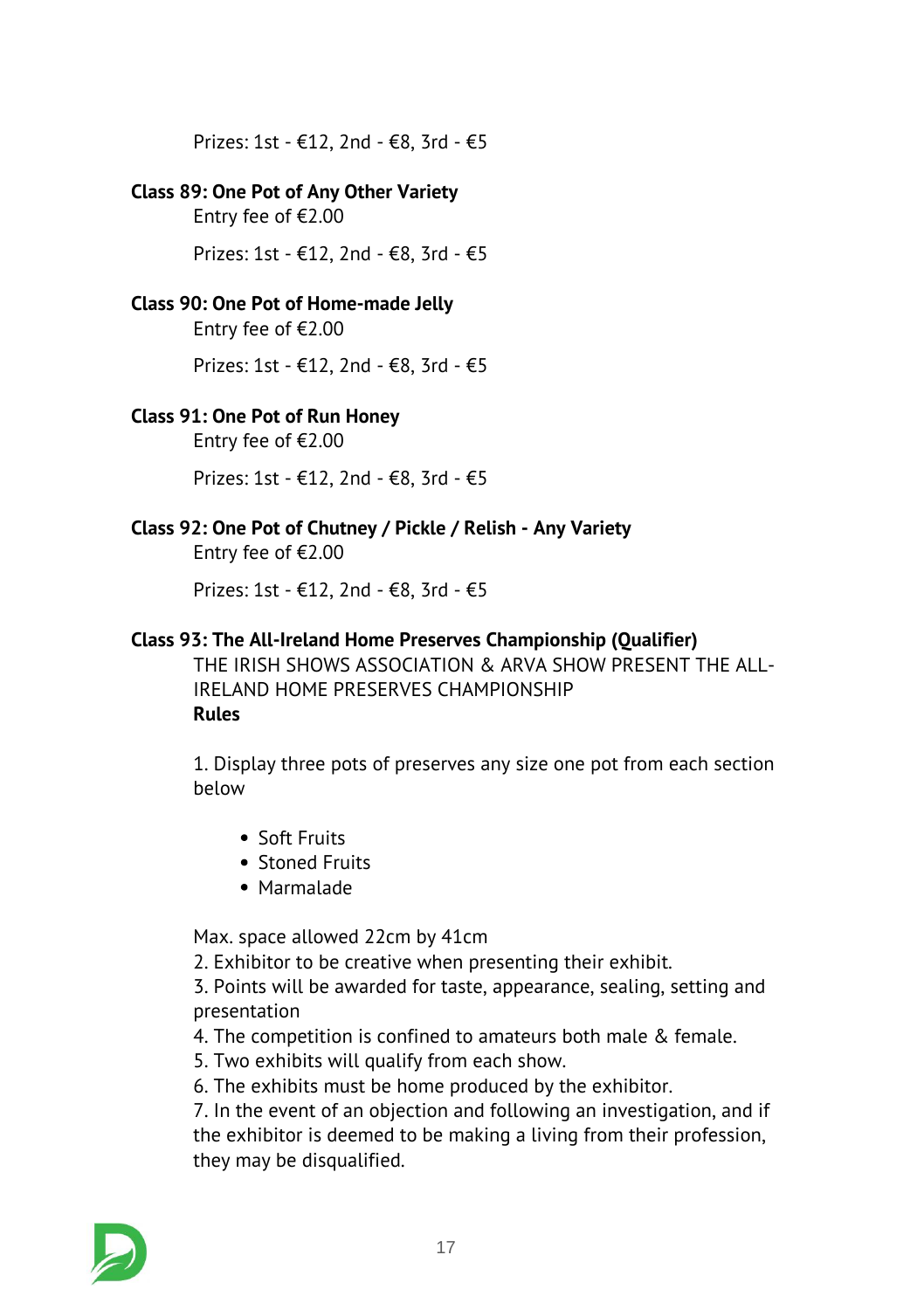*8. A special class will be held at each qualifying show. 9. All preserves will be sampled. 10. The judge's decisions at all stages of the competition is final 11. Exhibits are displayed at owner's risk. 12. For the final fresh pots of preserves must be entered. These rules to be read in conjunction with ISA Rules*

*Entry fee: To qualifying Show: €3 To final: €6 Prizes at Final: 1st €200; 2nd €150; 3rd €100; 4th €50; 5th €25; 6th €25; 7th €25; 8th €25 Final: Arva Agricultural Show Date: 24th July 2022 Entry fee of €3.00*

# *Needlework & Crafts*

#### *All exhibits must be the unaided work of the exhibitor and cannot have previously won first prize at Dunmanway Show.*

*The Vincent Smith Perpetual Trophy (Rose Bowl) will be presented to the Exhibitor of the Best Hand Knitted Garment.*

#### *Class 94: Article of Lace - Carrickmacross, Youghal or Limerick*

*Entry fee of €2.00*

*Prizes: 1st - €12, 2nd - €8, 3rd - €5*

#### *Class 95: White or coloured Embroidery*

*Entry fee of €2.00*

*Prizes: 1st - €12, 2nd - €8, 3rd - €5*

#### *Class 96: Article of Cross-stitch*

*Entry fee of €2.00*

*Prizes: 1st - €12, 2nd - €8, 3rd - €5*

### *Class 97: Article of Fine Crochet*

*Entry fee of €2.00*

*Prizes: 1st - €12, 2nd - €8, 3rd - €5*

*Class 98: Hand knitted article such as; gloves, scarf, socks, cap etc. Entry fee of €2.00*

*Prizes: 1st - €12, 2nd - €8, 3rd - €5*

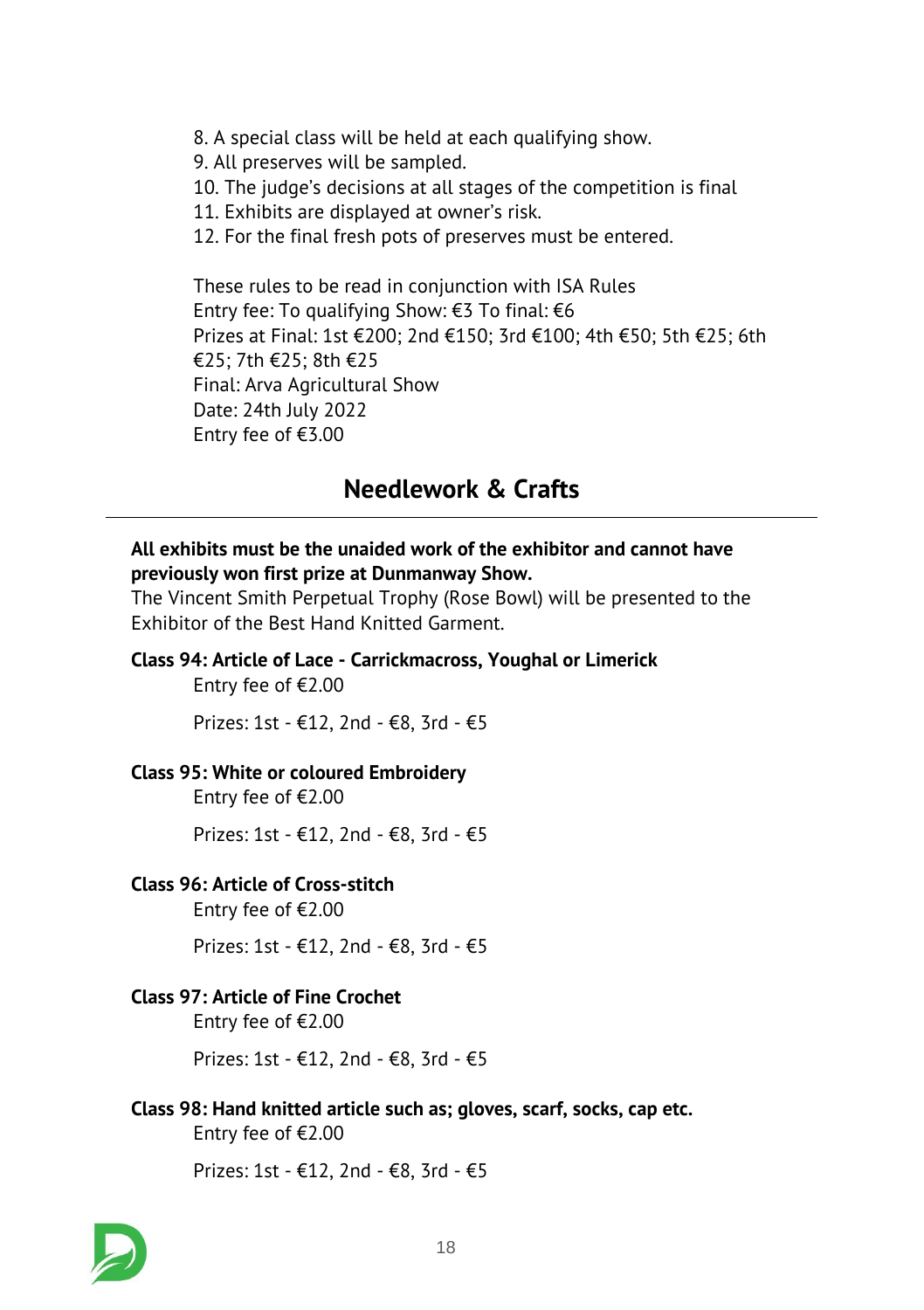#### *Class 99: Handmade Tea Cosy (any medium) Entry fee of €2.00*

*Prizes: 1st - €12, 2nd - €8, 3rd - €5*

# *Class 100: Large Article of Wool Crochet*

*Entry fee of €2.00*

*Prizes: 1st - €12, 2nd - €8, 3rd - €5*

#### *Class 101: Small Article of Wool Crochet*

*Entry fee of €2.00*

*Prizes: 1st - €12, 2nd - €8, 3rd - €5*

# *Class 102: Ladies Hand Knitted Garment*

*Entry fee of €2.00*

*Prizes: 1st - €12, 2nd - €8, 3rd - €5*

#### *Class 103: Gents Hand Knitted Garment*

*Entry fee of €2.00*

*Prizes: 1st - €12, 2nd - €8, 3rd - €5*

# *Class 104: Child's Hand Knitted Garment*

*Entry fee of €2.00*

*Prizes: 1st - €12, 2nd - €8, 3rd - €5*

#### *Class 105: Any Hand Knitted Article suitable for babies 18 months and under (excluding matinee sets & pram sets)*

*Entry fee of €2.00*

*Prizes: 1st - €12, 2nd - €8, 3rd - €5*

#### *Class 106: Hand Knitted or Crocheted Matinee Set or Pram Set suitable for babies 12 months and under*

*Entry fee of €2.00*

*Prizes: 1st - €12, 2nd - €8, 3rd - €5*

# *Class 107: Any Fancy Hand Knitted Garment*

*Entry fee of €2.00*

*Prizes: 1st - €12, 2nd - €8, 3rd - €5*

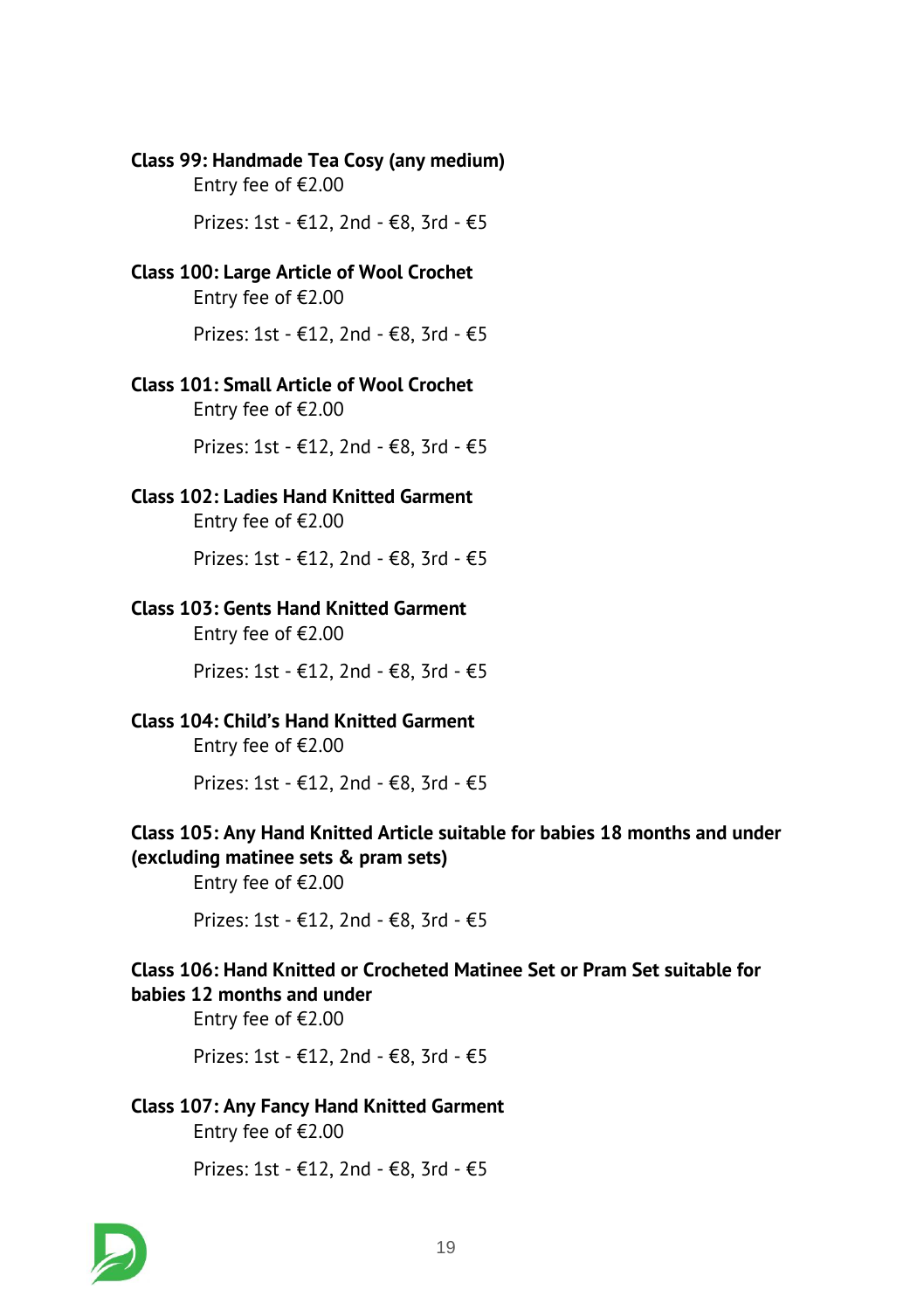#### *Class 108: Hand Knitted Article in Aran Stitching*

*Entry fee of €2.00*

*Prizes: 1st - €12, 2nd - €8, 3rd - €5*

#### *Class 109: Any Hand Knitted Garment confined to exhibitors in Dunmanway Parish*

*Entry fee of €2.00*

*Prizes: 1st - €12, 2nd - €8, 3rd - €5*

# *Classes Confined to National School Children*

*Sponsor: Kerry Lehane & Co.*

# *Class 110: Decorated Wooden Spoon*

*Entry fee of €1.00*

*Prizes: 1st - €7, 2nd - €5, 3rd - €4*

### *Class 111: Handmade Greeting Card*

*Entry fee of €1.00*

*Prizes: 1st - €7, 2nd - €5, 3rd - €4*

# *Class 112: Painted Stone*

*Entry fee of €1.00*

*Prizes: 1st - €7, 2nd - €5, 3rd - €4*

# *Class 113: Any Article of Fancy Handwork - Small*

*Entry fee of €1.00*

*Prizes: 1st - €7, 2nd - €5, 3rd - €4*

#### *Class 114: Any Article of Fancy Handwork - Large Entry fee of €1.00*

*Prizes: 1st - €7, 2nd - €5, 3rd - €4*

# *Class 115: The All-Ireland Junior Craft Championship (Qualifier)*

*THE IRISH SHOWS ASSOCIATION & ARVA SHOW PRESENT THE ALL IRELAND JUNIOR CRAFT CHAMPIONSHIP Rules*

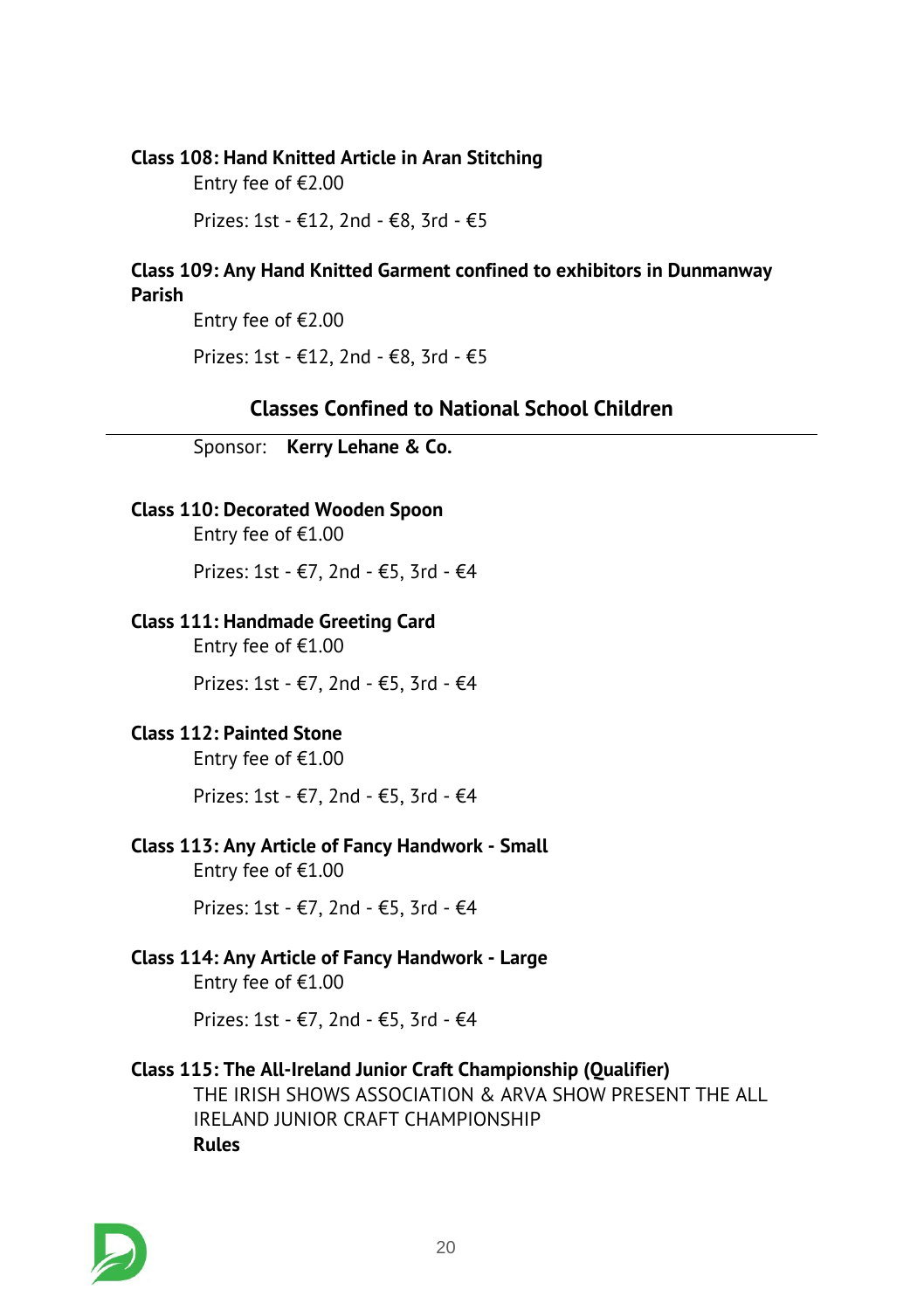*1. Create and design your own Hat for a Mad Hatters Tea Party. 2. Can be put together using any of the following materials Papier Maché, cardboard, chicken wire, wool, thread, embroidery, plant material such as artificial flowers. 3. Competition is open to Primary School children only. 4. Exhibit to be displayed on a base 41cm by 41cm 5. The exhibit must be the sole work of the child. 6. Special qualifying class will be held at selected shows. 7. Judge's decision will be final at all stages of the competition. 8. Two exhibits will qualify at the selected shows. 9. Exhibits are displayed at owner's risk. These rules to be read in conjunction with ISA Rules Entry fee: To qualifying Show: €3 To final: €6 Prizes at Final: 1st €100; 2nd €75; 3rd €50; 4th €30; 5th to 12th €20 each Entry fee of €3.00*

*Final: Arva Agricultural Show*

*Date: 24 Jul 2022*

# *Classes Confined to Children 17 Years & Under*

*SPECIAL PRIZE: A €50 book voucher, kindly sponsored by Phyllis McCarthy will be presented to the child under 17, resident in Dunmanway Parish, who achieves the most points across all children's classes. Points will be awarded as follows: 1st -3 points; 2nd -2 points; 3rd -1 point. Previous overall winners of this prize will be excluded from the points calculation; class placings will stand.*

#### *Class 116: Best A4 Poster to advertise Dunmanway Show*

*Entry fee of €1.00*

*Prizes: 1st - €7, 2nd - €5, 3rd - €4*

# *Class 117: Junk Couture - garment or fashion accessory made from recycled materials*

*Entry fee of €1.00*

*Prizes: 1st - €7, 2nd - €5, 3rd - €4*

*Class 118: Any Article of Fancy Handwork Entry fee of €1.00*

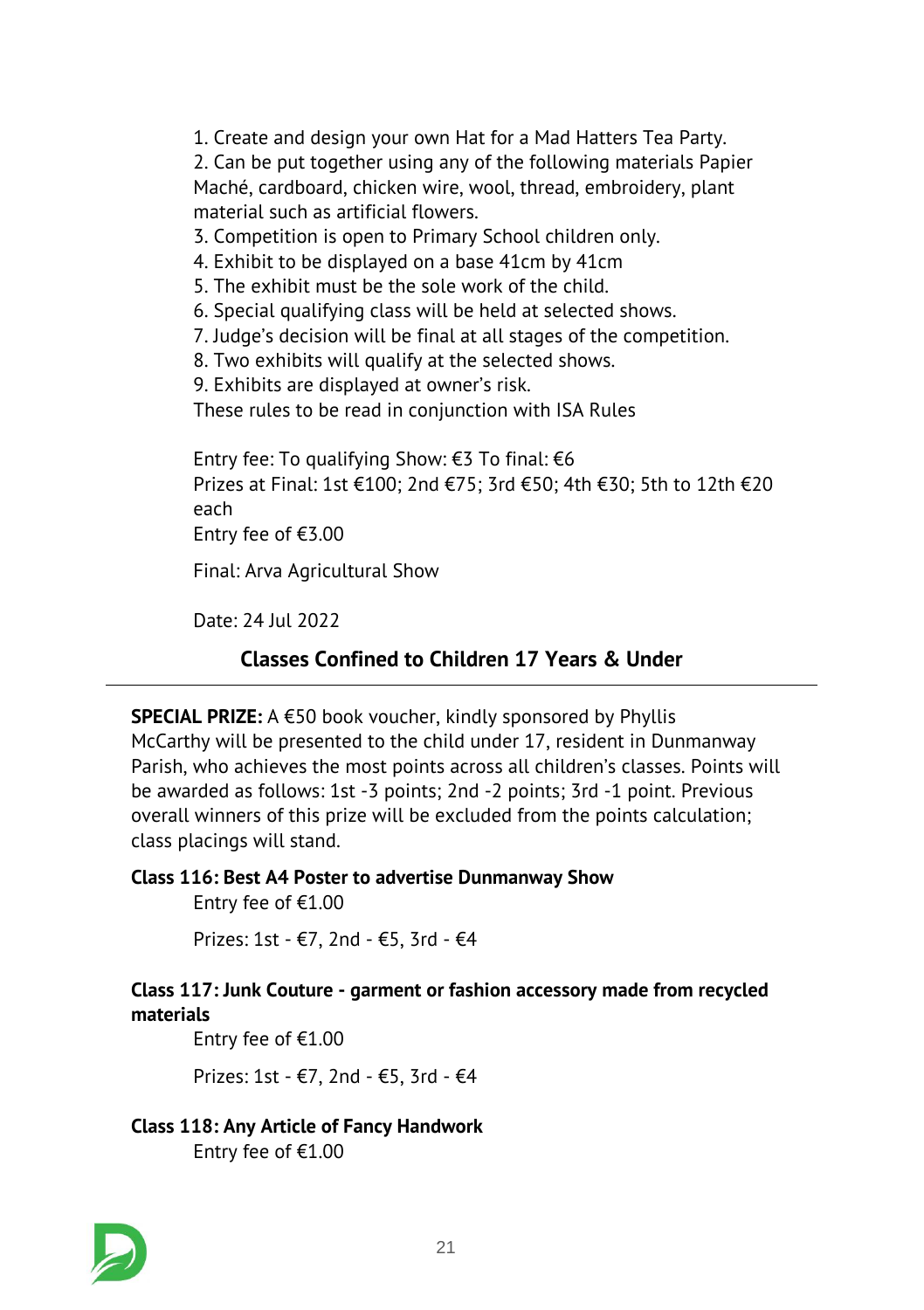*Prizes: 1st - €7, 2nd - €5, 3rd - €4*

# *Handicrafts*

*All exhibits must be the unaided work of the exhibitor and cannot have previously won first prize at Dunmanway Show.*

*The Cleary Perpetual Cup + €50.00 will be presented to the overall winner in the arts and craft section.*

#### *Class 119: Best upcycled article*

*"Before" photo to be displayed with exhibit.*

*Entry fee of €2.00*

*Prizes: 1st - €12, 2nd - €8, 3rd - €5*

### *Class 120: Any Article not classed*

*Entry fee of €2.00*

*Prizes: 1st - €12, 2nd - €8, 3rd - €5*

#### *Class 121: Cushion Covers all types*

*Entry fee of €2.00*

*Prizes: 1st - €12, 2nd - €8, 3rd - €5*

# *Class 122: Any Article of Fancy Handwork*

*Entry fee of €2.00*

*Prizes: 1st - €12, 2nd - €8, 3rd - €5*

*Class 123: Any handmade craft project using yarn, excluding clothing Entry fee of €2.00*

*Prizes: 1st - €12, 2nd - €8, 3rd - €5*

*Class 124: Patchwork - Any article in cotton, linen or woollen material Entry fee of €2.00*

*Prizes: 1st - €12, 2nd - €8, 3rd - €5*

# *Class 125: Soft Toy - Rag Dolls included Entry fee of €2.00*

*Prizes: 1st - €12, 2nd - €8, 3rd - €5*

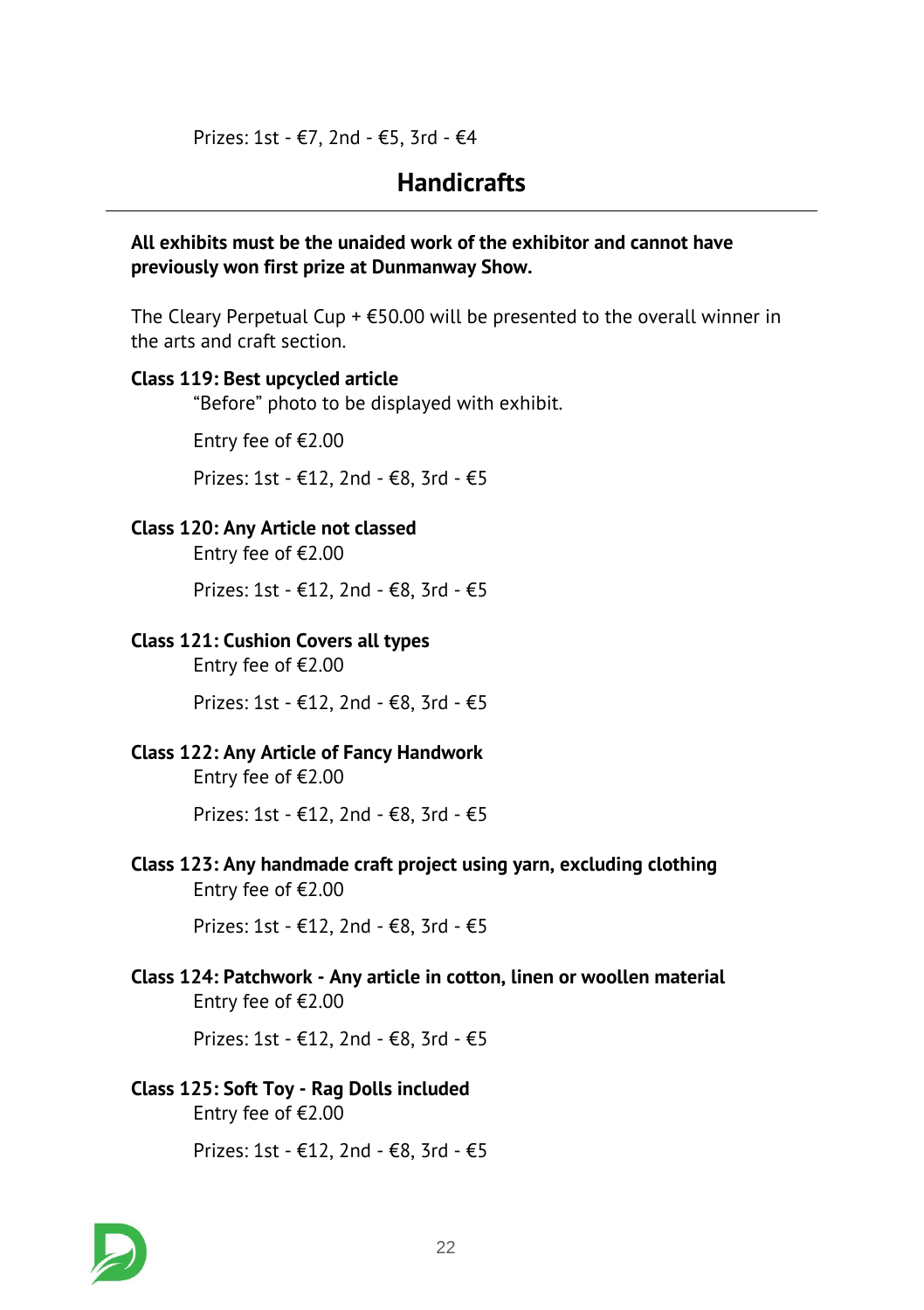### *Class 126: Small article of woodwork not more than 18"x12" (46cm x 31cm) Entry fee of €2.00*

*Prizes: 1st - €12, 2nd - €8, 3rd - €5*

# *Class 127: Scarecrow - Family and Group projects allowed. (must be free standing)*

*Entry fee of €2.00*

*Prizes: 1st - €12, 2nd - €8, 3rd - €5*

# *Art*

*Confined to pictures that have not previously won 1st prize at this show.*

*Classes Confined to National School Children*

*Class 128: An original Sketch or Picture confined to children under 8 years Entry fee of €1.00*

*Prizes: Medal, Medal, Medal*

#### *Class 129: An Original Sketch or picture confined to children 12 years and under*

*Entry fee of €1.00*

*Prizes: Medal, Medal, Medal*

# *Classes Confined to Children 17 Years & Under*

#### *Class 130: An Original Sketch or picture confined to children 17 years and under*

*Entry fee of €1.00*

*Prizes: 1st - €7, 2nd - €5, 3rd - €4*

# *Adults*

*Class 131: Painting by Numbers - water colour, oils, or acrylic. Entry fee of €2.00*

*Prizes: 1st - €12, 2nd - €8, 3rd - €5*

#### *Class 132: An original Sketch or Picture in Black & White, open*

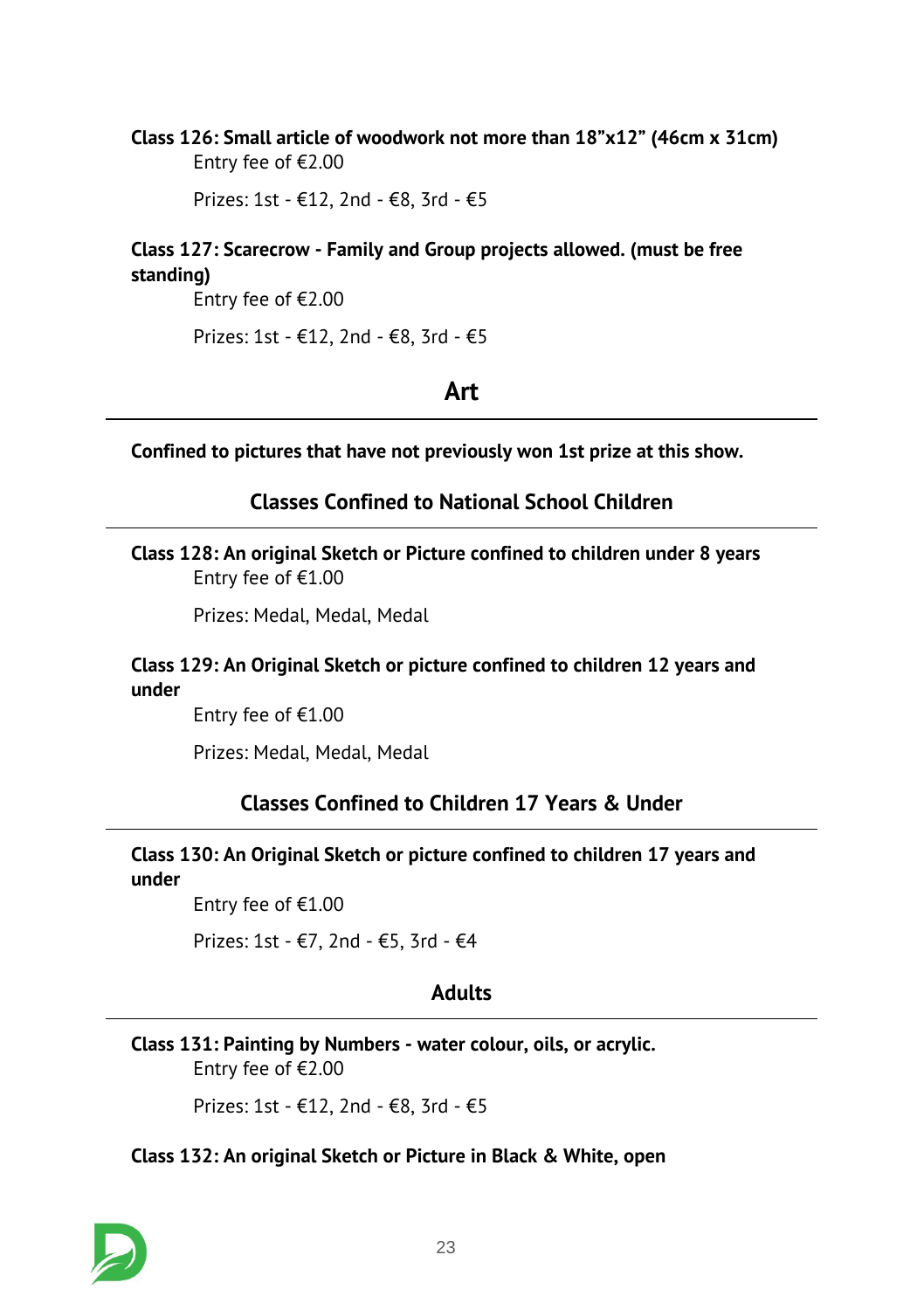*Entry fee of €2.00*

# *Class 133: An original Sketch or Picture in Oils, Acrylic, Water Colour, or Pastels, open*

*Entry fee of €2.00*

# *Photography*

*Size 7" x 5" max. Not enlarged prints. Strictly amateur - no studio photos allowed.*

*Exhibitors are asked to mount photographs on cardboard or firm paper leaving a frame all around.*

#### *Adults*

#### *Class 134: Landscape*

*Entry fee of €2.00*

*Prizes: 1st - €12, 2nd - €8, 3rd - €5*

#### *Class 135: Animal/Pets*

*Entry fee of €2.00*

*Prizes: 1st - €12, 2nd - €8, 3rd - €5*

# *Class 136: People/Children*

*Entry fee of €2.00*

*Prizes: 1st - €12, 2nd - €8, 3rd - €5*

#### *Class 137: Buildings*

*Entry fee of €2.00*

*Prizes: 1st - €12, 2nd - €8, 3rd - €5*

#### *Class 138: Holidays*

*Entry fee of €2.00*

*Prizes: 1st - €12, 2nd - €8, 3rd - €5*

#### *Class 139: Nature*

*Entry fee of €2.00*

*Prizes: 1st - €12, 2nd - €8, 3rd - €5*

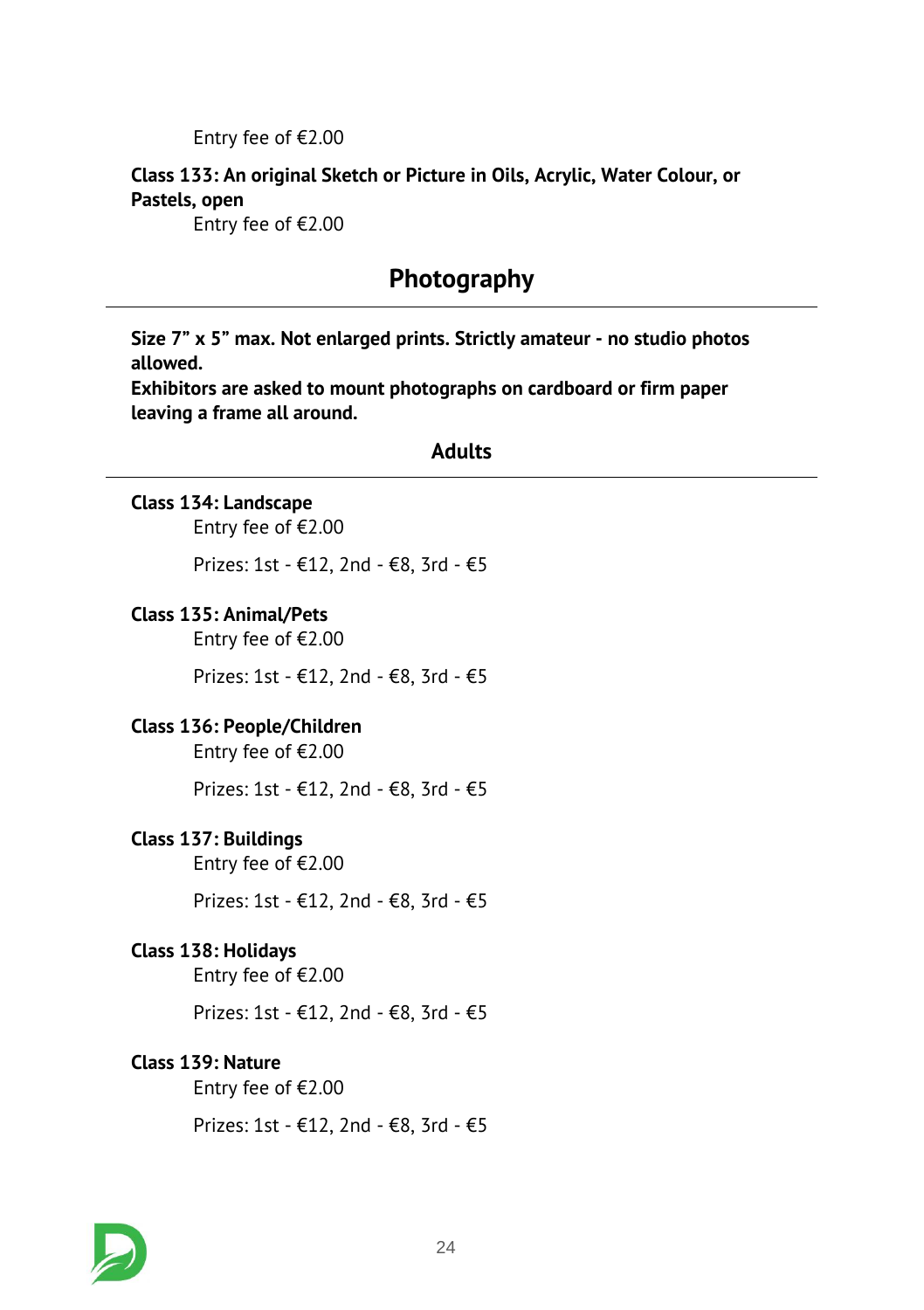#### *Class 140: Special Occasions*

*Entry fee of €2.00*

*Prizes: 1st - €12, 2nd - €8, 3rd - €5*

#### *Class 141: Scenes of West Cork*

*Entry fee of €2.00*

*Prizes: 1st - €12, 2nd - €8, 3rd - €5*

#### *Class 142: Sunrise / Sunset*

*Entry fee of €2.00*

*Prizes: 1st - €12, 2nd - €8, 3rd - €5*

### *Class 143: Enlarged Photography - Open (Max 10" x 8")*

*Entry fee of €2.00*

*Prizes: 1st - €12, 2nd - €8, 3rd - €5*

# *Classes Confined to Children 17 Years & Under*

#### *Max 2 photos per child per class*

*SPECIAL PRIZE: A €50 book voucher, kindly sponsored by Phyllis McCarthy will be presented to the child under 17, resident in Dunmanway Parish, who achieves the most points across all children's classes. Points will be awarded as follows: 1st -3 points; 2nd -2 points; 3rd -1 point. Previous overall winners of this prize will be excluded from the points calculation; class placings will stand.*

#### *Class 144: Animals/Pets*

*Entry fee of €1.00*

*Prizes: 1st - €7, 2nd - €5, 3rd - €4*

#### *Class 145: My Funniest Photograph*

*Entry fee of €1.00*

*Prizes: 1st - €7, 2nd - €5, 3rd - €4*

#### *Class 146: Summertime*

*Entry fee of €1.00*

*Prizes: 1st - €7, 2nd - €5, 3rd - €4*

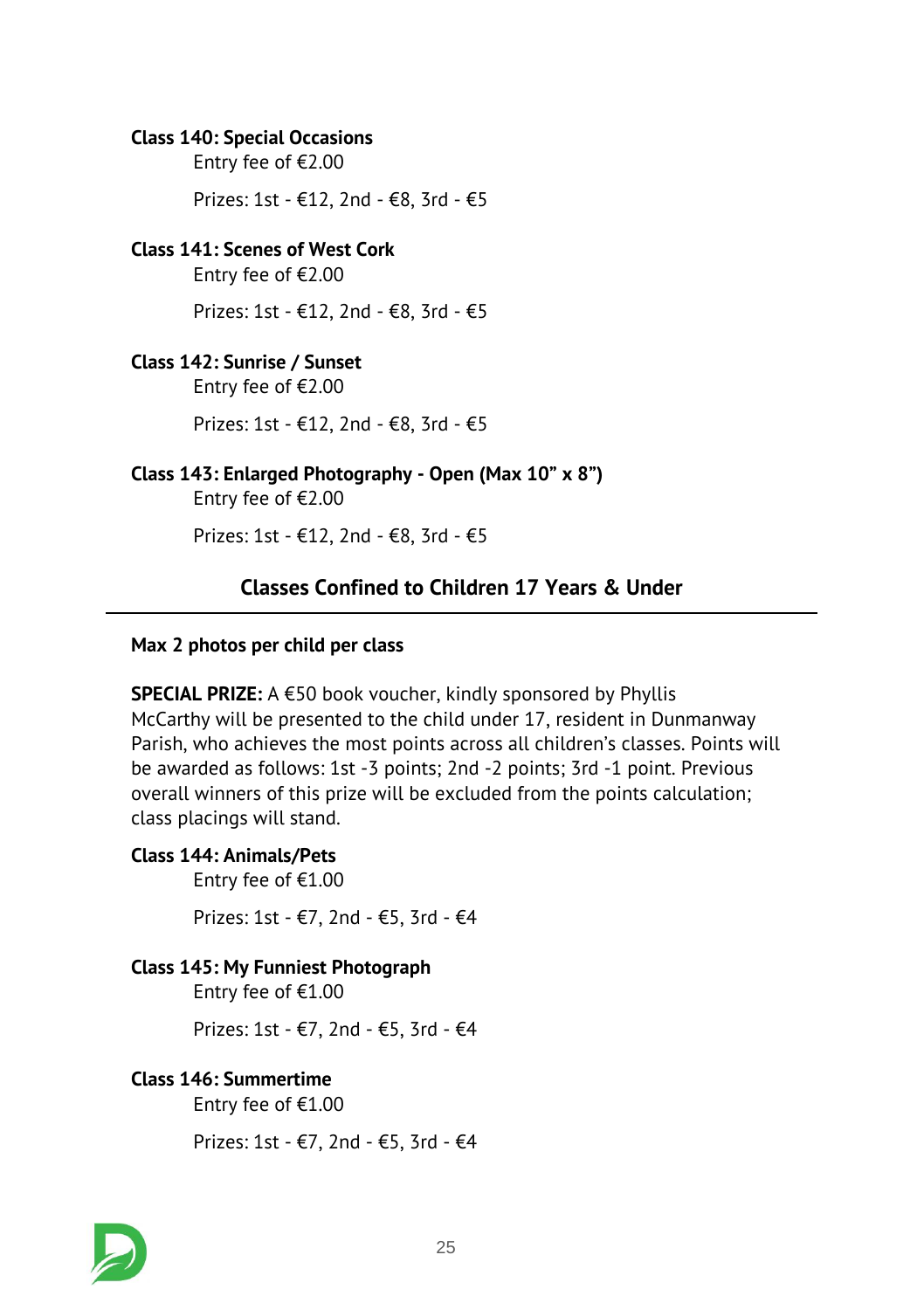### *Class 147: Celebrations*

*Entry fee of €1.00*

*Prizes: 1st - €7, 2nd - €5, 3rd - €4*

# *Classes for Clients with Special Needs*

# *Class 148: Any Craft Item - School Entries Included*

*Sponsor: Enid Chambers*

*Prizes: 1st - €7, 2nd - €5, 3rd - €4*

### *Class 149: Art/Colouring Max Size A4*

*Sponsor: Enid Chambers*

*Prizes: 1st - €7, 2nd - €5, 3rd - €4*

# *Classes Confined to Day Care Centres*

*The Lizzie Crowley Memorial Cup will be awarded to the best exhibit in the Day Care Centre Section*

### *Class 150: Any article of Knitting*

*Entry fee of €2.00*

*Prizes: 1st - €12, 2nd - €8, 3rd - €5*

#### *Class 151: Any article of Craftwork*

*Entry fee of €2.00*

*Prizes: 1st - €12, 2nd - €8, 3rd - €5*

*Class 152: Art - Painting in Oils, Acrylic, Pastels or Watercolour Entry fee of €2.00*

*Prizes: 1st - €12, 2nd - €8, 3rd - €5*

# *Class 153: Best Group Project*

*Entry fee of €2.00*

*Prizes: 1st - €12, 2nd - €8, 3rd - €5*

# *Classes Confined to Active Retirement Groups Etc.*

*Class 154: Art - Painting in oils, acrylic, pastels. or watercolour*

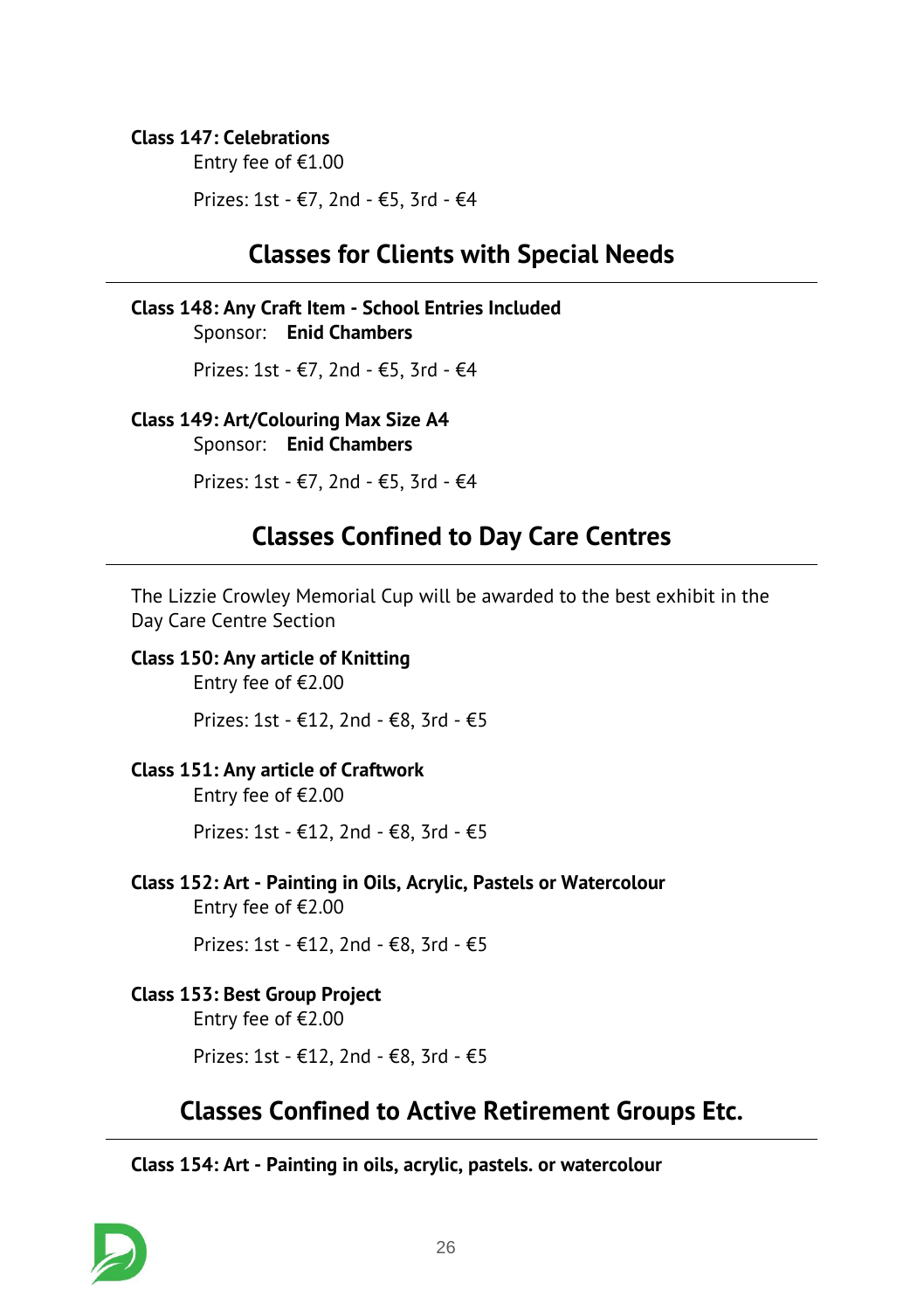*Entry fee of €2.00 Prizes: 1st - €12, 2nd - €8, 3rd - €5*

### *Class 155: Any Article of Craftwork.*

*Entry fee of €2.00*

*Prizes: 1st - €12, 2nd - €8, 3rd - €5*

# *Class 156: Any article of Fancy Handwork*

*Entry fee of €2.00*

*Prizes: 1st - €12, 2nd - €8, 3rd - €5*

# *Class 157: Any article of Knitting / Crochet.*

*Entry fee of €2.00*

*Prizes: 1st - €12, 2nd - €8, 3rd - €5*

# *Novelty Competitions*

### *Class 158: Lockdown Learnings*

*Did you take up a new hobby or learn a new skill during lockdown? Now is your chance to showcase it. Open to any type of entry from vegetables, to house plants, to paintings, to short stories, art & craft and photography etc.*

*Sponsor: M & J Kellehers' Oil, Clondrohid*

*Entry fee of €2.00*

*Prizes: 1st - €20, 2nd - €15, 3rd - €10, 4th - €5*

# *Special Awards*

# *Class 159: The Michael Walsh Memorial Plaque*

*The Michael Walsh Memorial Plaque to the exhibitor with the most points in the Farm Produce Section. 1st - 3 points; 2nd - 2 points; 3rd - 1 point*

*Sponsor: ATKINS FARM MACHINERY & GARDEN CARE*

*Championship class: no direct entry*

*Prizes: 1st - Trophy, €20 Voucher*

# *Class 160: The Jerh. Murray Perpetual Cup*

*The Jerh. Murray Perpetual Cup will be presented to the outstanding*

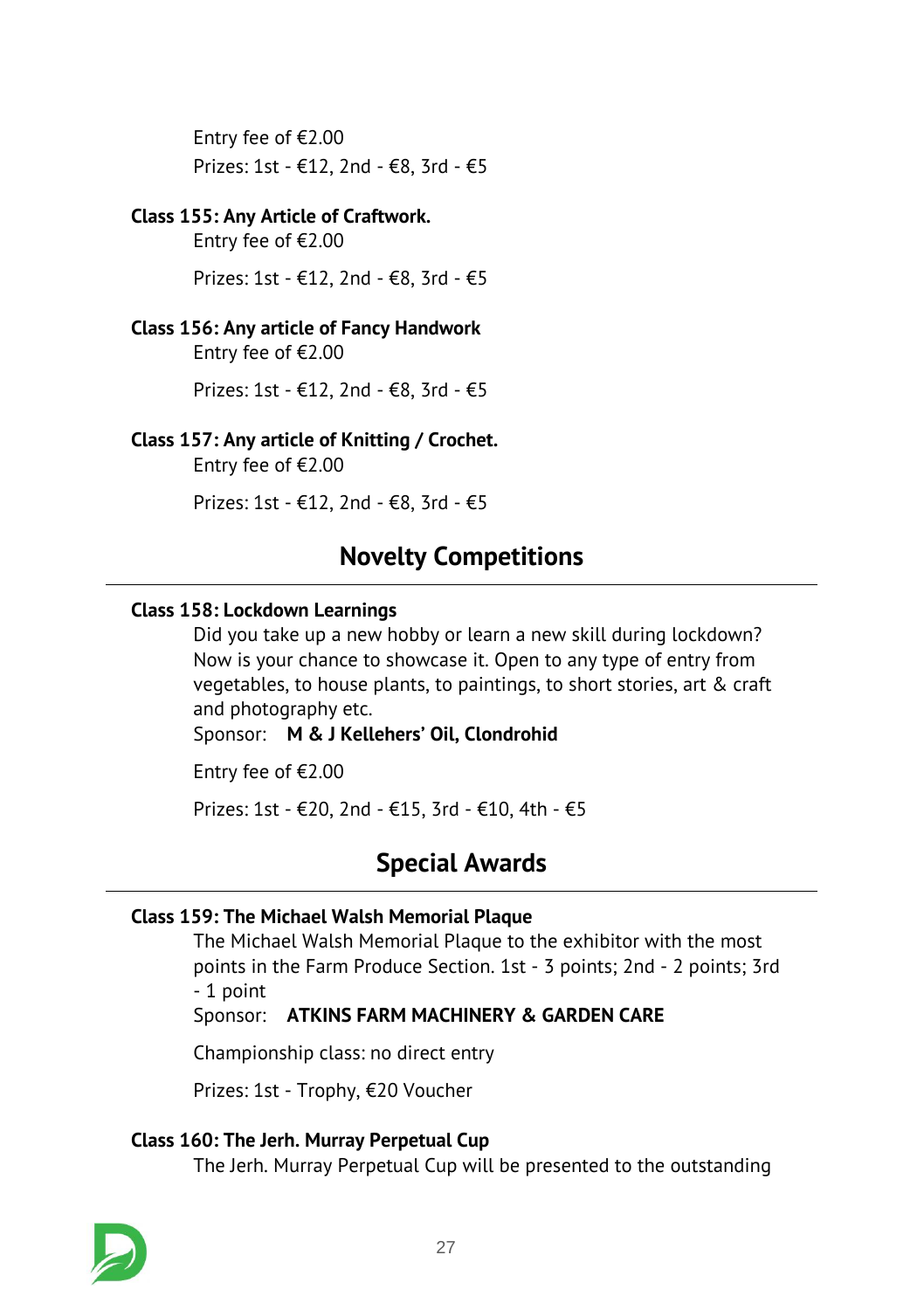*exhibit in the Horticulture Section Sponsor: ATKINS FARM MACHINERY & GARDEN CARE*

*Championship class: no direct entry*

*Prizes: 1st - Trophy, €20 Voucher*

# *Class 161: Children Under 17 - Overall Prize - Confined to Dunmanway Parish*

*SPECIAL PRIZE: A €50 book voucher, kindly sponsored by Phyllis McCarthy will be presented to the child under 17, resident in Dunmanway Parish, who achieves the most points across all children's classes. Points will be awarded as follows: 1st -3 points; 2nd -2 points; 3rd -1 point. Previous overall winners of this prize will be excluded from the points calculation; class placings will stand. Championship class: no direct entry*

*Prizes: 1st - Book Voucher*

### *Class 162: The Helen O'Donoghue Memorial Perpetual Trophy*

*The Helen O'Donoghue Memorial Perpetual Trophy will be presented to the outstanding exhibit in the Cookery Section Championship class: no direct entry*

# *Class 163: The Vincent Smith Perpetual Trophy (Rose Bowl)*

*The Vincent Smith Perpetual Trophy (Rose Bowl) will be presented to the Exhibitor of the Best Hand Knitted Garment. Championship class: no direct entry*

# *Class 164: The Cleary Perpetual Cup*

*The Cleary Perpetual Cup + €50.00 will be presented to the overall winner in the arts and craft section. Championship class: no direct entry*

*Prizes: 1st - €50*

# *Class 165: The Lizzie Crowley Memorial Cup*

*The Lizzie Crowley Memorial Cup will be awarded to the best exhibit in the Day Care Centre Section Championship class: no direct entry*

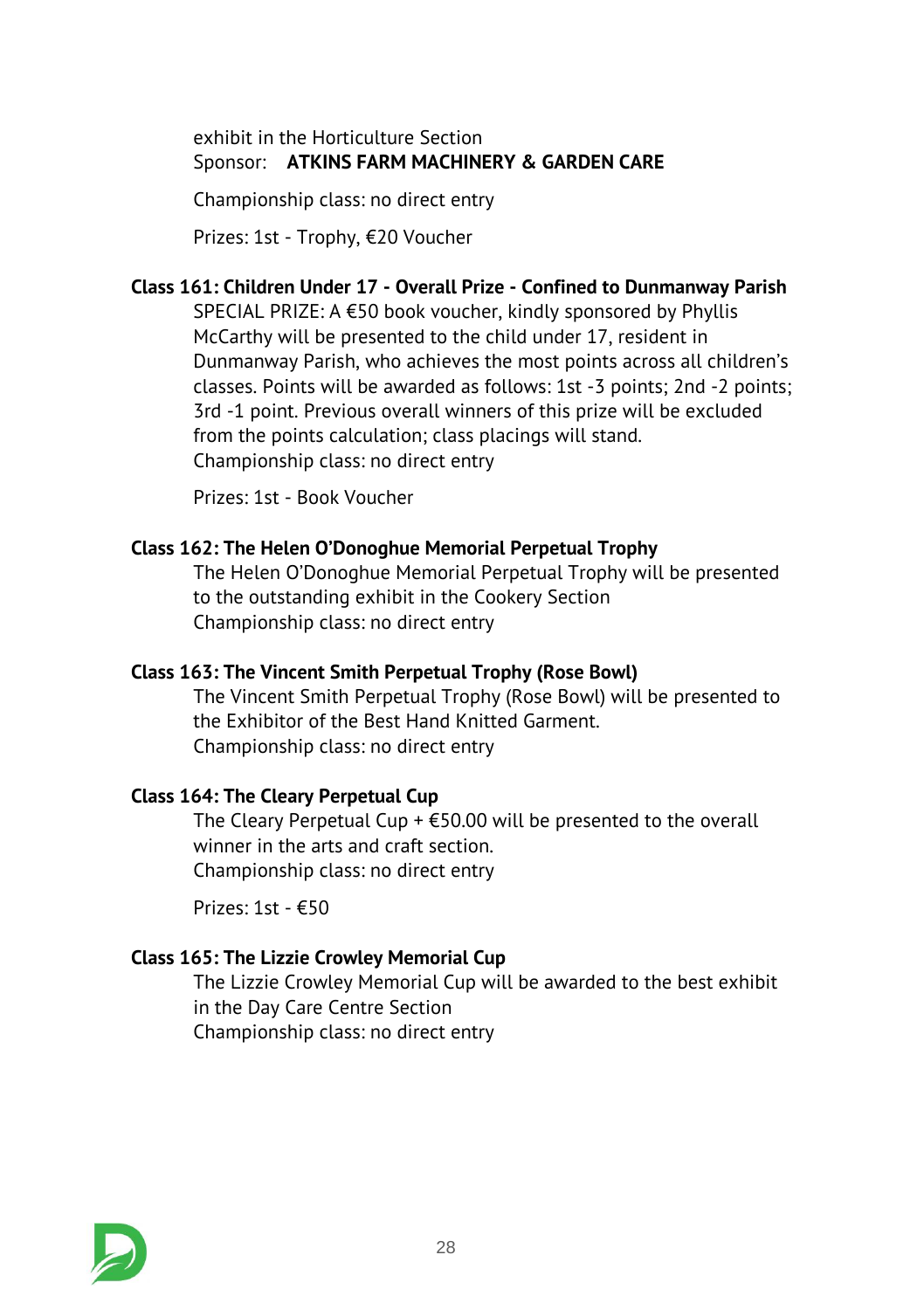# *Equestrian*

# *Horses*

*Entries Close 24th June and must be made online.*

# *Broodmares & Foals*

*Location: Ring 3*

#### *Class 166: Barren or Maiden Mare*

*Barren or Maiden Mare 4 years old and upwards likely to produce a Hunter.*

*Entry fee of €12.00*

*Prizes: 1st - €60, 2nd - €40, 3rd - €30*

*Winner presented with Dan Cotter Memorial Perpetual Cup*

#### *Class 167: Lightweight Broodmare*

*Murray Bros. Brood Mare calculated to produce a Lightweight Hunter with Foal at foot or stinted.*

*Sponsor: Murray Bros. Tarmacadam*

*Entry fee of €12.00*

*Prizes: 1st - €125, 2nd - €90, 3rd - €35*

*Winner will be presented with the William O'Driscoll Perpetual Cup.*

#### *Class 168: Heavyweight Broodmare*

*Murray Bros. Brood Mare calculated to produce a Heavyweight Hunter with foal at foot or stinted. This class is open to ID Mares.*

*Sponsor: Murray Bros. Tarmacadam*

*Entry fee of €12.00*

*Prizes: 1st - €125, 2nd - €90, 3rd - €35*

*Winner will be presented with the Kieran Young Perpetual Cup*

*Class 169: The All-Ireland Broodmare And Foal Team Championship Qualifier IVERK SHOW SOCIETY & IRISH SHOWS ASSOCIATION PRESENT THE ALL IRELAND BROODMARE AND FOAL TEAM CHAMPIONSHIP Rules*

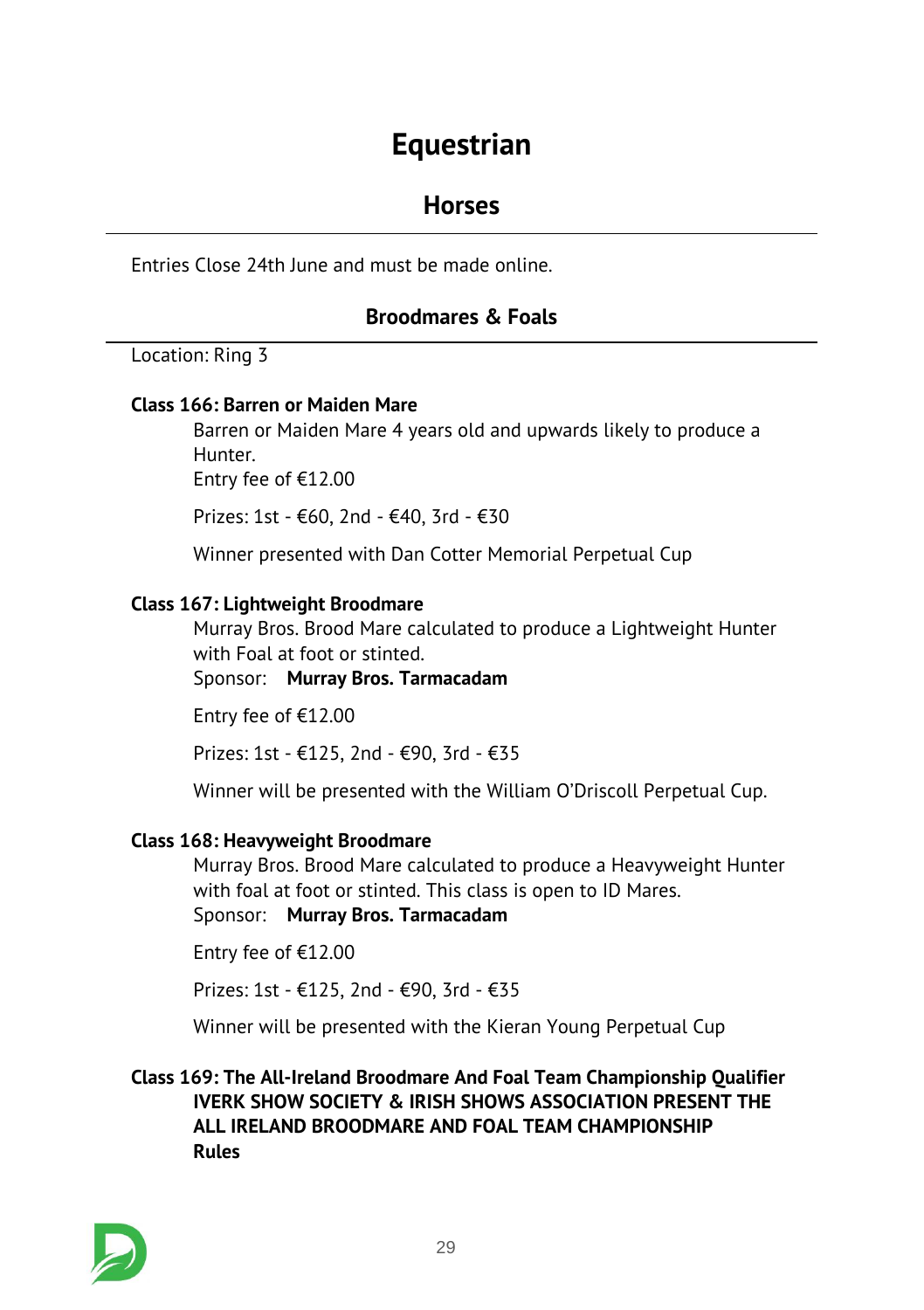- *1. Entries are confined to registered non-thoroughbred broodmares with a foal at foot.*
- *2. Each mare and her foal will be judged as a unit: 60% for the mare and 40% for the foal.*
- *3. This competition is open to animals registered in a World Breeding Federation for Sport Horses (WBFSH) studbook or a Department of Agriculture Food and The Marine (DAFM) approved studbook with recorded breeding.*
- *4. The mare's passport will be inspected before judging commences. Exhibitors failing to produce a passport will be debarred from competing.*
- *5. Qualified mares may not compete in other classes at Iverk Show.*
- *6. Foals are eligible to compete in the foal classes at Iverk Show.*
- *7. Foals must be led at all times.*

*These rules should be read in conjunction with the I.S.A Rules and the Iverk Show rules.*

*Prize Breakdown at Final: First €1000.00 cash; Second €600.00 cash; Third €400.00 cash; Fourth €300.00 cash; Fifth €200.00 cash; Sixth €150.00 cash; 7th to end €120*

*An extra prize of €100 will be awarded to the highest placed Mare six years old & younger.*

*Final Date: 27 Aug 2022 Venue: Iverk Agricultural Show (Piltown) Entry fee of €10.00*

# *Class 170: Registered Irish Draught Mare*

*Registered Irish Draught Mare, 3 years old and over, with or without foal at foot.*

*Sponsor: Murray Bros. Tarmacadam*

*Entry fee of €12.00*

*Prizes: 1st - €70, 2nd - €50, 3rd - €30*

*Winner presented with The Timothy O'Donovan Perpetual Cup*

# *Class 171: Irish Draught Foal*

*Irish Draught Foal, Colt or Filly. Mares passport must be available for inspection. Entry fee of €12.00*

*Prizes: 1st - €50, 2nd - €30, 3rd - €20*

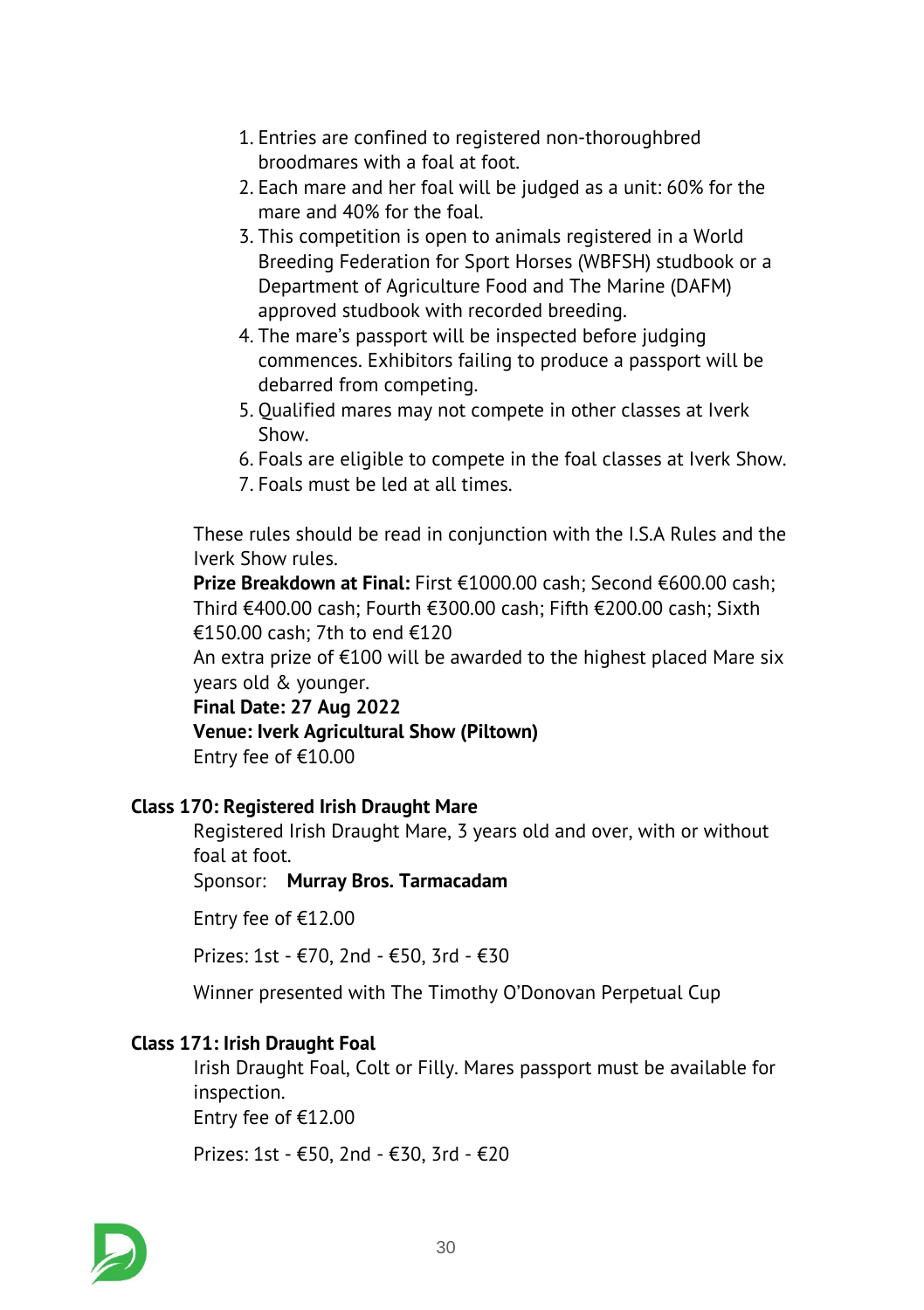*The Dan Downey Perpetual Cup will be presented to the winner*

# *Class 172: The Bantry Show I.D. Foal Munster Championship Qualifier BANTRY SHOW SOCIETY PRESENT The Bantry Show I.D. Foal Munster Championship Rules*

- *1. The aim of this championship is to encourage the breeding of Irish Draught Foals.*
- *2. The Championship is open to all foals eligible for ID Class 1 status.*
- *3. One Foal to be selected at each qualifier. A second foal may be selected at the discretion of the judges.*
- *4. The Dam's passport must be produced for inspection at the qualifying rounds and at the final.*
- *5. The foal's passport must be produced at the final.*
- *6. One of the judges at the qualifying shows to be from the from the Irish Draught Horse Judges list if possible.*
- *7. Foals competing in the final are ineligible to enter any other class at Bantry Show.*
- *8. There will be separate classes for colt and filly foals at the final.*
- *9. The champion will be selected from the winners of each class.*

*These rules should be read in conjunction with the I.S.A Rules. Prize Breakdown at Final: First €300.00 cash; Second €200.00 cash; Third €100.00 cash; Fourth €80.00 cash Champion Foal: €100. The Overall Champion will receive €400 in total. All other competitors (unplaced) who attend will receive €75*

# *Final Date: 04 Sep 2022*

# *Venue: Bantry Show*

*Entry fee of €10.00*

# *Class 173: Irish Draught Filly Foal Championship Qualifier*

# *THE IRISH SHOWS ASSOCIATION & BALLINASLOE SHOW PRESENT THE IRISH DRAUGHT FILLY FOAL CHAMPIONSHIP*

*Part of the Horse Sport Ireland National Showing Championship series Rules*

*1. This competition is open to animals with the breed code ID, registered in The Irish Draught Horse Studbook (or a*

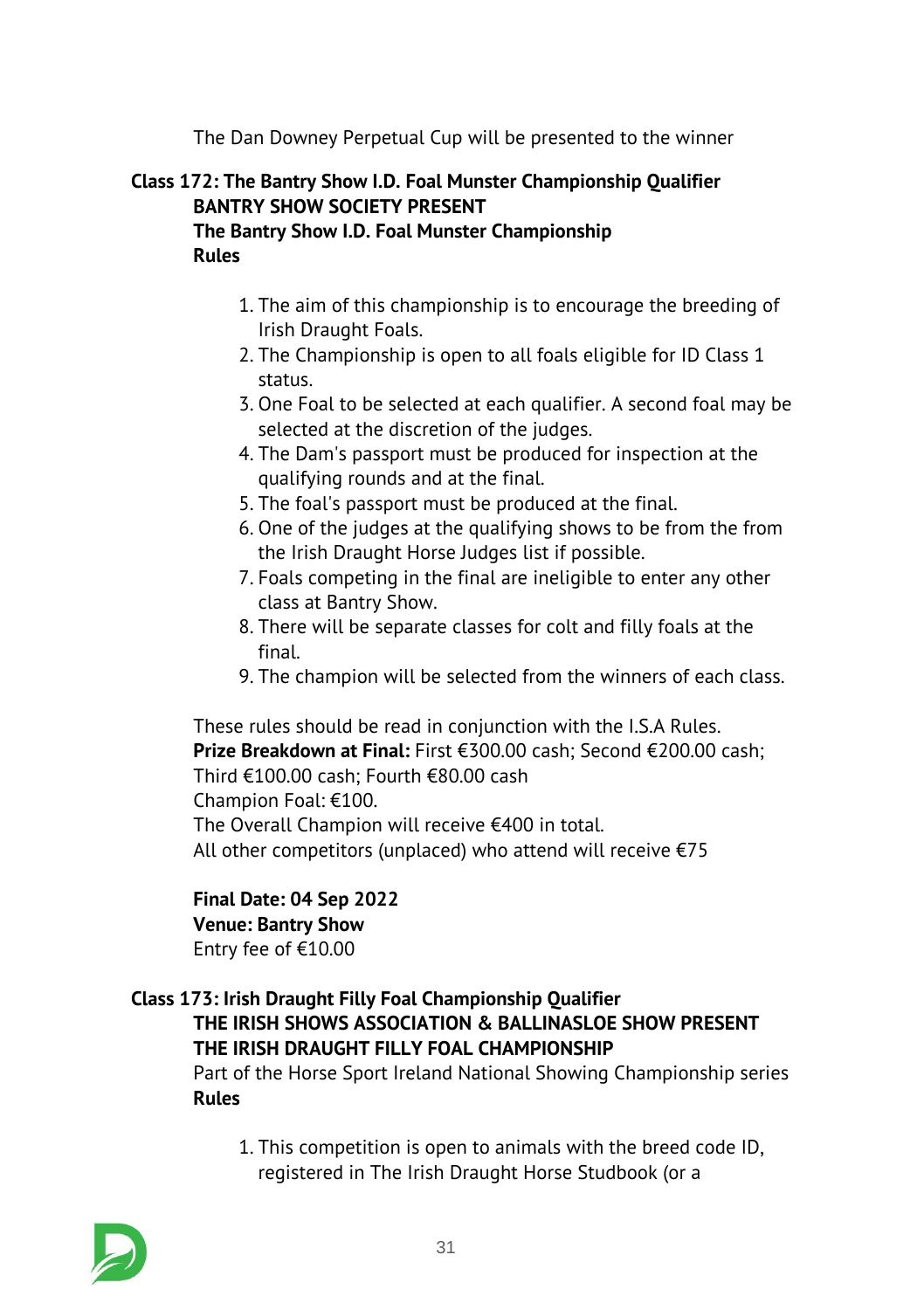*harmonised Irish Draught Studbook) with recorded breeding.*

- *2. If the foal's passport is not to hand, the mare's passport must be ready for inspection prior to entry to the judging ring. Failure to comply with this rule will lead to immediate disqualification.*
- *3. Foals must be led at all times.*
- *4. Passports & (Microchips if applicable) should be read by a Vet at the Final.*
- *5. One foal from selected shows may qualify for the final if the judges and The I.S.A. agree the standard is high enough.*
- *6. One of the judges at the qualifying show must be from the I D H Judges List.v*
- *7. Foals qualified for the final are not eligible to enter any other classes at the show where the final is held.*

*These rules should be read in conjunction with the I.S.A Rules. Prize Breakdown at Final: First €500.00 cash; Second €200.00 cash; Third €100.00 cash; Fourth €100.00 cash; Fifth €50.00 cash; Sixth €50.00 cash*

*Final Date: 25 Sep 2022 Venue: Ballinasloe Horse and Agricultural Show Entry fee of €10.00*

#### *Class 174: Sporthorse Foal*

*Colt or Filly Foal to make a Hunter.*

*Entry fee of €12.00*

*Prizes: 1st - €50, 2nd - €30, 3rd - €20*

### *Class 175: The Colt Foal All-Ireland Championship Qualifier THE IRISH SHOWS ASSOCIATION & CLARECASTLE AGRICULTURAL SHOW SOCIETY PRESENT THE COLT FOAL ALL-IRELAND CHAMPIONSHIP Sponsored By: Ennis Municipal Authority Rules*

- *1. This competition is open to foals registered or eligible to be registered in a World Breeding Federation for Sport Horses (WBFSH) studbook or a Department of Agriculture Food and The Marine (DAFM) approved studbook with recorded breeding.*
- *2. One foal may be selected to qualify for the final if the judges*

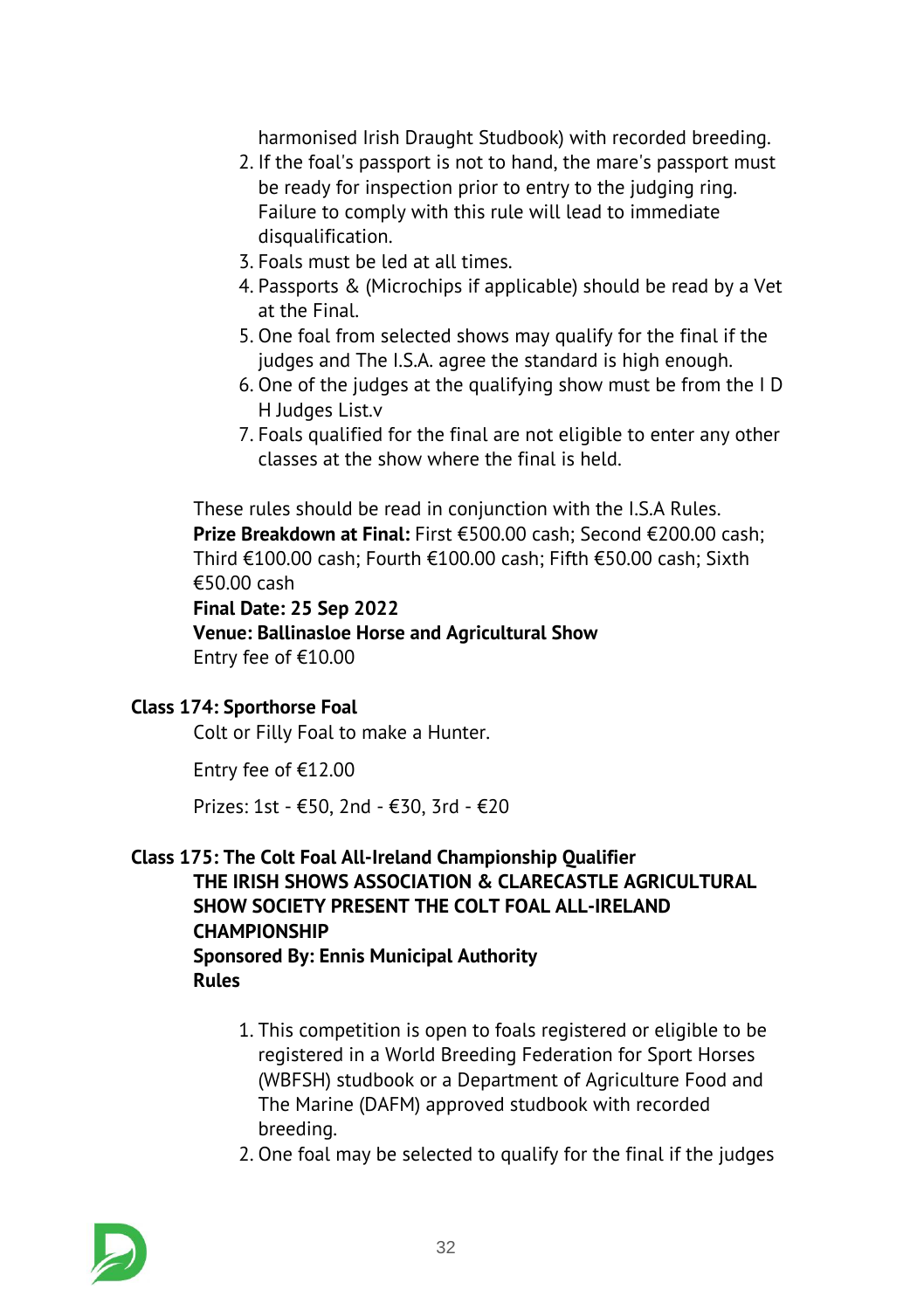*and the I.S.A. agree the standard is high enough.*

- *3. Foals must be led at all times.*
- *4. Exhibitors to both the qualifier and the final must have the mare's passport available for inspection prior to entry to the judging ring. Failure to comply with this rule will lead to immediate disqualification.*
- *5. Passports & Microchips should be read by a veterinary surgeon at the final.*
- *6. Foals qualified for final are not eligible to enter any other class at the show where the final is held.*

*These rules should be read in conjunction with the I.S.A. Rules. A prize will be presented for combination of Best Turned-out Foal and Most Suitably Dressed Handler.*

*Prizes at Final: First €1200.00 cash; Second €700.00 cash; Third €500.00 cash; Fourth €300.00 cash; Fifth €200.00 cash; Sixth €100.00 cash*

*Final: 07 Aug 2022*

*Venue: Clarecastle Show*

*Entry fee of €10.00*

#### *Class 176: Champion Foal*

*1st and 2nd prize winners in the foal classes will compete for the Champion Foal of the show Championship class: no direct entry*

*Prizes: 1st - €80, 2nd - €40*

*The Champion will be presented with the Billy Cotter Perpetual Cup*

#### *Class 177: The Murray Bros. Tarmacadam Champion Broodmare of The Show Sponsor: Murray Bros. Tarmacadam*

*Championship class: no direct entry*

*Prizes: 1st - €100, 2nd - €50*

*The Champion will be presented with the Murray Bros. Tarmacadam Ltd. Perpetual Cup*

#### *Class 178: Mare And Foal Progeny Class*

*MARE AND FOAL PROGENY CLASS, to be judged as unit (50% mare 50% foal). Entry fee of €12.00*

*Prizes: 1st - €100, 2nd - €60, 3rd - €40*

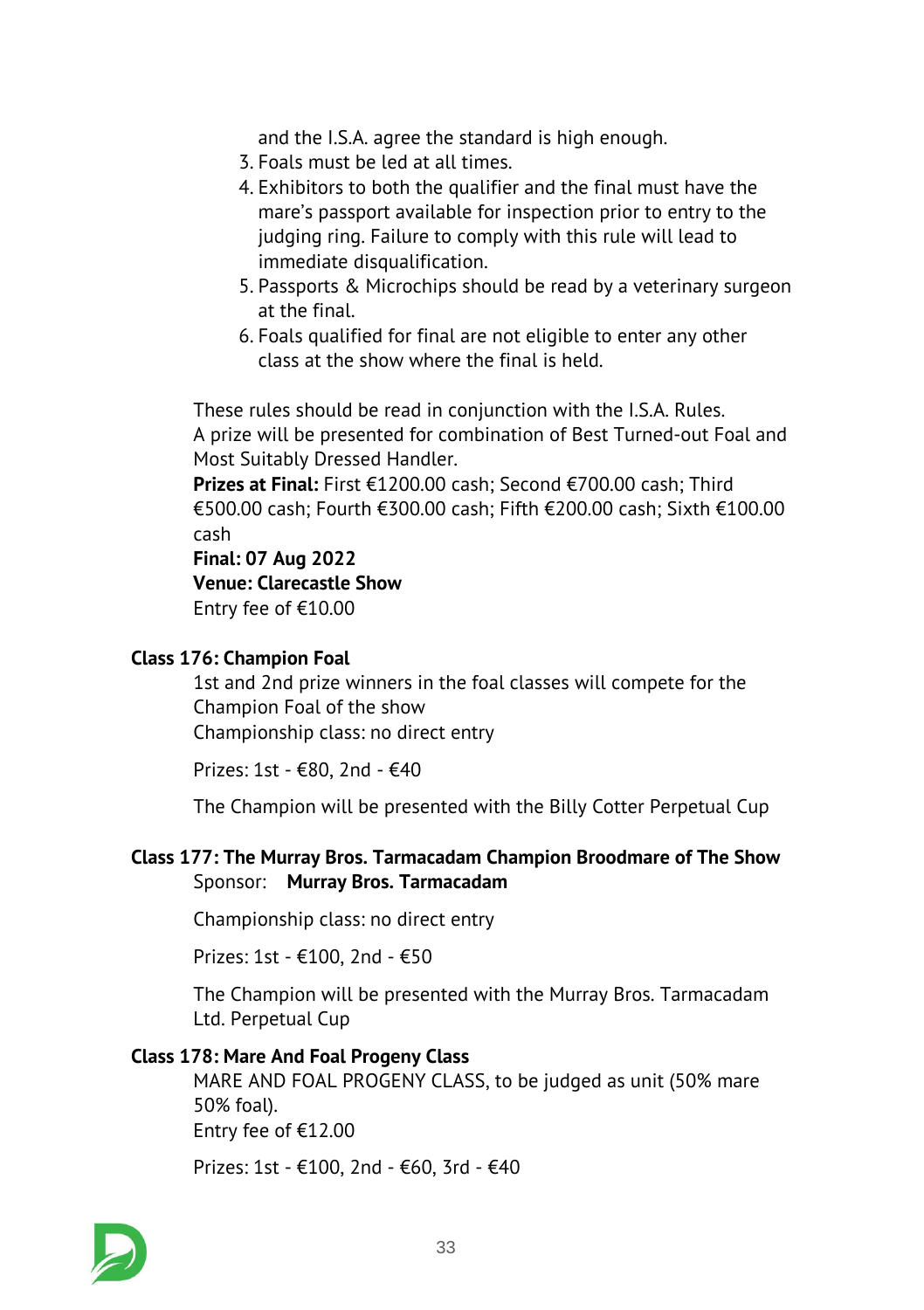*Location: Ring 3*

# *Class 179: Shetland Pony*

*Shetland Pony (standard or miniature): Mares, geldings, fillies, and foals, any age. To be led. Special Rosette for Best Foal. No Stallions or colts over 2 yrs. allowed. Class will be judged in RING 3 at approximately 2:00pm.*

*Entry fee of €10.00*

*Prizes: 1st - €40, 2nd - €30, 3rd - €20*

*Winner will receive The Kildee Perpetual Cup.*

# *Class 180: Miniature Horse*

*Miniature Horse: Mares, geldings, fillies, and foals, any age. To be led. Special Rosette for Best Foal. No Stallions or colts over 2 yrs. allowed. Class will be judged in RING 3 at approximately 2:30pm.*

*Entry fee of €10.00*

*Prizes: 1st - €40, 2nd - €30, 3rd - €20*

*Winner will receive Secretary's Perpetual Cup.*

# *Ridden Horses*

*Location: Ring 1*

# *Class 181: Ridden Irish Draught*

*Ridden Irish Draught Gelding or Mare, 4 years old and upwards.*

*I.D. Crosses are also eligible provided either Dam or sire is a fully registered Irish Draught.*

*Sponsor: Clonakilty Park Hotel*

*Entry fee of €12.00*

*Prizes: 1st - €70, 2nd - €50, 3rd - €30*

*Winner will be presented with the Mick Carroll Perpetual Memorial Cup.*

#### *Class 182: Heavyweight Hunter*

*Gelding or Mare 4 years old and upwards likely to make a weight carrying hunter.*

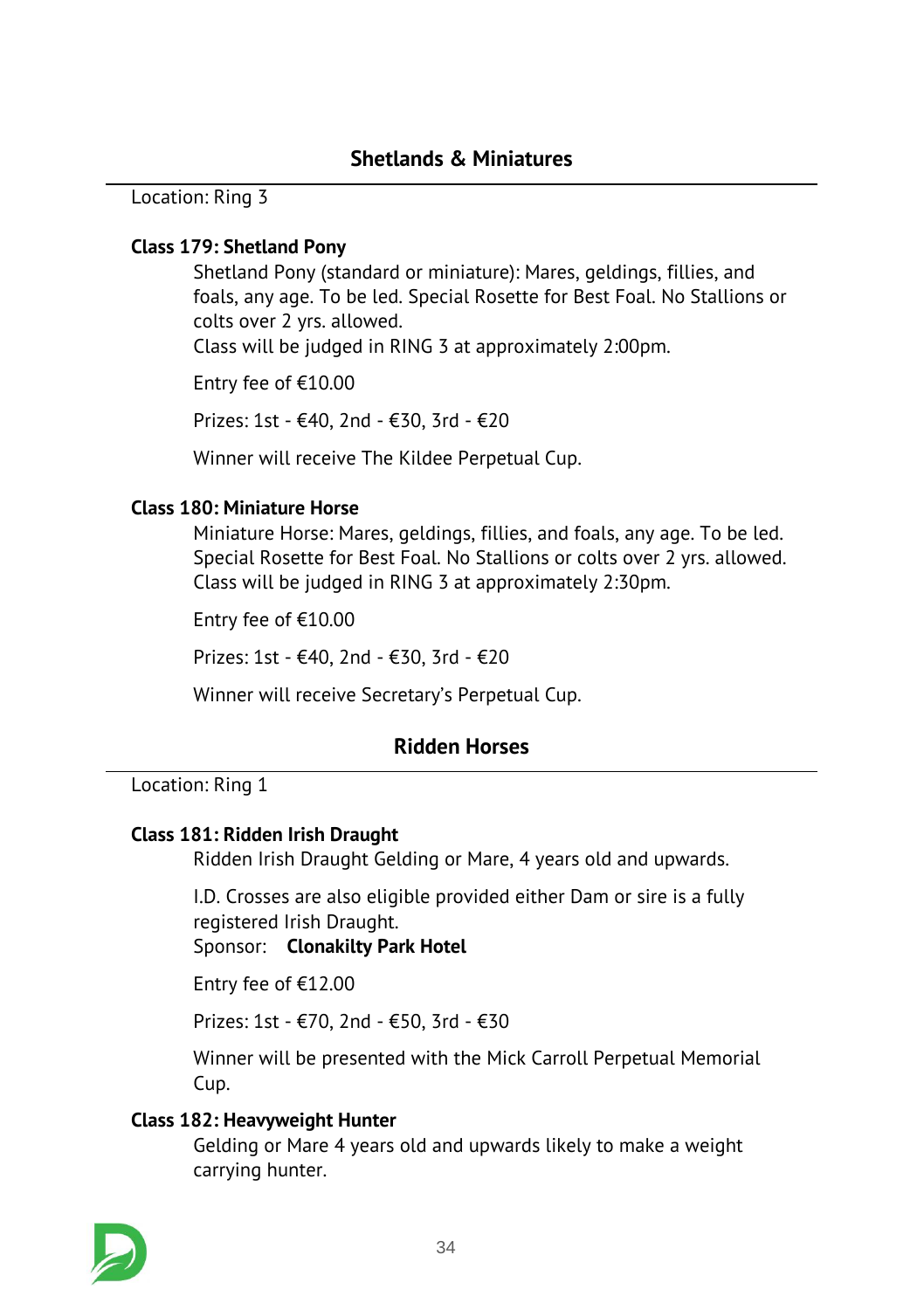# *Sponsor: Clonakilty Park Hotel*

*Entry fee of €12.00*

*Prizes: 1st - €60, 2nd - €40, 3rd - €30*

*Winner will be presented with the Lehane and Associates Perpetual Cup.*

### *Class 183: Lightweight Hunter*

*Gelding or Mare 4 years old and upwards likely to make a Light Weight Carrying Hunter.*

#### *Sponsor: Stable Door Pottery – Orla O'Rourke*

*Entry fee of €12.00*

*Prizes: 1st - €60, 2nd - €40, 3rd - €30*

*Winner will be presented with the Dunmanway Agricultural Society Perpetual Cup.*

# *Class 184: The Ardrahan All Ireland Ridden Hunter Championship Qualifier ARDRAHAN SHOW SOCIETY PRESENT THE ARDRAHAN ALL IRELAND RIDDEN HUNTER CHAMPIONSHIP*

*Sponsored By: Ardrahan Show and Associates Rules*

- *1. Entries are confined to Mares and Geldings, four years old and over, to be shown under saddle; Light weight, Medium weight and Heavy weight.*
- *2. The judges may ride each horse in all paces on either or both reins.*
- *3. The judges will asses the conformation and movement of each horse in hand.*
- *4. Two Animals may be selected to qualify for the final if the judges and the ISA agree that the standard is high enough.*
- *5. Exhibitors to both the qualifier and the final must have the animal's passport available for inspection prior to entry to the judging ring. Failure to comply with this rule will lead to immediate disqualification.*
- *6. Passports and Microchips should be read by a Vet at the final.*
- *7. Animals qualified for the final are not eligible to enter any other class at the show where the final is held.*

*These rules should be read in conjunction with the I.S.A. Rules. Prize Breakdown at Final: First €500.00 cash; Second €300.00 cash;*

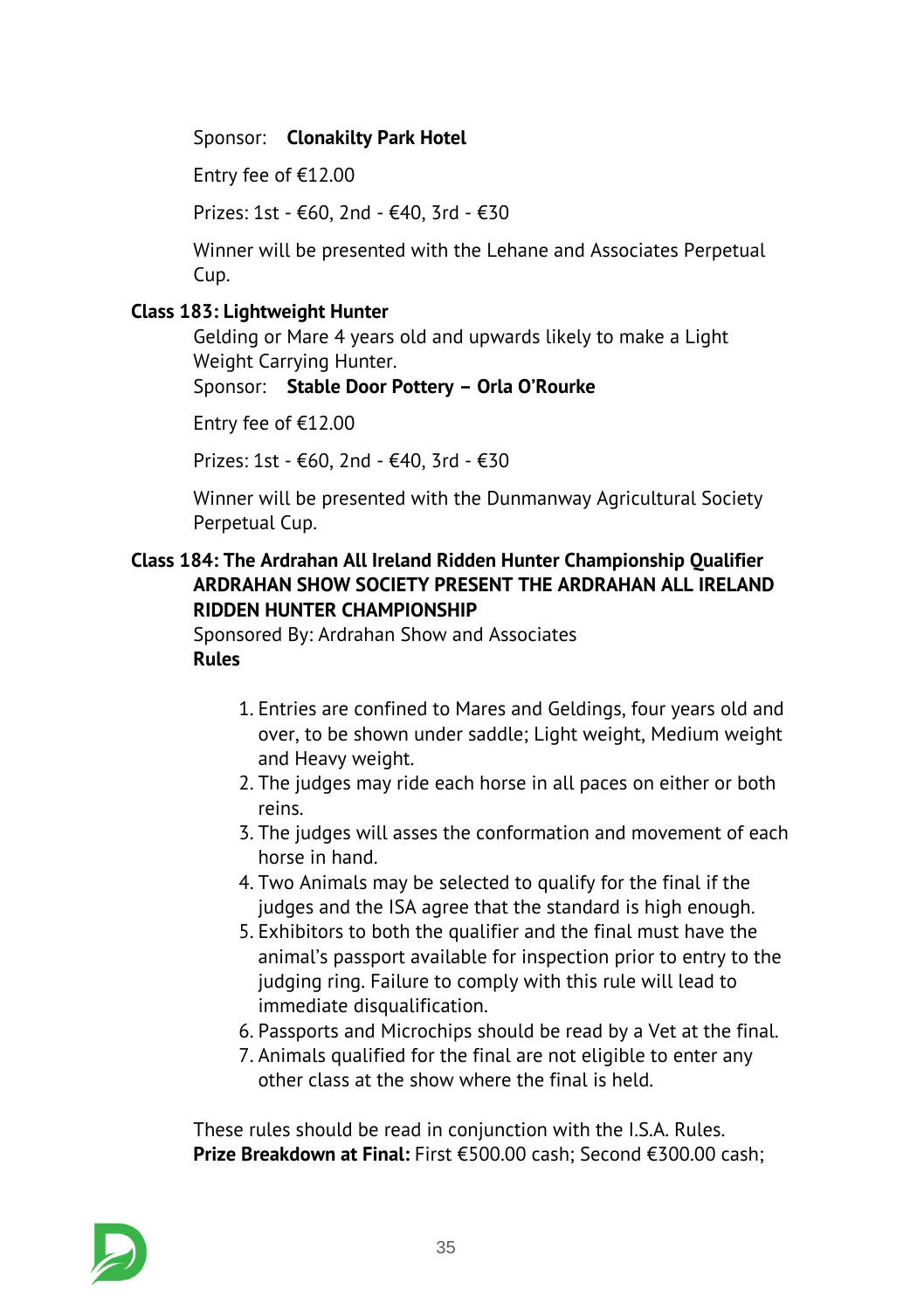*Third €200.00 cash; Fourth €150.00 cash; Fifth €100.00 cash; Sixth €75.00 cash For information on accommodation or free stabling for the final, contact 086-0879726 or 085-7441779 in advance Best four year old €200; Best Irish Draught in the final €200; €100 each to all other finalists who compete in the final. Prizes will be presented for the Best Owner Ridden, and the Best Presentation of Horse and Rider. Final Date: 09 Jul 2022 Venue: Ardrahan Agricultural Show Entry fee of €10.00*

#### *Class 185: Small Hunter*

*Small Hunter, 4 years old and over, measuring over 148 cms and under 160 cms. Sponsor: Stable Door Pottery – Orla O'Rourke*

*Entry fee of €12.00*

*Prizes: 1st - €60, 2nd - €40, 3rd - €30*

#### *Class 186: Ridden Cob*

*Cob, Gelding or Mare, 4 years old and over.*

*Entry fee of €12.00*

*Prizes: 1st - €60, 2nd - €40, 3rd - €30*

*Winner will be presented with The Paddy Kelly Perpetual Trophy.*

#### *Class 187: CHAMPION RIDDEN HUNTER*

*Prizes: 1st - Rosette, 2nd - Rosette*

*The Champion Ridden Hunter will be presented with the Henry Smith Perpetual Cup.*

# *Coloured*

*Location: Ring 1*

#### *Class 188: Ridden Coloured*

*Coloured horse, 4 years old and over, to be ridden. Stallions not eligible. Entry fee of €12.00*

*Prizes: 1st - €60, 2nd - €40, 3rd - €30*

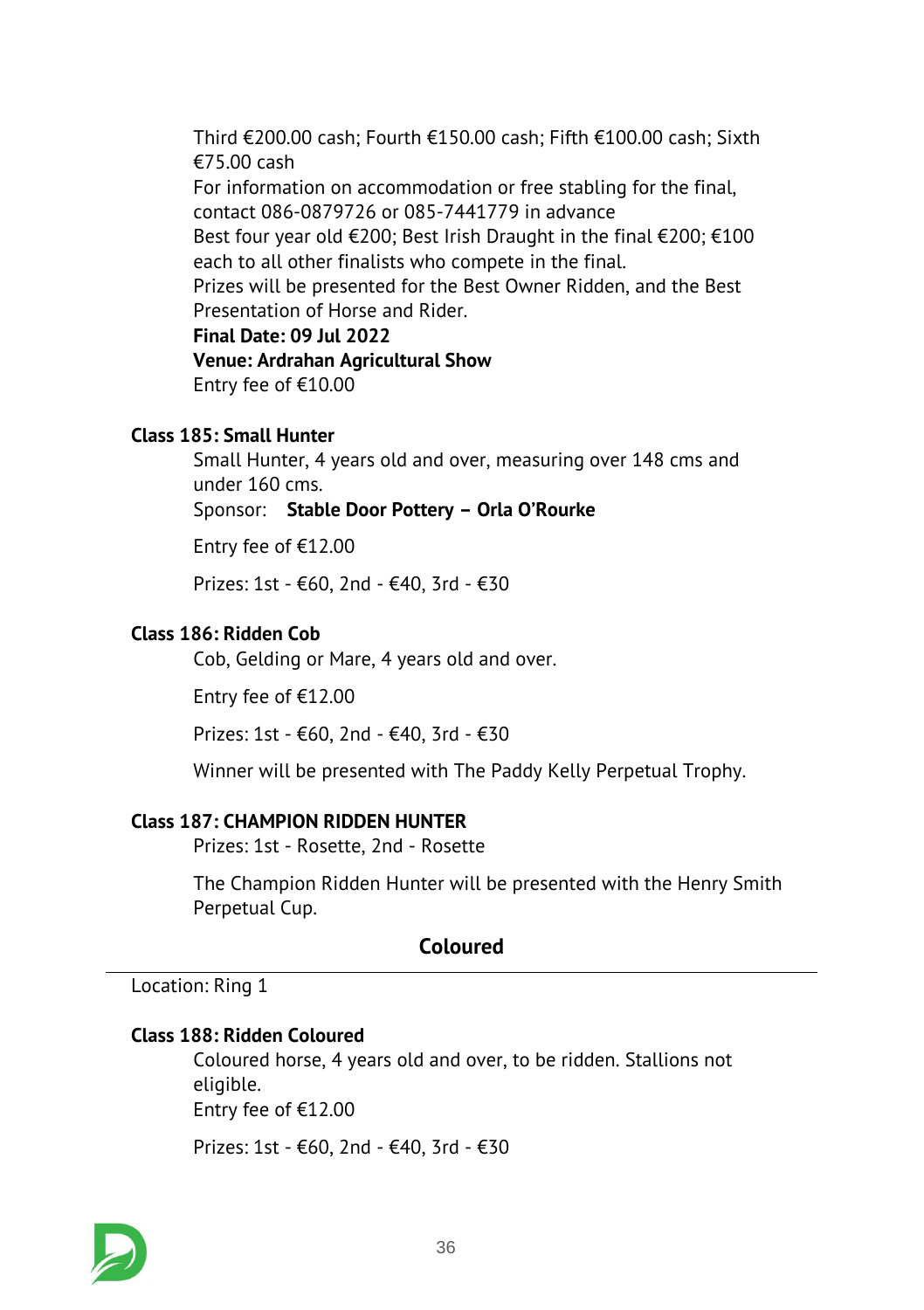### *Class 189: In-hand Coloured*

*Coloured horse any age to be led. No stallions or colts over 2 years of age.*

*Entry fee of €12.00*

*Prizes: 1st - €60, 2nd - €40, 3rd - €30*

#### *Class 190: CHAMPION COLOURED HORSE*

*Prizes: 1st - Rosette, 2nd - Rosette*

*The Connie Farrell Perpetual Cup will be presented to the Champion Coloured Horse*

### *Thoroughbreds*

*Location: Ring 2*

#### *Class 191: Thoroughbred Broodmare*

*Thoroughbred Brood Mare, with Foal at foot or Stinted. Weatherby's Passport must be available for inspection by steward on day.*

*Entry fee of €12.00*

*Prizes: 1st - €60, 2nd - €40, 3rd - €30*

*Winner presented with the Miah Duggan Perpetual Cup*

#### *Class 192: Thoroughbred Foal*

*Thoroughbred Colt or Filly Foal.*

*Entry fee of €12.00*

*Prizes: 1st - €50, 2nd - €30, 3rd - €20*

#### *Class 193: Thoroughbred Young Stock*

*Thoroughbred Young Stock, 1 & 2 yr old Colt, Gelding, or Filly.*

*Entry fee of €12.00*

*Prizes: 1st - €60, 2nd - €40, 3rd - €30*

*Winner will be presented with the Michael Russell Auctioneers Perpetual Cup.*

# *Young Horses*

*Dunmanway Show is a qualifier for: CORK COUNTY YEARLING CHAMPIONSHIP 2022*

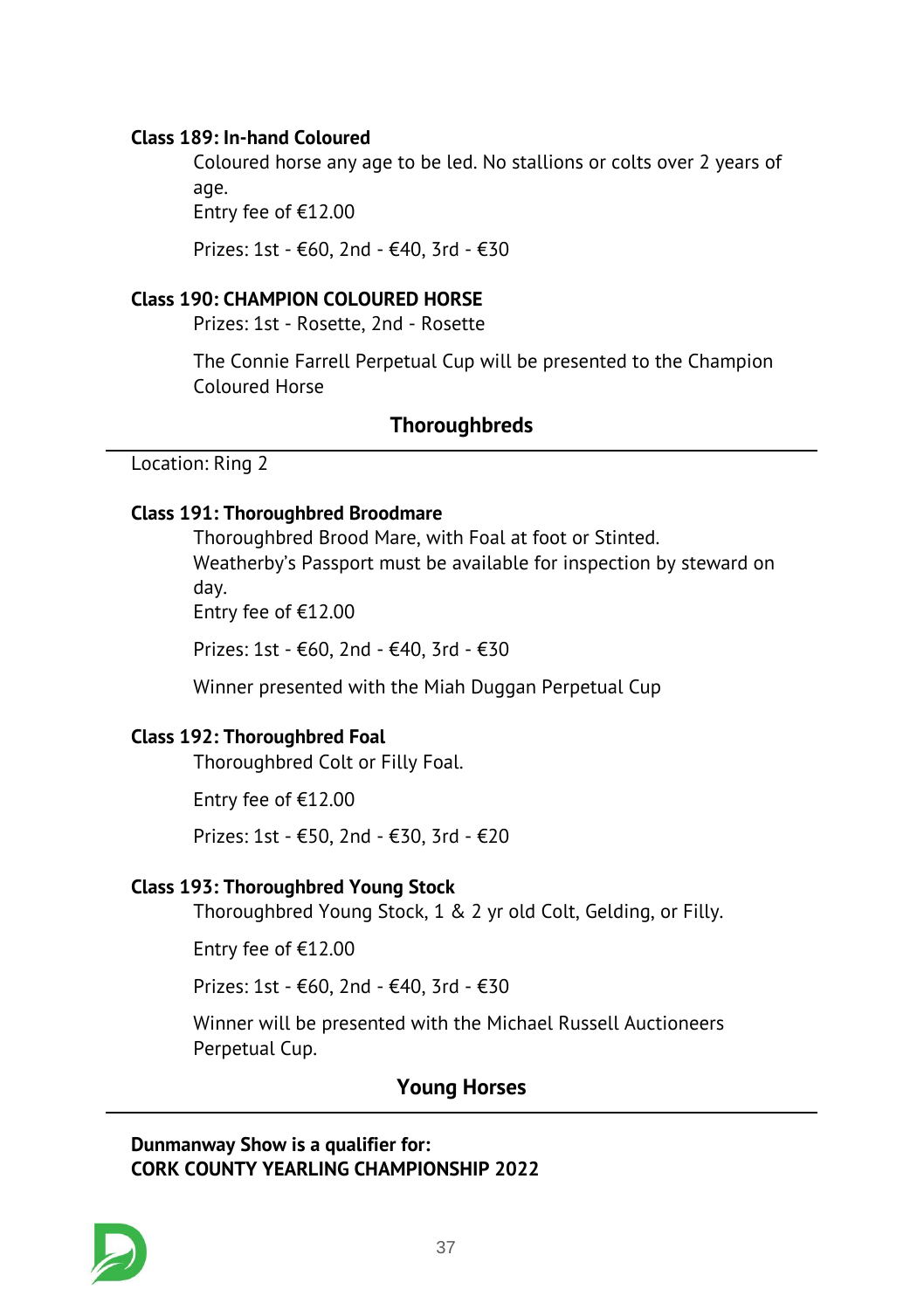*Sponsored by Allied Irish Bank, Skibbereen.*

*Organised by Carbery Show Society CLG, Skibbereen*

*The Championship is for YEARLING GELDING OR FILLY in the I.H.R. The final is held at Carbery Show, Skibbereen.*

*Qualifiers will be selected at the following Shows: Leap, Midleton, Belgooly, Clonakilty, Cork, Charleville, Dunmanway, Barryroe, Ballyvourney/Coolea and Carbery.*

*Two animals will be selected at each Show to go forward to the Final at Carbery Show on Thursday 21st July 2022.*

*PRIZEMONEY AT FINAL AS FOLLOWS: 1st - €400 plus Horse Rug 2nd - €200*

*3rd - €100 €30 to all other finalists.*

*Special prize of €125 to leading Filly if not 1st or 2nd plus Denis O'Mahony Memorial Rosette.*

*ENTRY FEE €15*

*The Society wishes to thank the Sponsors for making this Championship possible.*

*Location: Ring 2*

# *Class 194: Yearling Colt, Gelding or Filly*

*Yearling colt, gelding or filly likely to make a Hunter. Special rosette and €30 to the highest placed filly if not already placed. The winner will be presented with the Dermot Crowley Memorial Cup.*

*Sponsor: Wilson Daly Solicitors*

*Entry fee of €12.00*

*Prizes: - €30, 1st - €60, 2nd - €40, 3rd - €30*

# *Class 195: Two-Year Old Gelding or Filly*

*Two-year old gelding or filly likely to make a hunter. Special rosette and €30 to the highest placed filly if not already placed.*

*Sponsor: Wilson Daly Solicitors*

*Entry fee of €12.00*

*Prizes: - €30, 1st - €60, 2nd - €40, 3rd - €30*

# *Class 196: The Kildysart Two-Year-Old Filly All Ireland Championship Qualifier*

*IRISH SHOWS ASSOCIATION & KILDYSART SHOW SOCIETY PRESENT The Kildysart Two-Year-Old Filly All Ireland Championship Sponsored by: Clare Oil Co. Ltd. Banner Contractors Ltd & Kildysart*

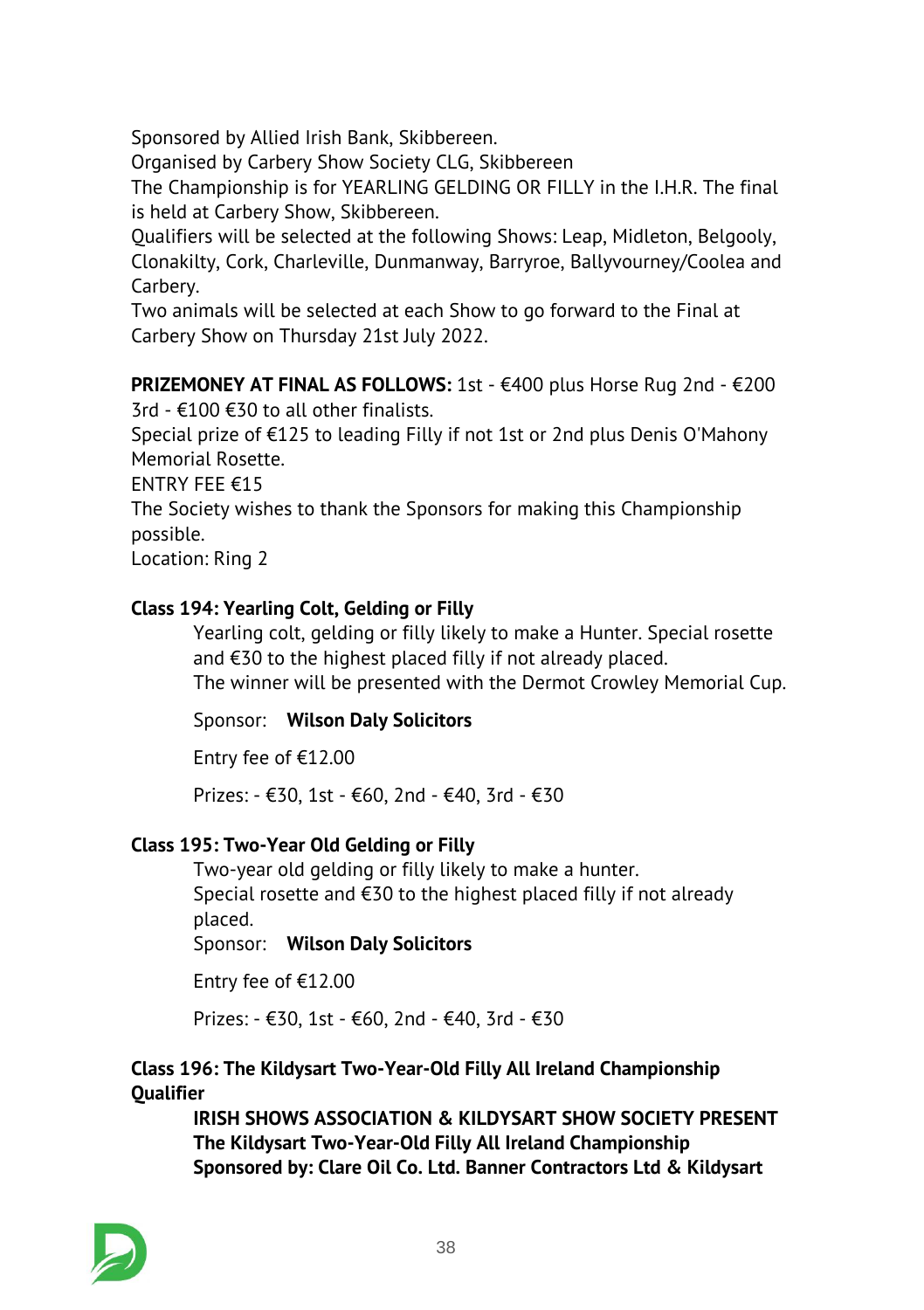# *Show*

*Part of the Horse Sport Ireland National Showing Championship series Rules*

- *1. This competition is open to animals registered in a World Breeding Federation for Sport Horses (WBFSH) studbook or a Department of Agriculture Food and The Marine (DAFM) approved studbook with recorded breeding.*
- *2. Two animals may be selected to qualify for the final if the judges and the I.S.A. agree the standard is high enough.*
- *3. Exhibitors to both the qualifier and the final must have the animal's passport available for inspection prior to entry to the judging ring. Failure to comply with this rule will lead to immediate disqualification.*
- *4. Passports & Microchips should be read by a veterinary surgeon at the final.*
- *5. Animals qualified for final are not eligible to enter any other class at the show where the final is held.*

*These rules should be read in conjunction with the I.S.A. Rules. Prize Breakdown at Final: First €650.00 cash; Second €350.00 cash; Third €250.00 cash; Fourth €200.00 cash; Fifth €150.00 cash 7th to end will receive €100 each A prize will be presented for the combination of best turned-out horse and most suitably dressed handler. Final Date: 30 Jul 2022 Venue: Kildysart Agricultural Show*

*Entry fee of €10.00*

# *Class 197: TIHA Limerick Lady Qualifier Conditions for TIHA Limerick Lady Qualifier 2022:*

*(a) For two-year-old Traditionally Bred Fillies, suitable for producing High Quality Traditionally Bred Sport Horses*

*(b)Fillies must have been registered as foals with a society that maintains its breed for - the Irish Sport Horse Breed, the Irish Draught Breed, the Thoroughbred Breed & the Connemara Pony Breed and MUST be by: APPROVED: (a) Thoroughbred Stallions, Connemara Stallions, ISH (TIH) Stallions, Irish Draught Stallions or (b) Any cross of the afore mentioned* 

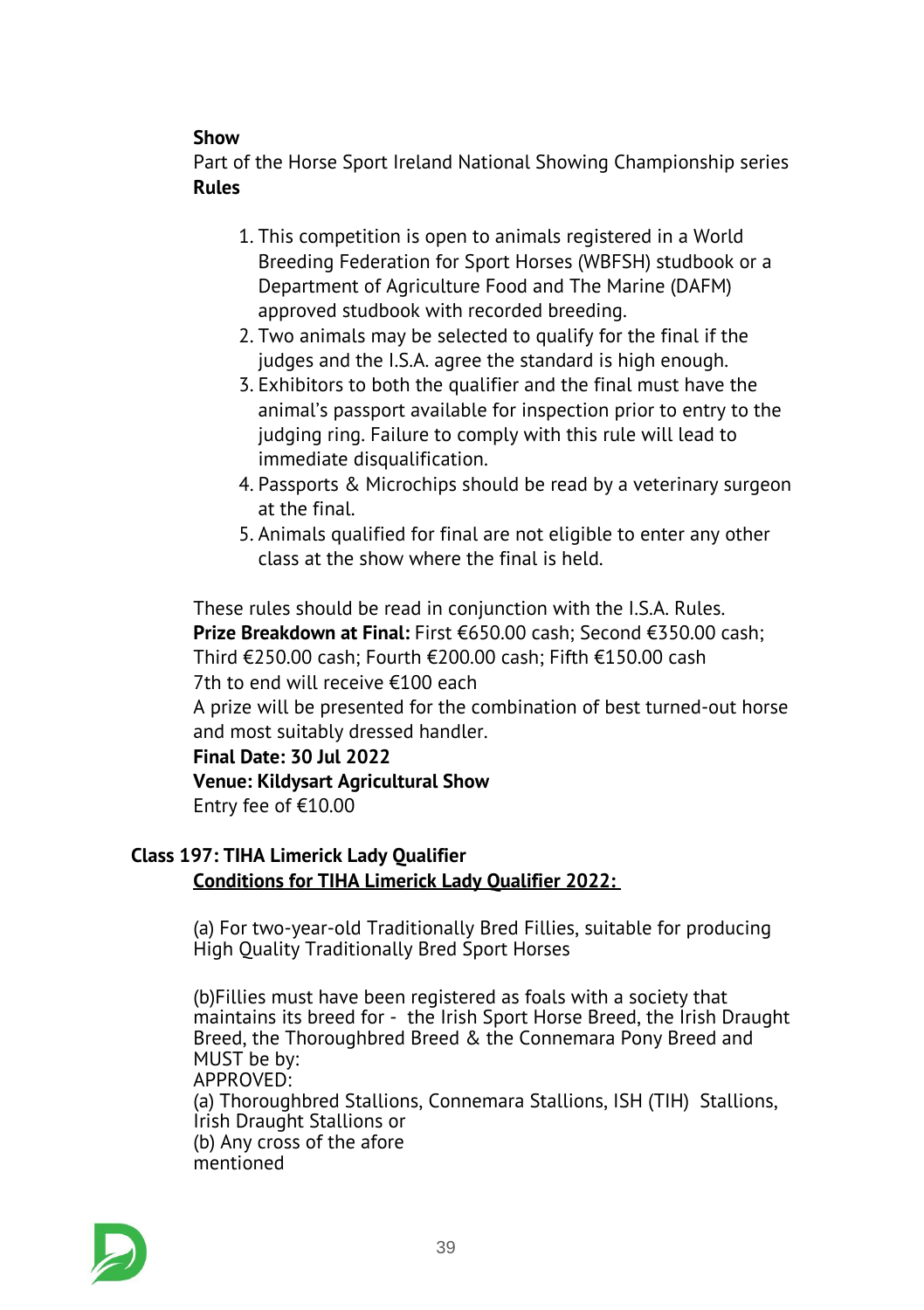*(c) Dams of the fillies must be by the Stallions as above and registered with a society that maintains its breed*

*(d) All exhibitors must have their fillies passports available for inspection at the Qualifying show and at the Championship (e) Entry fee for the Qualifier is €15, Entry fee for the Championship is €25*

*(f) More than one filly maybe selected at any qualifying show, provided that the standard of entries warrants such selection* 

*(g) Should the standard of entries be insufficient, no filly will be selected* 

*(h) Infringement of these conditions or Championship regulations may lead to disqualification.* 

*PRIZE FUND for the T.I.H.A. Limerick Lady Championship Final: Champion: €500 & the T.I.H.A. Perpetual Challenge Trophy, Reserve: €250, 3rd: €150, 4TH: €100.* 

#### *Final will take place at Limerick Show*

*Entry fee of €15.00*

#### *Class 198: Allied Irish Banks Three Year Old Gelding or Filly*

*Three-year-old gelding or filly likely to make a hunter. Special rosette and €30 to the highest placed filly if not already placed.*

*Sponsor: AIB Dunmanway*

*Entry fee of €12.00*

*Prizes: - €30, 1st - €60, 2nd - €40, 3rd - €30*

# *Class 199: Allied Irish Banks Champion Young Horse*

*Sponsor: AIB Dunmanway*

*Championship class: no direct entry*

*Prizes: 1st - €60, 2nd - €40*

*The Champion Young Horse will receive the Paul Maher Memorial Perpetual Cup*

# *Young Irish Draughts*

*Location: Ring 2*

#### *Class 200: Irish Draught Yearling*

*Pure-bred Irish Draught Yearling Filly, Colt or Gelding.*

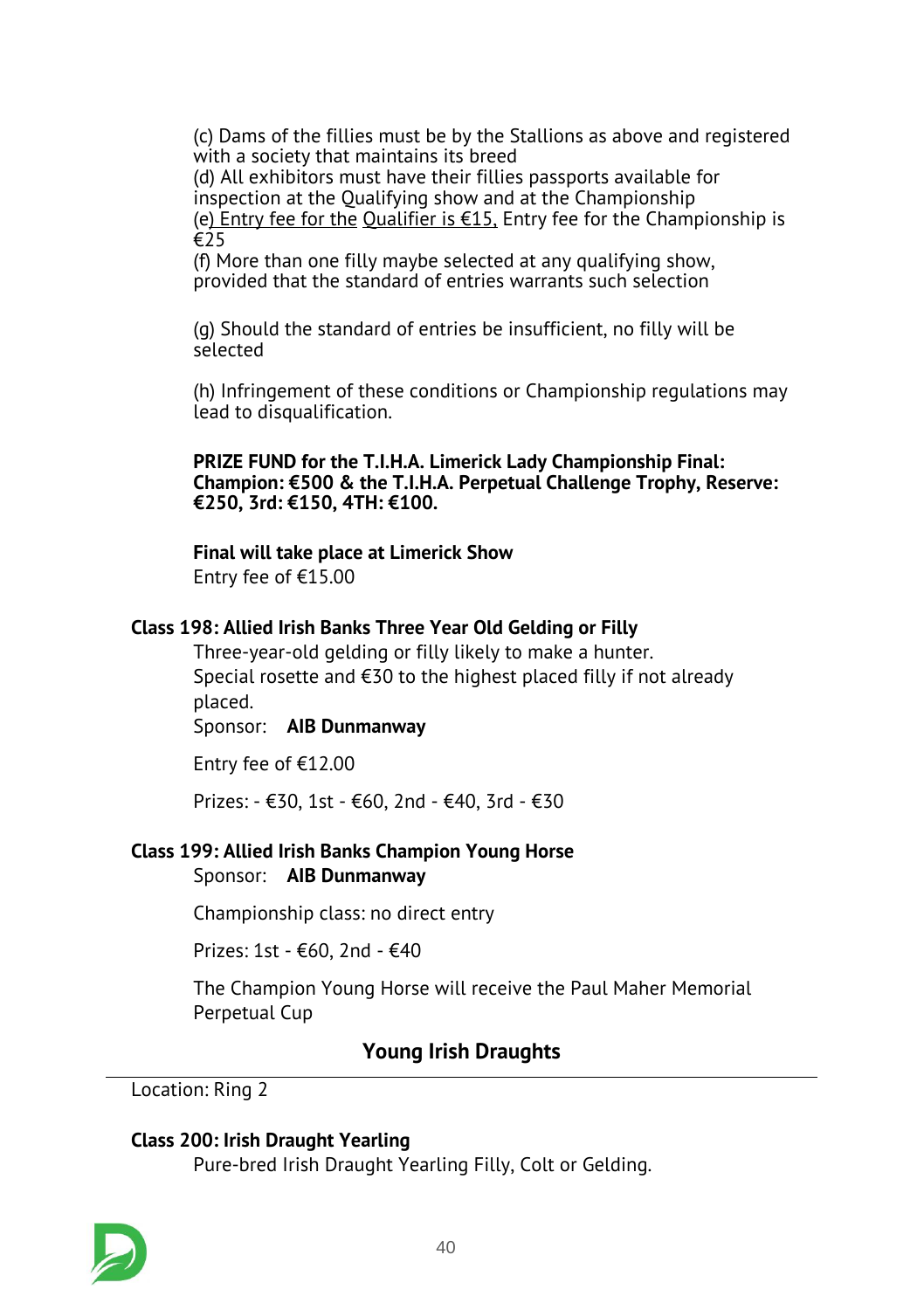*Entry fee of €12.00*

*Prizes: 1st - €60, 2nd - €40, 3rd - €30*

*Winner presented with the Donie Crowley Memorial Perpetual Cup.*

# *Class 201: The Roscommon Irish Draught Yearling Filly Championship Qualifier*

# *THE IRISH SHOWS ASSOCIATION & ROSCOMMON SHOW SOCIETY PRESENT*

# *The Roscommon Irish Draught Yearling Filly Championship*

*Part of the Horse Sport Ireland National Showing Championship series.*

*Sponsored By: Horse Sport Ireland & Hannon's Hotel, Roscommon Rules*

- *1. This competition is open to animals, with the breed code ID, registered in The Irish Draught Horse Studbook (or a harmonised Irish Draught Studbook) with recorded breeding.*
- *2. One Animal in each qualifying class ma y be selected to compete in the final provided the judges and the I.S.A. agree the standard is high enough.*
- *3. One of the judges at the qualifying show must be a qualified Irish Draught Horse Judge.*
- *4. Passports & Microchips should be read by a Vet at the Final.*
- *5. Animals Qualified for Final are not eligible to enter any other class at show where final is held other than qualifying classes for other finals.*

*Prize Breakdown at Final: First €500.00 cash; Second €300.00 cash; Third €200.00 cash; Fourth €150.00 cash; Fifth €125.00 cash; Sixth €100.00 cash*

*A prize will be presented for Combination of Best Turned Out Animal & Most Suitably Dressed Handler.*

*7th to end will receive €50.*

*Final Date: 20 Aug 2022*

*Venue: Roscommon Agricultural Show*

*Entry fee of €10.00*

# *Class 202: Irish Draught 2 or 3 Year old*

*Irish Draught 2 or 3 Year old Filly or gelding.*

*Entry fee of €12.00*

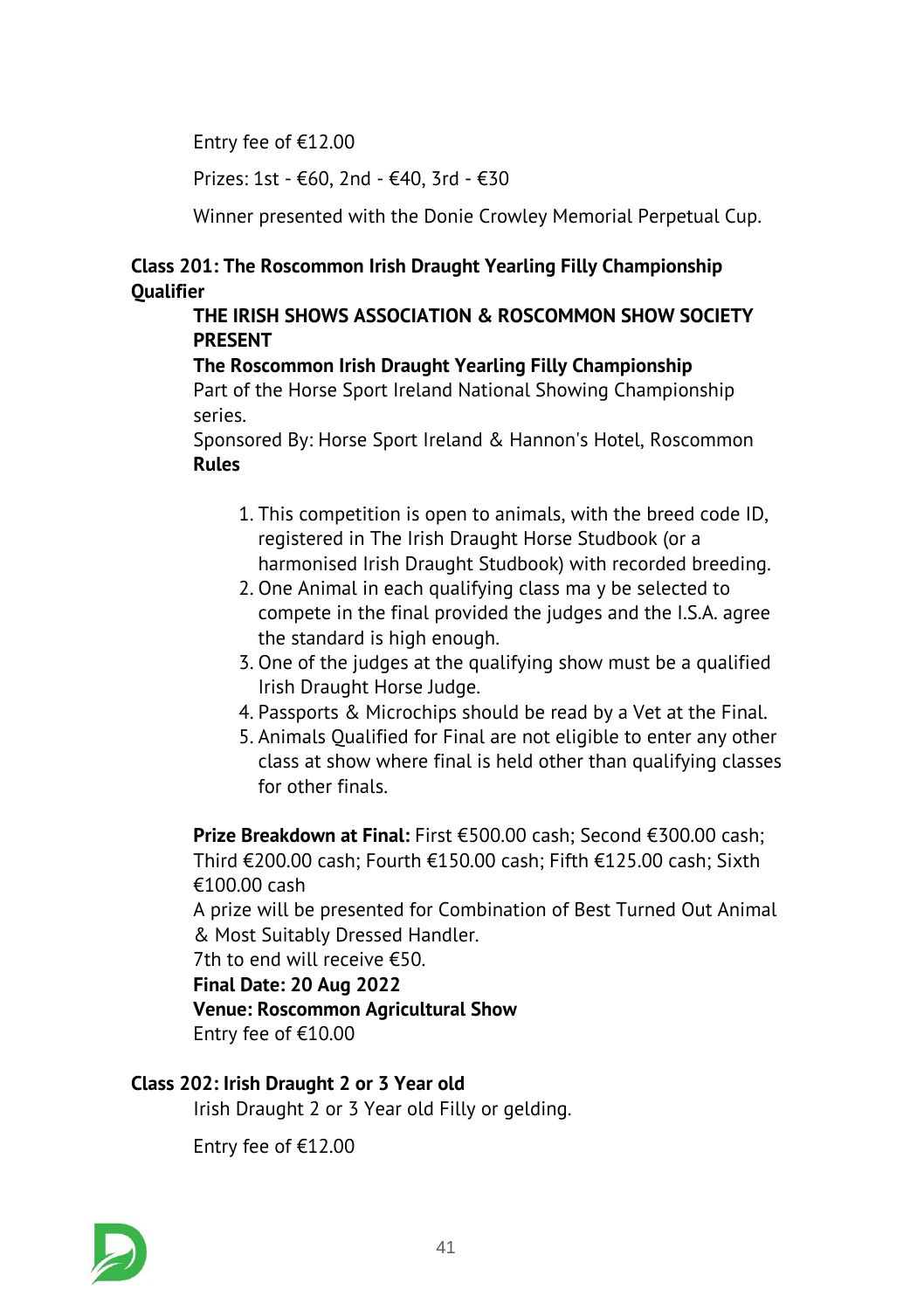*Prizes: 1st - €60, 2nd - €40, 3rd - €30 Winner will be presented with the Jerry Coakley Perpetual Cup.*

### *Class 203: The Irish Draught 2 Year Old Filly Championship Qualifier THE IRISH SHOWS ASSOCIATION & LIMERICK SHOW SOCIETY PRESENT THE IRISH DRAUGHT 2 YEAR OLD FILLY CHAMPIONSHIP Part of the Horse Sport Ireland National Showing Championship series Sponsored By: Horse Sport Ireland Rules*

- - *1. This competition is open to animals with the breed code ID, registered in The Irish Draught Horse Studbook (or a harmonised Irish Draught Studbook) with recorded breeding.*
	- *2. Exhibitors to both the qualifier and the final must have their animal's passport available for inspection prior to entry to the judging ring. Failure ot comply with the rule will lead to immediate disqualification.*
	- *3. Passports & Microchips should be read by a Vet at the final.*
	- *4. Two Animals in each qualifying class ma y be selected to compete in the final provided the judges agree the standard is high enough.*
	- *5. One of the judges at the qualifying show must be a qualified Irish Draught Horse Judge.*
	- *6. Animals qualified for the final are not eligible to enter any other class at the show where the final is held.*

*These rules should be read in conjunction with the I.S.A Rules Prize Breakdown at Final: First €500.00 cash; Second €300.00 cash; Third €250.00 cash; Fourth €200.00 cash; Fifth €150.00 cash; Sixth €100.00 cash*

*7th to end will receive €50*

*A prize will be presented for combination of best turned out animal and most suitably dressed handler*

# *Final Date: 28 Aug 2022*

*Venue: Limerick Show*

*Entry fee of €10.00*

*Class 204: The 3-Year-Old Registered Irish Draught Filly Championship Qualifier*

*THE IRISH SHOWS ASSOCIATION AND BONNICONLON SHOW PRESENT The 3-Year-Old Registered Irish Draught Filly*

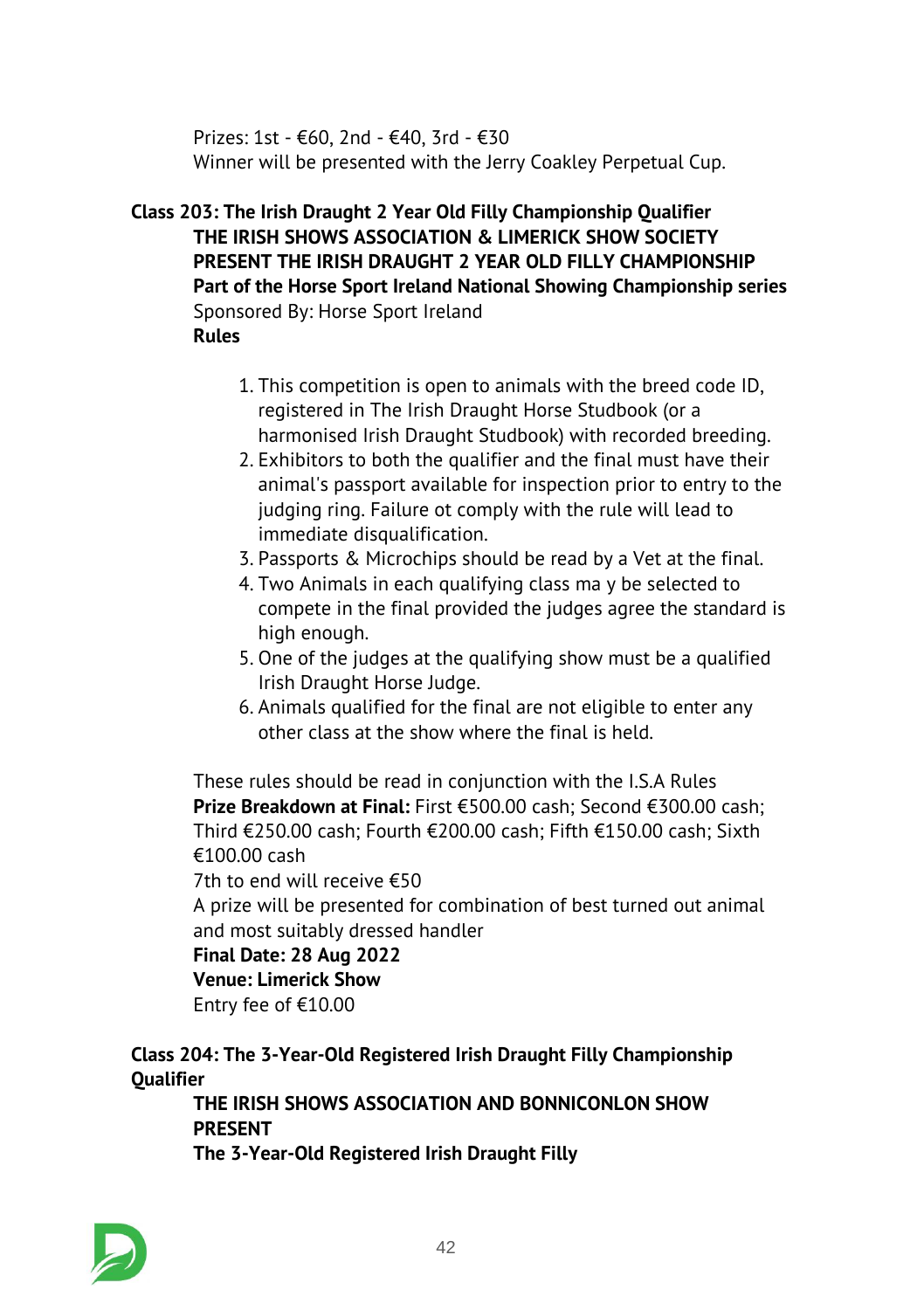*Sponsored By: Mercury Renewables & Bonniconlon Show Supporters Rules*

- *1. Entries are open to Three-Year-Old Fillies with the breed code ID, registered in The Irish Draught Horse Studbook (or a harmonised Irish Draught Studbook) with recorded breeding.*
- *2. Fillies must have both sire and Dam recorded on their passport.*
- *3. Exhibitors to both the qualifier & Final must have their animal's passport available for inspection prior to entry to Judging Ring.*
- *4. Passports & Microchips should be read by a Vet at the Final.*
- *5. Two fillies in each qualifying class may be selected to compete in the final provided the judges agree the standard is high enough.*
- *6. One of the judges at the qualifying show must be a qualified Irish Draught Horse Judge.*
- *7. Fillies qualified for Final are not eligible to enter any other class at the Show where the final is held.*

*Prize Breakdown at Final: First €700.00 cash; Second €600.00 cash; Third €300.00 cash; Fourth €200.00 cash; Fifth €150.00 cash; Sixth €100.00 cash A prize will be presented for Combination of Best Turned out Animal and Most Suitably Dressed Handler. 7th - 12th will receive €50 Final Date: 01 Aug 2022 Venue: Bonniconlon Agricultural Show*

*Entry fee of €10.00*

# *Young People's Classes*

#### *Location: Ring 2*

# *Class 205: Horse Sport Ireland All-Ireland Young Show Person Dunmanway Agricultural Show presents the Irish Sporthorse Studbook All-Ireland Young Show Person Championship*

# *Aim of Class:*

*The Young Show Person Championship is open to exhibitors aged from 16 to 23 years. This is a key age to keep young people engaged*

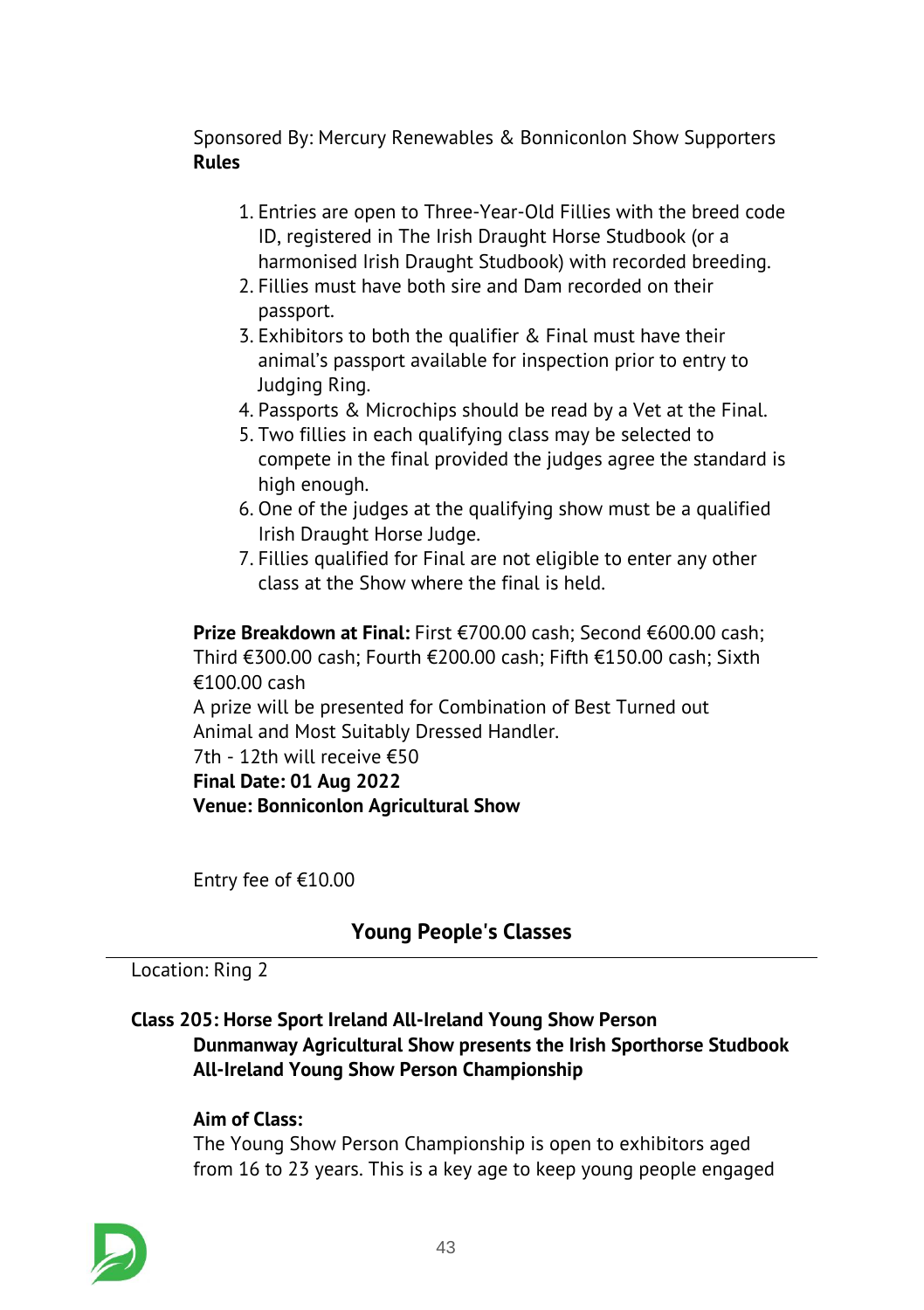*in showing and in the general sport horse industry.*

# *Class Eligibility Criteria:*

*The Young Show Person Championship is open to exhibitors aged from 16 to 23 years as of 1st January 2022. Entrants are free to show any type of horse or pony, over one year old, provided they are registered in an approved studbook. The animal will not be judged. In the interest of safety, no colts will be allowed in this class.*

# *Format of Class:*

*This championship will be run on a direct entry system. Entrants will show their animal in hand and will be judged under the following criteria:*

- *Demonstrable understanding of safety when handling and showing horses*
- *Skill in showing their animal in hand (walk, trot up, stand for conformation assessment)*
- *Overall impression (including appropriate attire and turnout)*

*Competitors should be prepared to answer questions about their horse or pony and their general interest in showing and breeding. All competitors will receive a commemorative rosette. Sponsor: Horse Sport Ireland*

*Entry fee of €20.00*

*Prizes: 1st - €600, 2nd - €400, 3rd - €200, 4th - €150, 5th - €100, 6th - €50 7th – end will receive €30 Prize money will be paid directly by Horse Sport Ireland.* 

# *Driving*

*Location: Ring 1*

# *Class 206: Intermediate*

*Entry fee of €5.00*

*Prizes: 1st - €25, 2nd - €15, 3rd - €10*

# *Class 207: Open*

*Entry fee of €5.00*

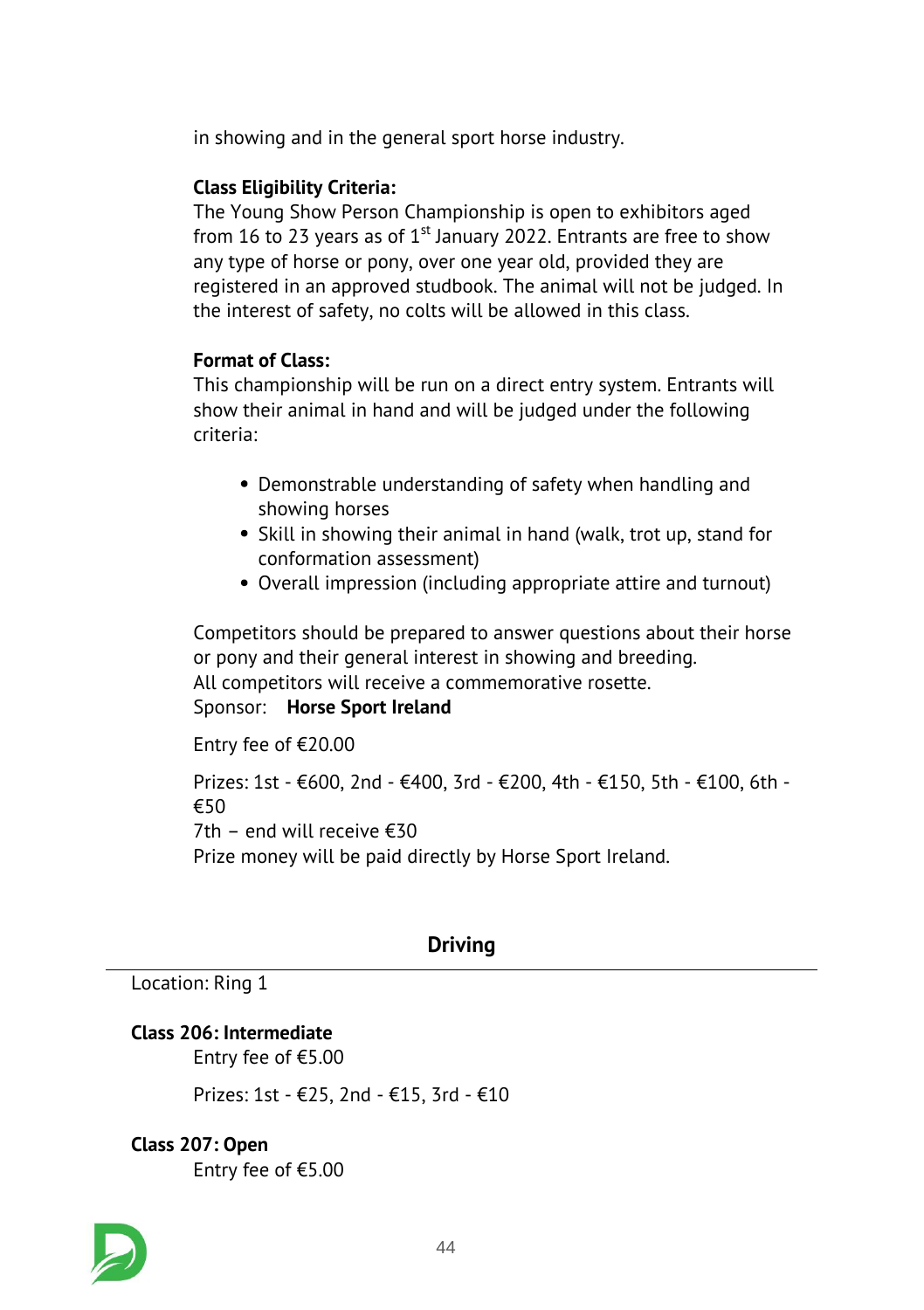*Prizes: 1st - €25, 2nd - €15, 3rd - €10*

#### *Class 208: Road Car*

*Entry fee of €5.00*

*Prizes: 1st - €25, 2nd - €15, 3rd - €10*

# *Ponies*

*Entries Close 24th June and must be made online.*

*Location: Ring 4*

# *Ridden Ponies*

#### *Class 209: Open 153cms Show Hunter Pony*

*Open 153cms Show Hunter Pony Riding Class, for ponies, mares or geldings, 4 years old and over, exceeding 143 cms but not exceeding 153 cm, suitable for and to be ridden by riders who have not attained their 20th birthday on 1st January 2022. Entry fee of €10.00*

*Prizes: 1st - €40, 2nd - €30, 3rd - €20*

#### *Class 210: Open 143cms Show Hunter Pony*

*Open 143cms Show Hunter Pony Riding class for Ponies, mares or geldings, 4 years old and over, exceeding 133 cms but not exceeding 143 cms, suitable for and to be ridden by riders who have not attained their 17th birthday on 1st January 2022. Entry fee of €10.00*

*Prizes: 1st - €40, 2nd - €30, 3rd - €20*

#### *Class 211: Open 133 cms Show Hunter Pony*

*Open 133 cms Show Hunter Pony Riding Class for Ponies, Mares or Geldings, 4 years old and over, exceeding 123 cm, but not exceeding 133 cms suitable for and to be ridden by riders who have not attained their 13th birthday on 1st January 2022. Entry fee of €10.00*

*Prizes: 1st - €40, 2nd - €30, 3rd - €20*

#### *Class 212: Open First Ridden*

*Open First Ridden Class for Ponies, Mares or Geldings, 4 year old and*

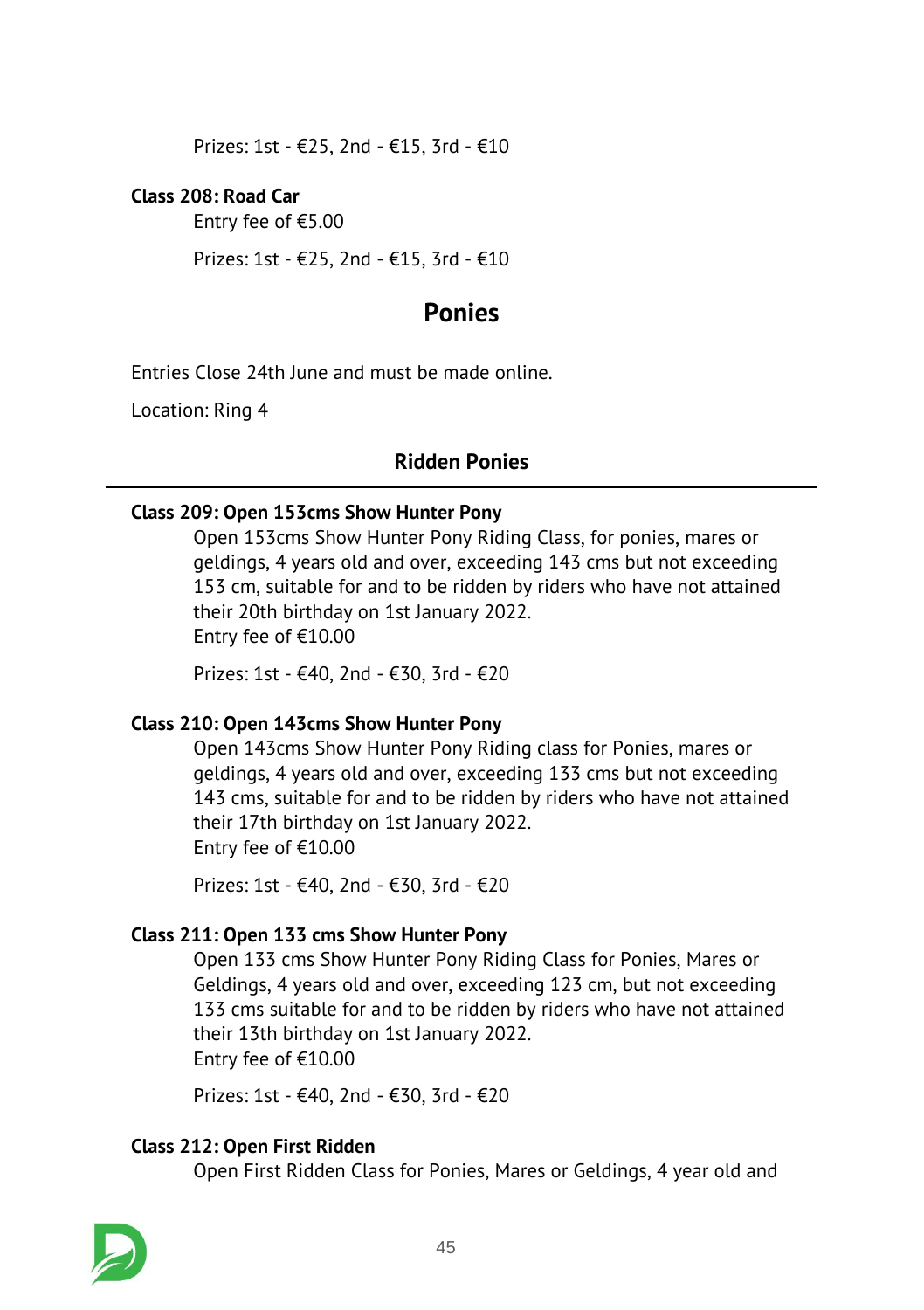*over, not exceeding 123 cms, suitable for and to be ridden by riders who not attained their 10th birthday on 1st January 2022.*

*Sponsor: Crowley's Pharmacy*

*Entry fee of €10.00*

*Prizes: 1st - €40, 2nd - €30, 3rd - €20*

# *Class 213: Open Lead Rein*

*Open Lead Rein Class for ponies, mares or geldings, 4 years and over, not exceeding 123 cms suitable for and to be ridden by riders who have not attained their 7th birthday on 1st January 2022.*

*Sponsor: Crowley's Pharmacy*

*Entry fee of €10.00*

*Prizes: 1st - €40, 2nd - €30, 3rd - €20*

### *Class 214: Novice Lead Rein*

*Novice Lead Rein Class - 4 year old and over, not exceeding 137 cm suitable for & to be ridden by a child who has not attained its 9th Birthday on January 1st 2022. Pony must be shown in a snaffle bridle and will not be cantered. Riders in this class are not eligible for any other class.*

*Sponsor: Crowley's Pharmacy*

*Entry fee of €10.00*

*Prizes: 1st - €40, 2nd - €30, 3rd - €20*

*Rosettes to all Competitors in this class.*

#### *Class 215: Open Ridden Connemara*

*Open Ridden Connemara, 4yo or over, to be ridden by children who have not attained their 16th birthday on 1st January of the current year.*

*Entry fee of €10.00*

*Prizes: 1st - €40, 2nd - €30, 3rd - €20*

#### *Class 216: Family Riding Pony*

*Family Riding Pony - for non-IPS members, 148cm and under to be ridden by a child under 17. Prizes in kind.*

*Any IPS members entering this class will not be allowed to compete.*

*Entry fee of €10.00*

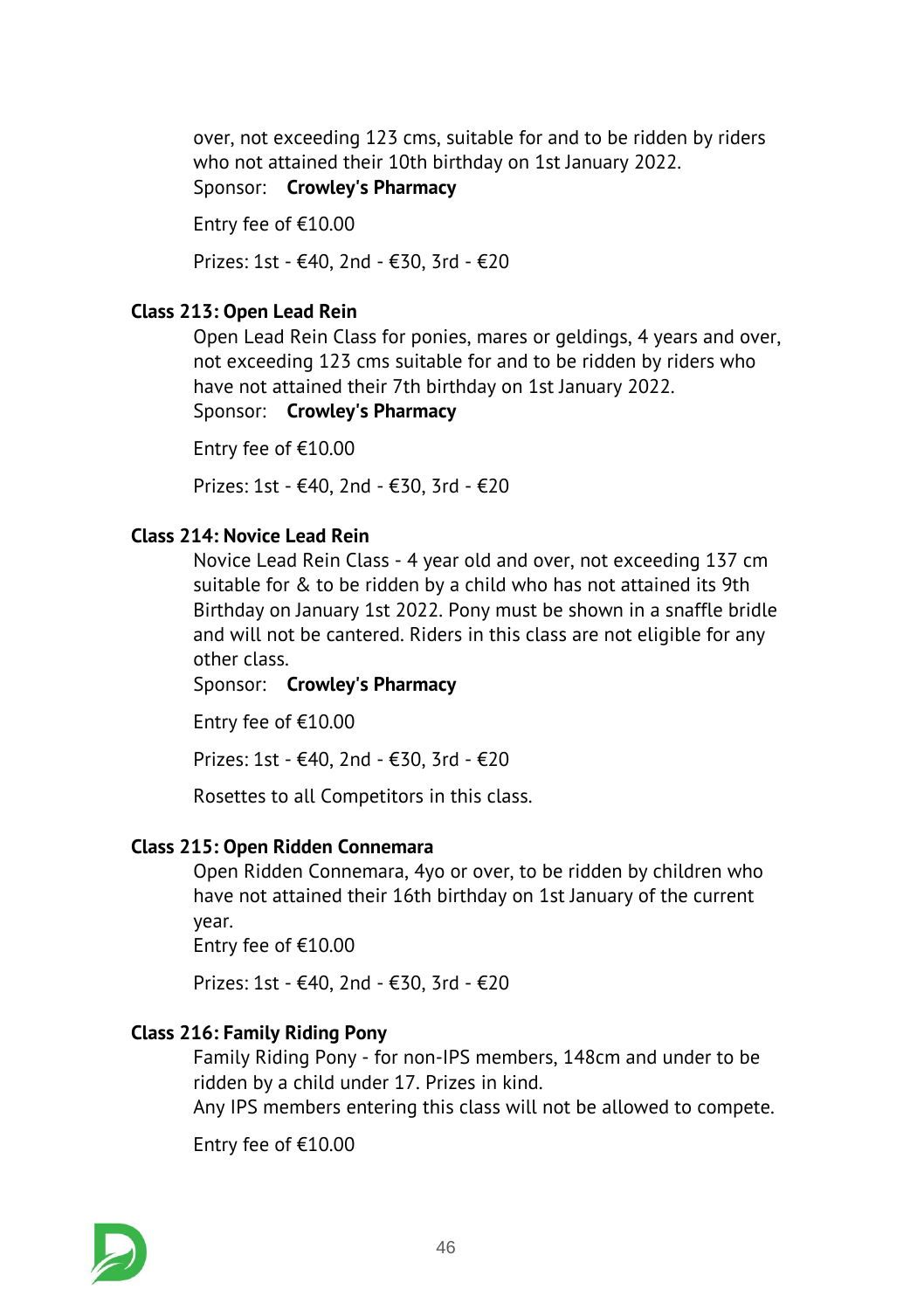### *Class 217: Show Pony Riding Class*

*Show Pony Riding Class for ponies, mares or geldings, 4 years old and over, not exceeding 148cm suitable for and to be ridden by children of correct age for height of pony. Entry fee of €10.00*

*Prizes: 1st - €40, 2nd - €30, 3rd - €20*

#### *Class 218: Champion Ridden Pony*

*The Champion Ridden Pony is not eligible to compete in Led Championship*

*Championship class: no direct entry*

*Prizes: 1st - Rosette, 2nd - Rosette*

*The O'Donoghue Atlanta Perpetual Cup will be presented to the Champion Ridden Pony*

# *Led Ponies*

#### *Class 219: Show Pony Youngstock*

*Show Pony Young Stock: Yearling (colt, gelding or filly) not exceeding 140cm; 2 or 3 year old gelding or filly not exceeding 145 cms likely to make a child's riding pony. No colts over one year. Sponsors: Hennessy Transport Ltd.*

#### *Wesco Windows*

*Entry fee of €10.00*

*Prizes: 1st - €40, 2nd - €30, 3rd - €20*

#### *Class 220: Pony Broodmare*

*Show Pony Brood Mare - 3 yr old and over, not exceeding 148 cms in foal or with foal at foot. Entry fee of €10.00*

*Prizes: 1st - €40, 2nd - €30, 3rd - €20*

#### *Class 221: Pony Foal*

*Best pony foal.*

*Foals must be led.*

*Entry fee of €10.00*

*Prizes: 1st - €40, 2nd - €30, 3rd - €20*

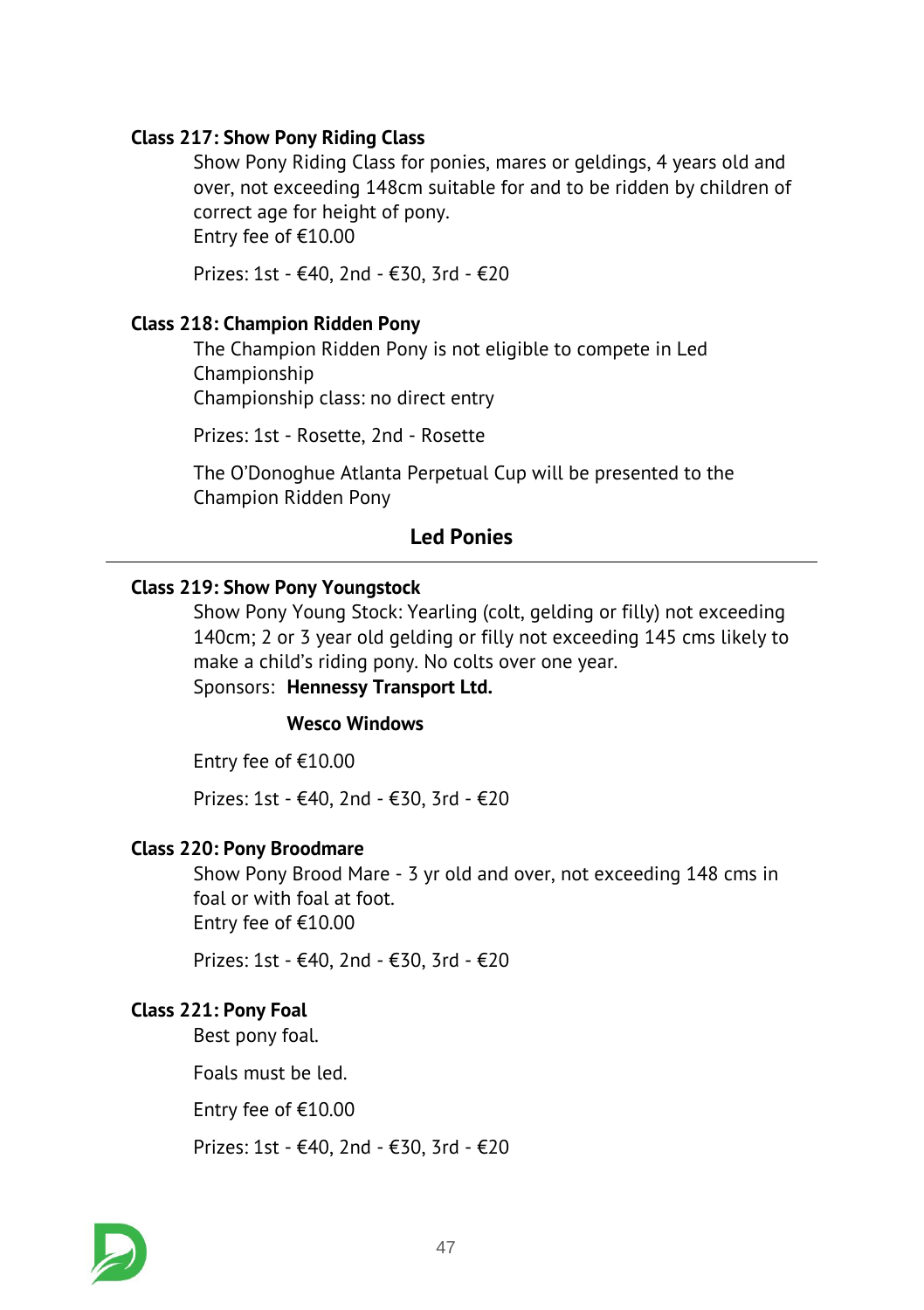### *Class 222: Local Pony Class*

*Pony class confined to Dunmanway Postal Area. Pony, Gelding or mare any age, 148 cms and under. To be led.*

*Confined to non-IPS members. If there are less than 3 entries in this class, entries will be accepted on the day from IPS members. Entry fee of €10.00*

*Prizes: 1st - €40, 2nd - €30, 3rd - €20*

*Winner will be presented with The O'Connell Perpetual Cup.*

#### *Class 223: Registered Connemara*

*Registered Connemara any age to be led. Reg. No. must be given with entry.*

*No colts over 2 years.*

#### *Sponsor: McMahons Builder Providers*

*Entry fee of €10.00*

*Prizes: 1st - €40, 2nd - €30, 3rd - €20*

#### *Class 224: Welsh - Pure or Partbred*

*Registered Welsh, section A, B, C, D, pure or part bred, any age. Gelding/Mare/ Filly. Registered number must be given on entry form. Entry fee of €10.00*

*Prizes: 1st - €40, 2nd - €30, 3rd - €20*

#### *Class 225: Champion Led Pony*

*Championship class: no direct entry*

*Prizes: 1st - Rosette, 2nd - Rosette*

*The Gildea Perpetual Cup will be presented to the Champion Led Pony of the Show*

# *Donkeys*

*Entries Close 24th June and must be made online.*

*Location: Ring 4*

#### *Class 226: Best Donkey at Show*

*Entry fee of €5.00*

*Prizes: 1st - €25, 2nd - €20, 3rd - €15*

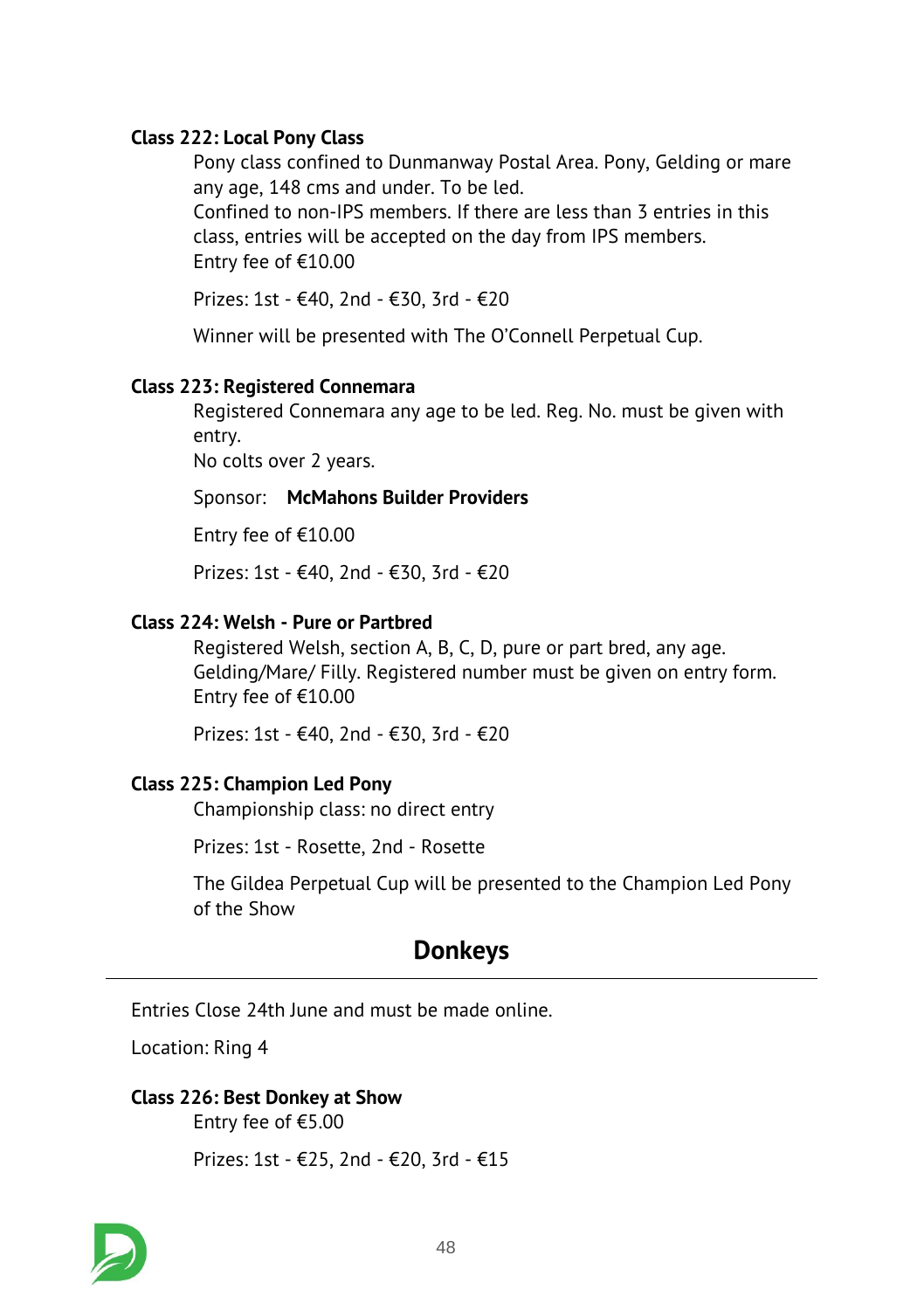# *Class 227: Best Donkey Foal*

*Entry fee of €5.00*

*Prizes: 1st - €25, 2nd - €20, 3rd - €15*

*Winner will receive the Kathleen Deane Perpetual Shield.*

# *Class 228: Champion Donkey*

*Entry fee of €5.00Championship class: no direct entry*

*Prizes: 1st - Rosette, 2nd - Rosette*

*The champion donkey of the show will be presented with the Paul Kingston Memorial Perpetual Cup*

# *Class 229: Donkey Derby*

*Location: Ring 4*

*The John Kingston Memorial Trophy will be presented to the winner of the Donkey Derby Entry fee of €5.00*

*Prizes: 1st - €25, 2nd - €20, 3rd - €15*

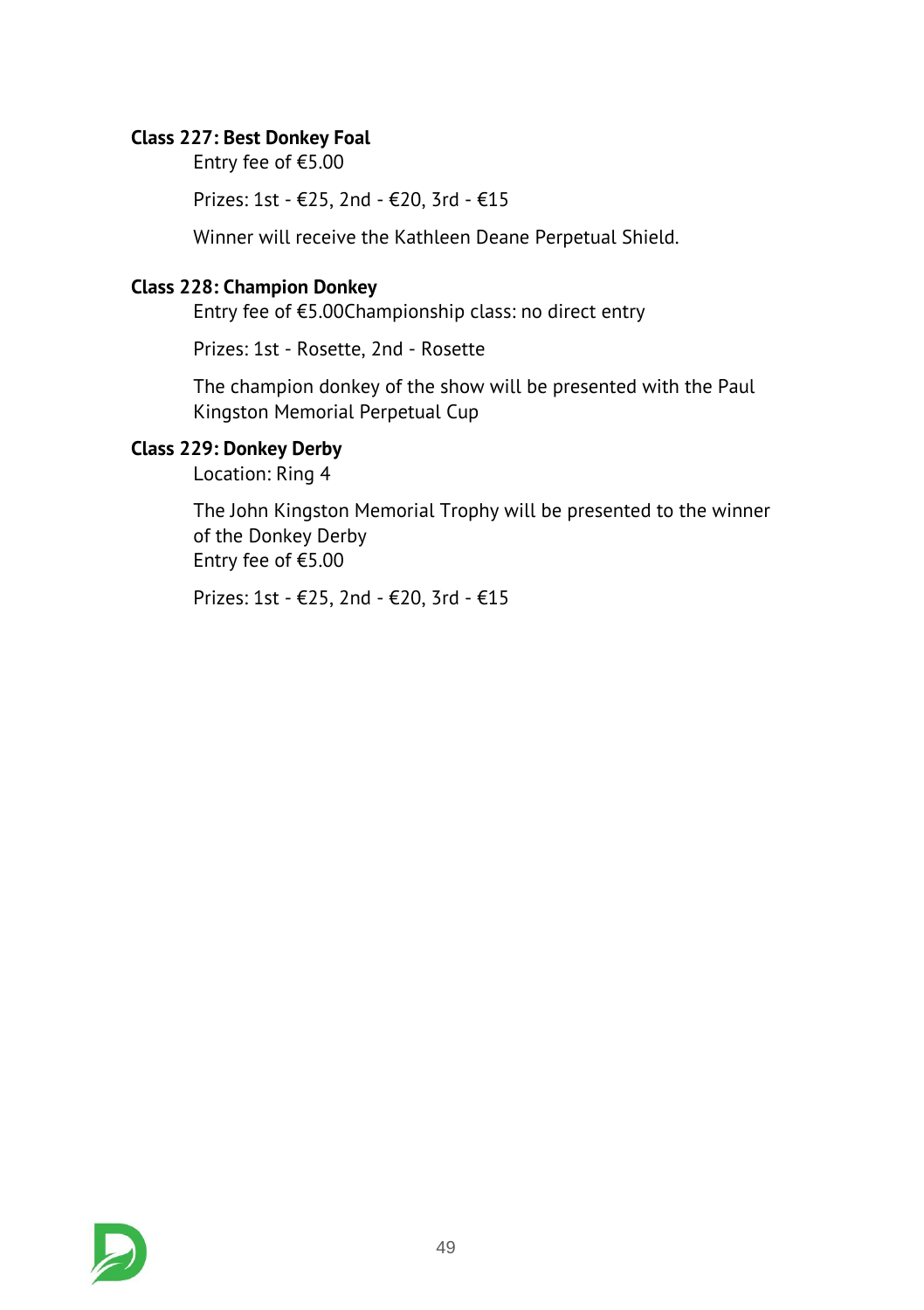# *Cattle*

# *Entries Close 24th June and must be made online.*

# *Information regarding Movement of Bovine to Shows*

*The Department of Agriculture implemented a number of changes on 4th February 2019 which changed the procedures and criteria applicable when applying for a Certificate of Compliance for the movement of cattle. These also impact on the certificate which is required when moving bovine to a Show. The following sets out the criteria applicable:*

- *The movement of cattle to and from an Agriculture Show within the State must be recorded on the Animal Identification and Movement System (AIM). • In line with these changes a specific certificate of Compliance for the "Movement of Bovine from a Single Holding to a Show" must now be requested prior to the movement of animals concerned.*
- *These certificates can be created by (i) applying online using their agfood account or (ii) where the keeper is not on line the certificate can be generated by the local Regional Veterinary Office following receipt of a NBAS31K with issue of the certificate being subject to normal criteria applicable. This form will be available on the Departments Website and will also be included with the Show Circular when issued. • When applying for this certificate the destination herd / or Show number is not required. The certificate generated will include an "S" symbol.*
- *The Certificate of Compliance for a Show will continue to be valid for a period of up to 30 days. As is currently the case these can be used for the movement of animals to a number of shows during the validity period of the certificate.*
- *Please also note—Calves which are less than 10 days cannot be moved to a Show.*

*The Movement Notification Section of the Certificate should be Completed by the Keeper and the Show Secretary who must clearly indicate the Show Number. The Show movement should be recorded on the passport. Ultimate responsibility for fulfilling these requirements lies with the Show Secretary. If the animals move to a herd other than the source herd, the new destination herd must complete and sign the certificate also. Completed forms should be sent by the Show Secretary to the local RVO within 7 days of the Show.*

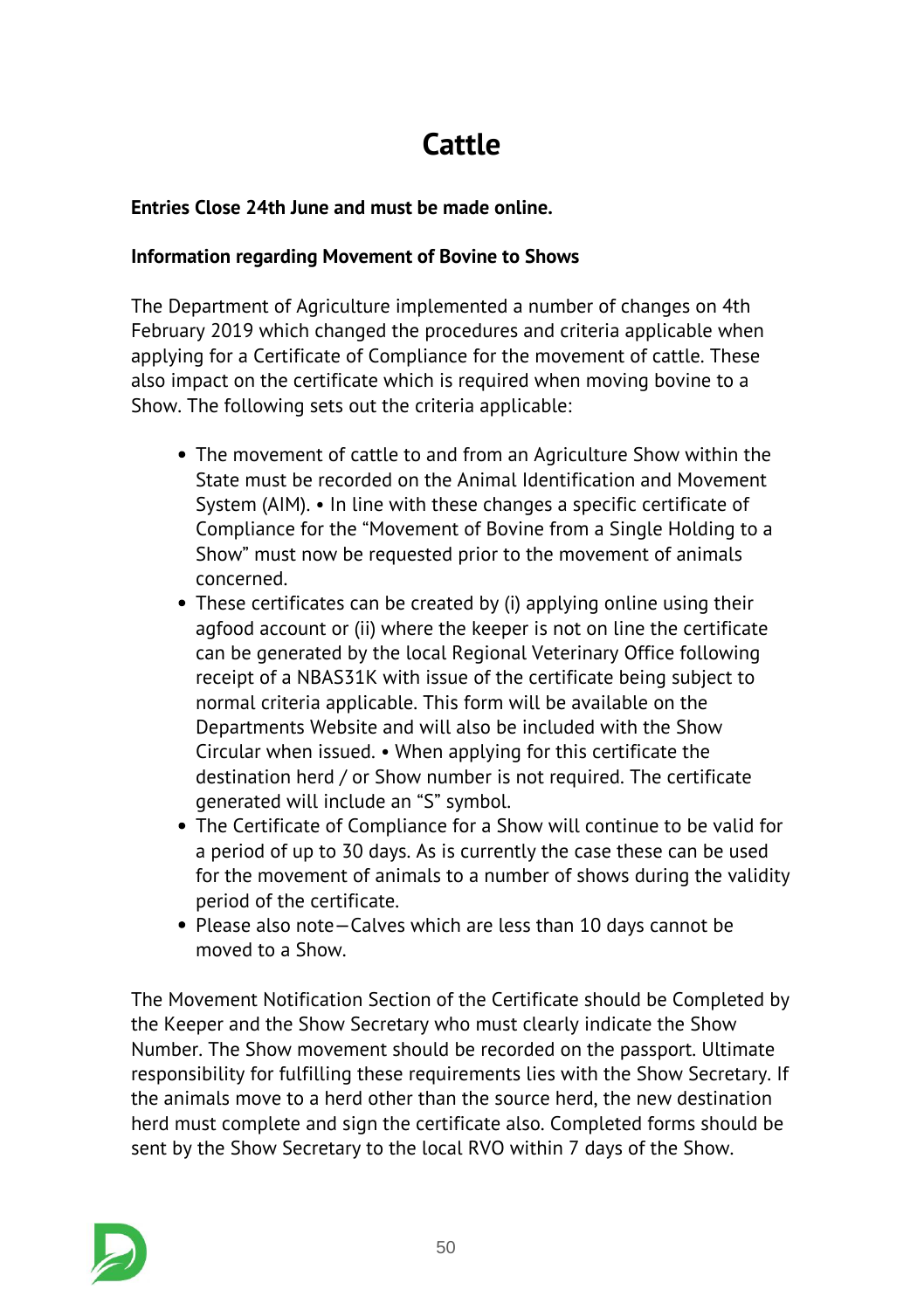# *Certificate of Compliance Requirements*

*On the day of the Show, the Certificate of Compliance should be presented to the Show Secretary. The keeper and the Show Secretary will then sign the Movement. Notification section of the Certificate which will then Must be sent to the local RVO for recording onto the AIM system.*

# *CORK COUNTY BEEF BULL CHAMPIONSHIP 2022*

*Sponsored by Bank of Ireland, Skibbereen.*

*Organised by Carbery Show Society CLG, Skibbereen.*

*The Championship is for Beef Bulls (i.e. Charolais, Limousin, Blonde D'Aquitane, Simmental, Hereford, Angus, Belgian Blue and other Beef Breeds) over 1 year old on May 1st 2022.*

*Qualifiers to be held at the following Shows: Midleton, Cork, Charleville, Clonakilty, Barryroe, Dunmanway, Ballyvourney, Coolea and Carbery.*

*The first prizewinner in each beef bull competition qualifies at each show to go forward to the final at Carbery Show on Thursday 21st July, 2022*

*PRIZEMONEY IS AS FOLLOWS: 1st - €400 2nd - €200 3rd - €100 4th - €65 5th - €40 €30 to all other finalists.*

*ENTRY FEE €15*

*The Society wishes to thank the Sponsors for making this Championship possible.*

# *Young Handlers*

# *Class 230: The Munster Young Handlers' Championship - Beef*

*Calf any beef breed born on or after 01/09/2021. This competition is open to boys and girls under 16 years, who are competent to lead. Judged on the child's handling ability only, not on the animal. This class is exempt from Rule 13. Rosettes and medals to all competitors. Passports of animals to be produced on the day. Sponsored by Collins Brothers Victuallers and The O'Donovan Family, Gortnamuckla. 7th - end will receive €5.*

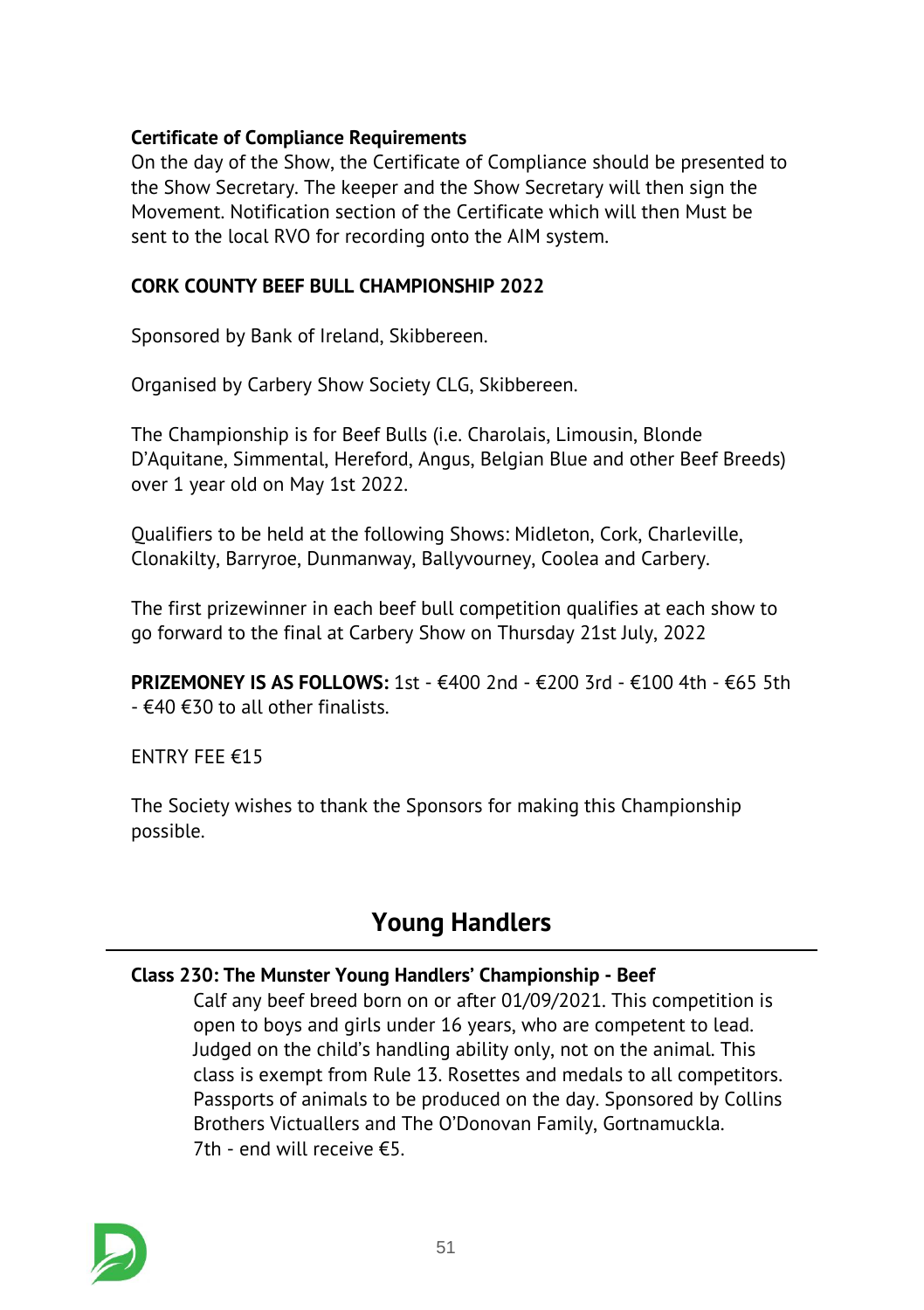*Entry fee of €10.00 Prizes: 1st - €100, 2nd - €70, 3rd - €50, 4th - €30, 5th - €20, 6th - €10*

*Winner will receive The Denis O'Donovan Perpetual Memorial Cup.*

#### *Class 231: The Munster Young Handlers' Championship - Dairy*

*Calf any dairy breed born on or after 01/09/2021. This competition is open to boys and girls under 16 years, who are competent to lead. Judged on the child's handling ability only, not on the animal. This class is exempt from Rule 13. Rosettes and medals to all competitors. Passports of animals to be produced on the day. Sponsored by Collins Brothers Victuallers and The O'Donovan Family, Gortnamuckla. 7th - end will receive €5.*

*Entry fee of €10.00*

*Prizes: 1st - €100, 2nd - €70, 3rd - €50, 4th - €30, 5th - €20, 6th - €10*

# *Shorthorns*

*Sponsor: Drinagh Co-operative Ltd.*

# *Class 232: Pedigree or Non Pedigree Shorthorn Calf, Male or Female born on or after January 1st 2022.*

*Entry fee of €10.00*

*Prizes: 1st - €50, 2nd - €30, 3rd - €20*

### *Class 233: Pedigree or Non-pedigree Shorthorn Heifer, showing 2 but not more than 4 permanent incisors.*

*Entry fee of €10.00*

*Prizes: 1st - €50, 2nd - €30, 3rd - €20*

#### *Class 234: Pedigree or Non-ped. Shorthorn Cow in calf or in milk.*

*Entry fee of €10.00*

*Prizes: 1st - €70, 2nd - €50, 3rd - €30*

*The Wycherley Perpetual Cup will be awarded to the winner*

#### *Class 235: Pedigree Registered Shorthorn Bull, any age.*

*Entry fee of €10.00*

*Prizes: 1st - €50, 2nd - €30, 3rd - €20*

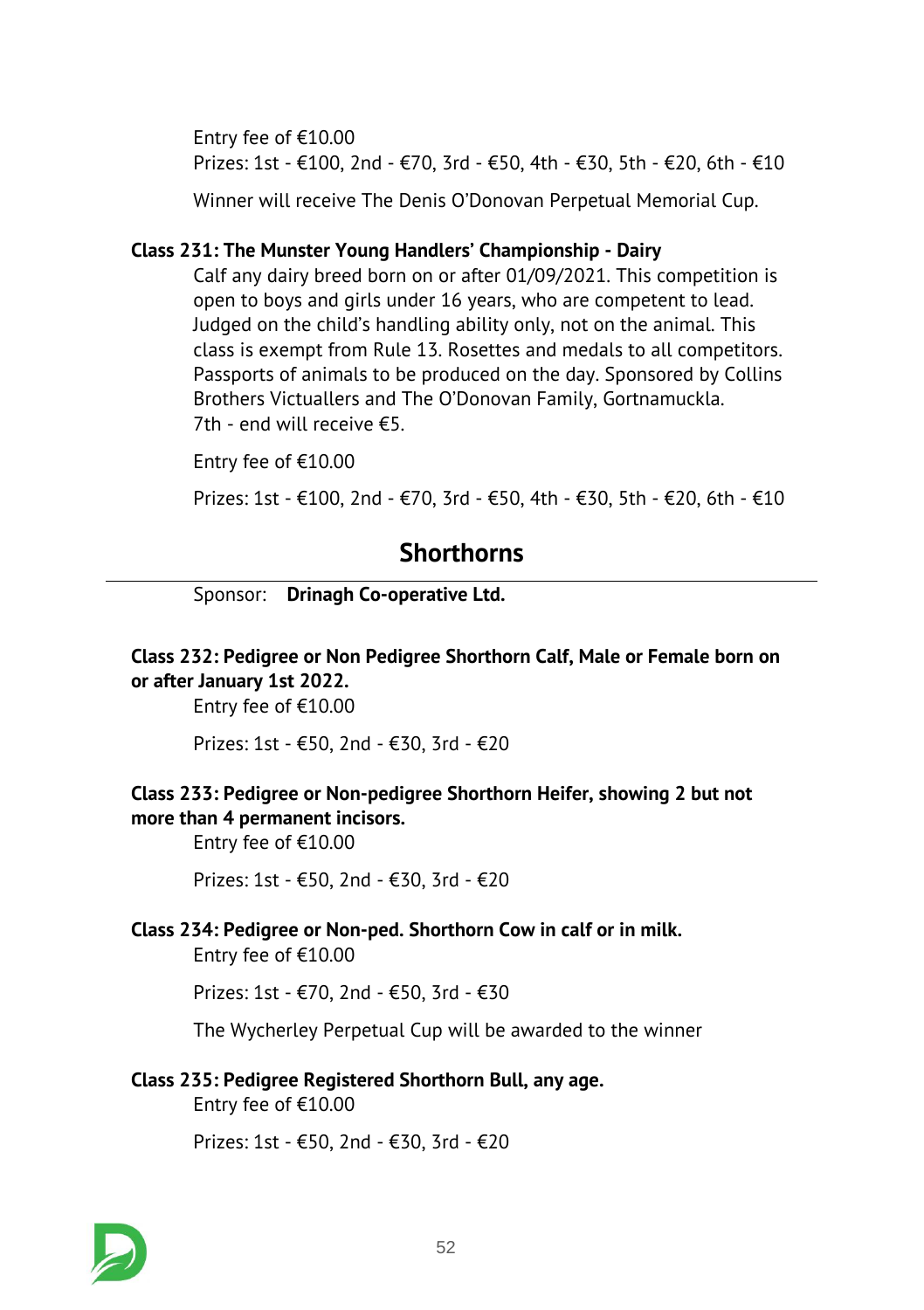#### *Class 236: Champion Shorthorn*

*The McCullagh Perpetual Cup will be presented to the Champion Shorthorn*

*Championship class: no direct entry*

*Prizes: 1st - Rosette, 2nd - Rosette*

# *Jerseys*

|  | Sponsor: Drinagh Co-operative Ltd. |  |
|--|------------------------------------|--|
|--|------------------------------------|--|

*Class 237: Jersey Calf, male or female, born on or after September 1st 2021. Entry fee of €10.00*

*Prizes: 1st - €50, 2nd - €30, 3rd - €20*

### *Class 238: Jersey Cow, any age, in calf or in milk.*

*Entry fee of €10.00*

*Prizes: 1st - €70, 2nd - €50, 3rd - €30*

#### *Class 239: Champion Jersey*

*The Kearney Perpetual Cup will be presented to the Champion Jersey*

*Championship class: no direct entry*

*Prizes: 1st - Rosette, 2nd - Rosette*

# *Holstein Friesian*

#### *Class 240: Pedigree Friesian Heifer Calf born on or after January 1st 2022 Sponsor: ICMSA*

*Entry fee of €10.00*

*Prizes: 1st - €50, 2nd - €30, 3rd - €20*

# *Class 241: Pedigree Friesian Heifer Calf born between September 1st 2021 and December 31st 2021.*

*Sponsor: ICMSA*

*Entry fee of €10.00*

*Prizes: 1st - €50, 2nd - €30, 3rd - €20*

#### *Class 242: Pedigree Friesian Bull - any age*

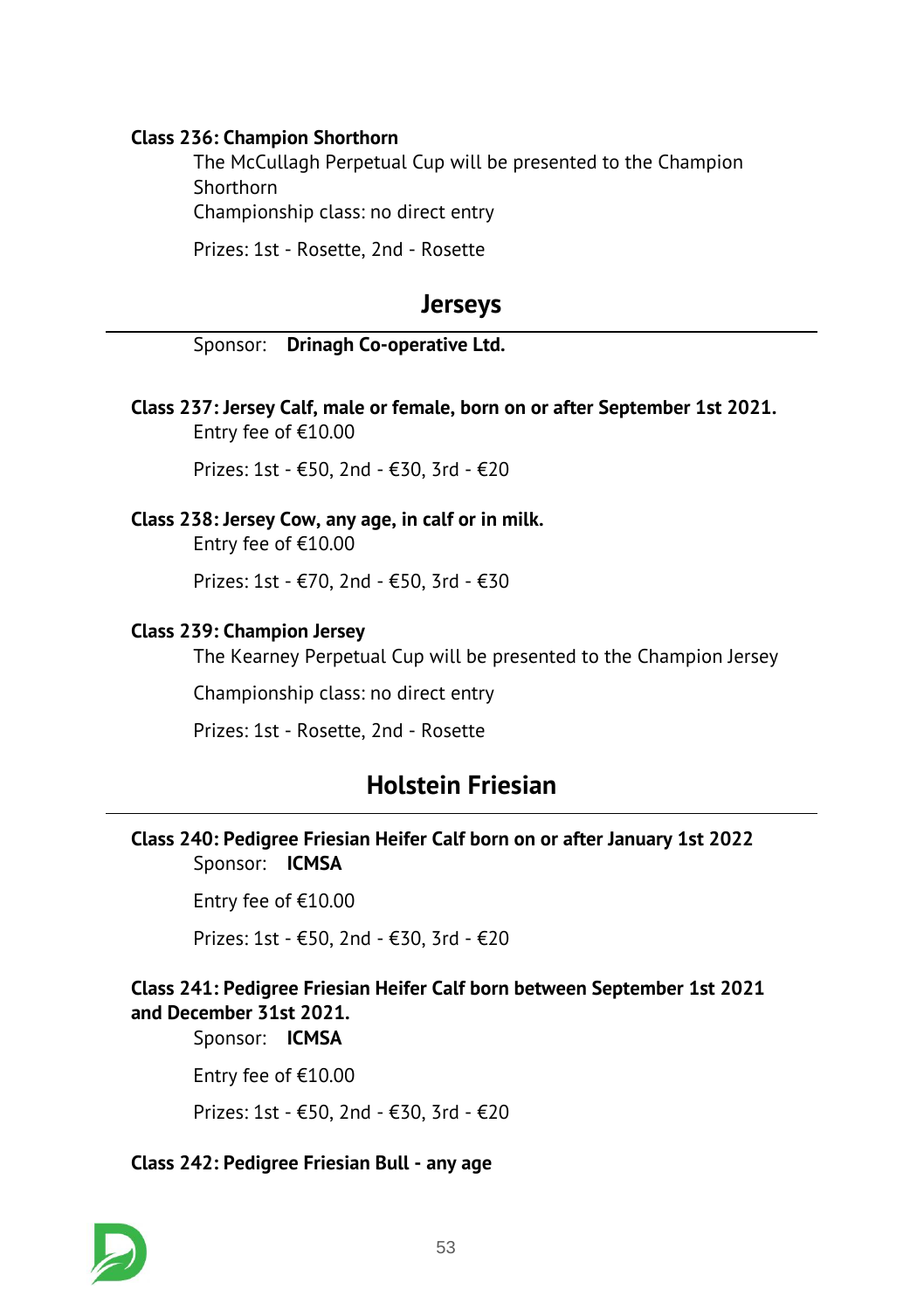*The winner will receive The Cannon McSweeney Perpetual Cup Entry fee of €10.00*

*Prizes: 1st - €30, 2nd - €20, 3rd - €15*

# *Class 243: Pedigree Friesian Heifer born between September 1st 2020 and August 31st 2021*

*Sponsor: Lisavaird Co-operative Ltd.*

*Entry fee of €10.00*

*Prizes: 1st - €50, 2nd - €30, 3rd - €20*

### *Class 244: Pedigree Friesian Cow born between September 1st 2019 and August 31st 2020.*

*Entry fee of €10.00*

*Prizes: 1st - €70, 2nd - €50, 3rd - €30*

# *Class 245: Pedigree Friesian Cow born between September 1st 2017 and August 31st 2019.*

*Sponsor: Pat O'Connor, Dovea Genetics*

*Entry fee of €10.00*

*Prizes: 1st - €70 Voucher, 2nd - €50 Voucher, 3rd - €30 Voucher*

# *Class 246: Pedigree Friesian Cow born on or before August 31st 2017.*

*Entry fee of €10.00*

*Prizes: 1st - €70, 2nd - €50, 3rd - €30*

#### *Class 247: Champion Friesian*

*Championship class: no direct entry*

*Prizes: 1st - Rosette, 2nd - Rosette*

# *EBI Classes*

# *Class 248: The All Ireland E.B.I. Heifer Calf.*

*Pedigree or Non Pedigree. Born on or after 1st September 2021. To be judged 25% E.B.I. and 75% Conformation. E.B.I. certificate MUST be forwarded with entry.*

*Entry fee of €12.00*

*Prizes: 1st - €100, 2nd - €70, 3rd - €50, 4th - €30, 5th - €25, 6th - €20*

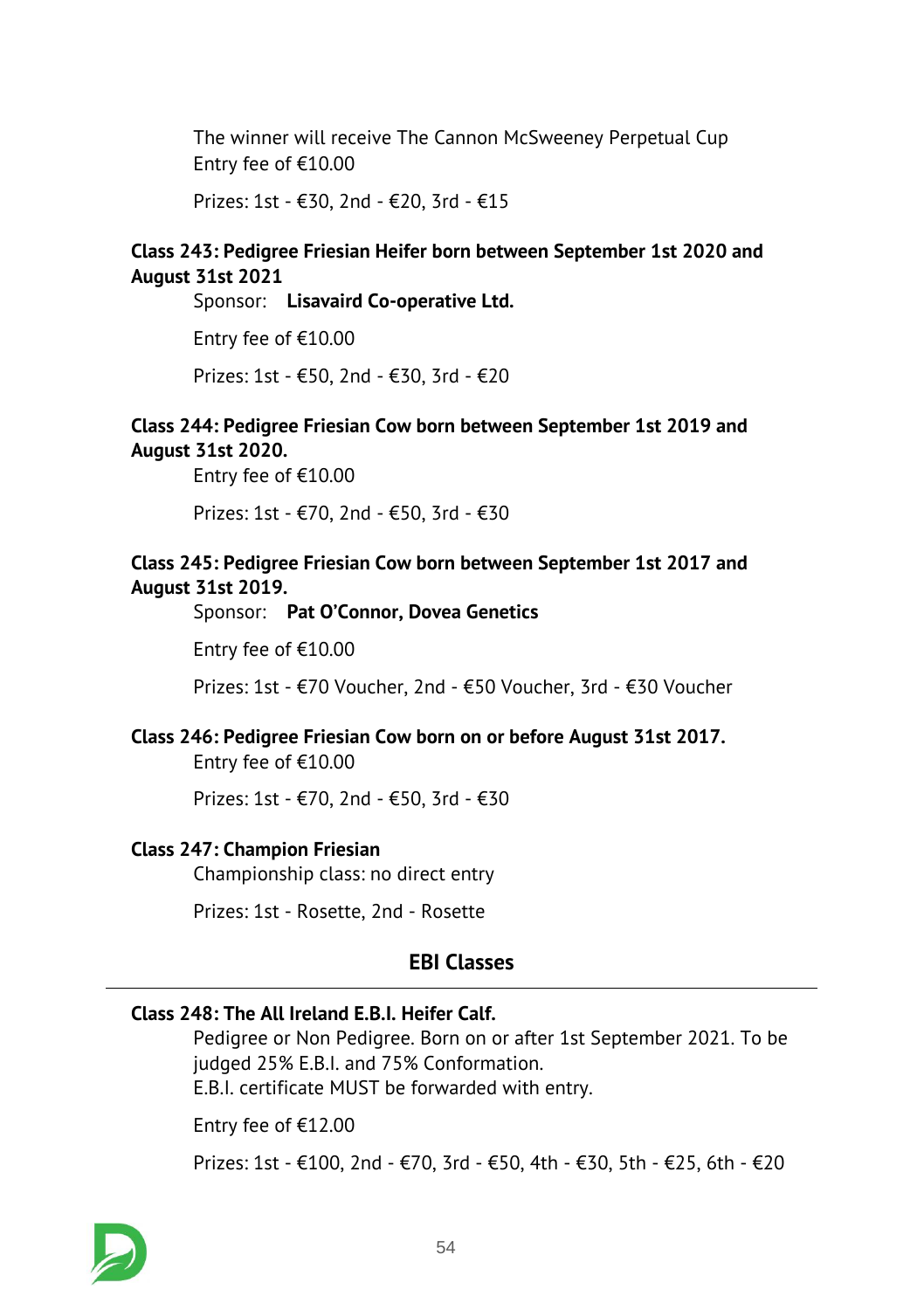# *Class 249: The Carbery Group All Ireland E.B.I. Cow.*

*To be judged 25% E.B.I. + 75% Conformation.*

*E.B.I. certificate MUST be forwarded with entry.*

*Entry fee of €12.00*

*Prizes: 1st - €200, 2nd - €125, 3rd - €80, 4th - €70, 5th - €50, 6th - €35*

*Winner will be presented with the Corney Collins Memorial Perpetual Cup.*

# *Production Class*

#### *Class 250: Production Class*

*Pedigree/Non Pedigree Friesian Cow any age.*

*Complete Lactation Recording certificate must be forwarded with entry. Entry fee of €10.00*

*Prizes: 1st - €80, 2nd - €60, 3rd - €30*

*Winner will receive the Timothy Cullinane Perpetual Cup*

# *Pedigree Beef Section*

*Dunmanway Show is a qualifier for:*

*CORK COUNTY BEEF BULL CHAMPIONSHIP 2022*

*Sponsored by Bank of Ireland, Skibbereen. Organised by Carbery Show Society CLG, Skibbereen.*

*The Championship is for Beef Bulls (i.e. Charolais, Limousin, Blonde D'Aquitane, Simmental, Hereford, Angus, Belgian Blue and other Beef Breeds) over 1 year old on May 1st 2022.*

*Qualifiers to be held at the following Shows: Midleton, Cork, Charleville, Clonakilty, Barryroe, Dunmanway, Ballyvourney, Coolea and Carbery.*

*The first prizewinner in each beef bull competition qualifies at each show to go forward to the final at Carbery Show on Thursday 21st July, 2022*

*PRIZEMONEY AT THE FINAL IS AS FOLLOWS: 1st - €400 2nd - €200 3rd -*

*€100 4th - €65 5th - €40 €30 to all other finalists.*

*ENTRY FEE €15*

*The Society wishes to thank the Sponsors for making this Championship possible.*

# *Hereford*

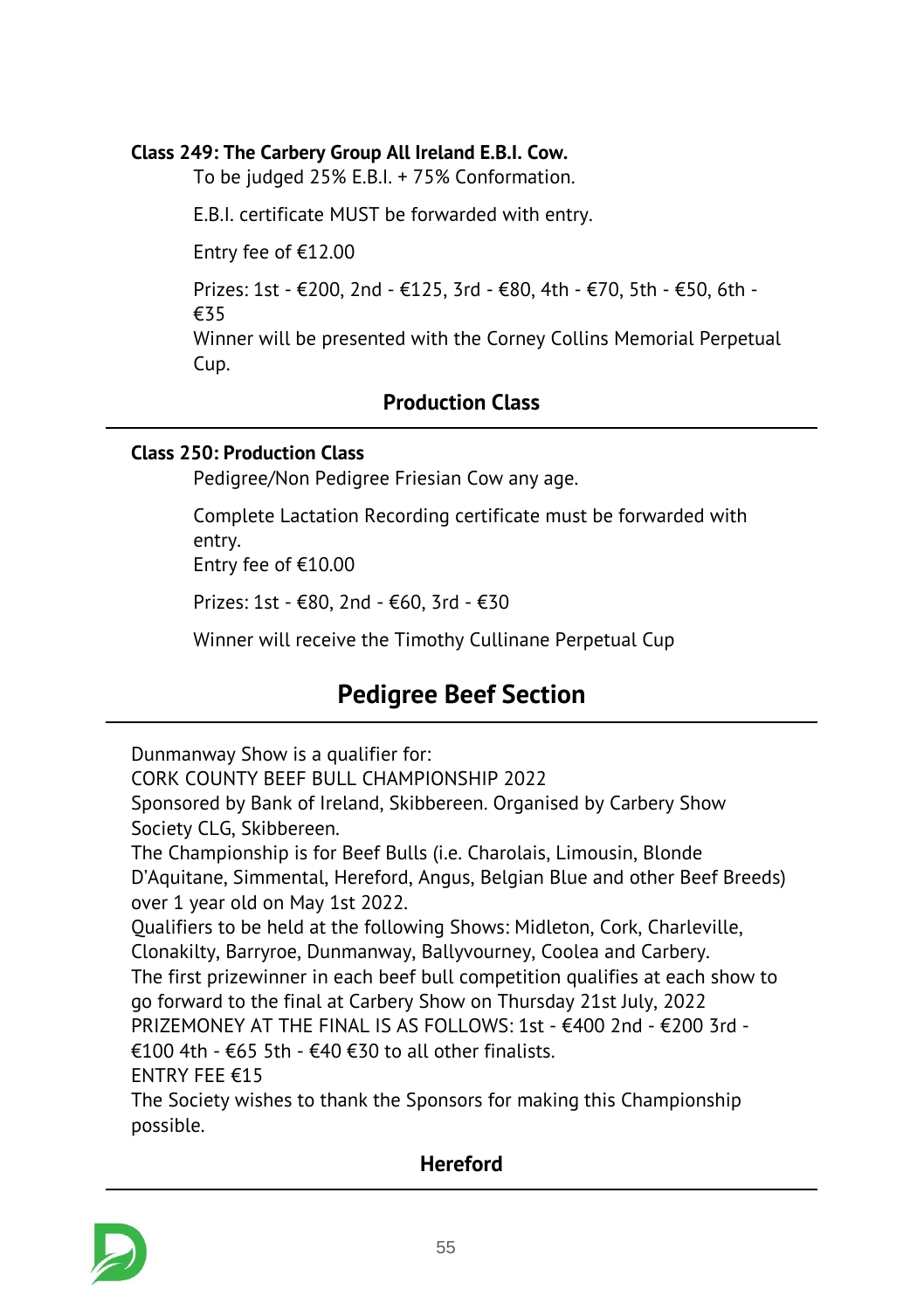# *Class 251: Pedigree Hereford Calf, male or female, born on or after 1st January 2022.*

*Entry fee of €10.00*

*Prizes: 1st - €50, 2nd - €30, 3rd - €20*

#### *Class 252: Pedigree Hereford Calf, male or female, born on or after September 1st 2021.*

*If we have sufficient entries, this class may be divided, male and female.*

*Entry fee of €10.00*

*Prizes: 1st - €50, 2nd - €30, 3rd - €20*

*Class 253: Pedigree Hereford Heifer born on or after September 1st 2020. Entry fee of €10.00*

*Prizes: 1st - €50, 2nd - €30, 3rd - €20*

*Class 254: Pedigree Hereford Cow, or in calf heifer, any age.*

*Entry fee of €10.00*

*Prizes: 1st - €50, 2nd - €30, 3rd - €20*

*Class 255: Pedigree Hereford Bull, any age, entered in Herd Book.*

*Entry fee of €10.00*

*Prizes: 1st - €50, 2nd - €30, 3rd - €20*

#### *Class 256: Champion Hereford*

*The McCarthy Perpetual Cup for the Champion Hereford of the Show*

#### *Sponsor: Irish Hereford Breed Society*

*Championship class: no direct entry*

*Prizes: 1st - Irish Hereford Breed Society Sash, 2nd - Rosette*

# *Simmental*

### *Class 257: Pedigree Simmental Calf - male or female, born on or after August 1st 2021 and before November 30th 2021.*

*If we have sufficient entries, this class may be divided, male and female. Entry fee of €10.00*

*Prizes: 1st - €50, 2nd - €30, 3rd - €20*

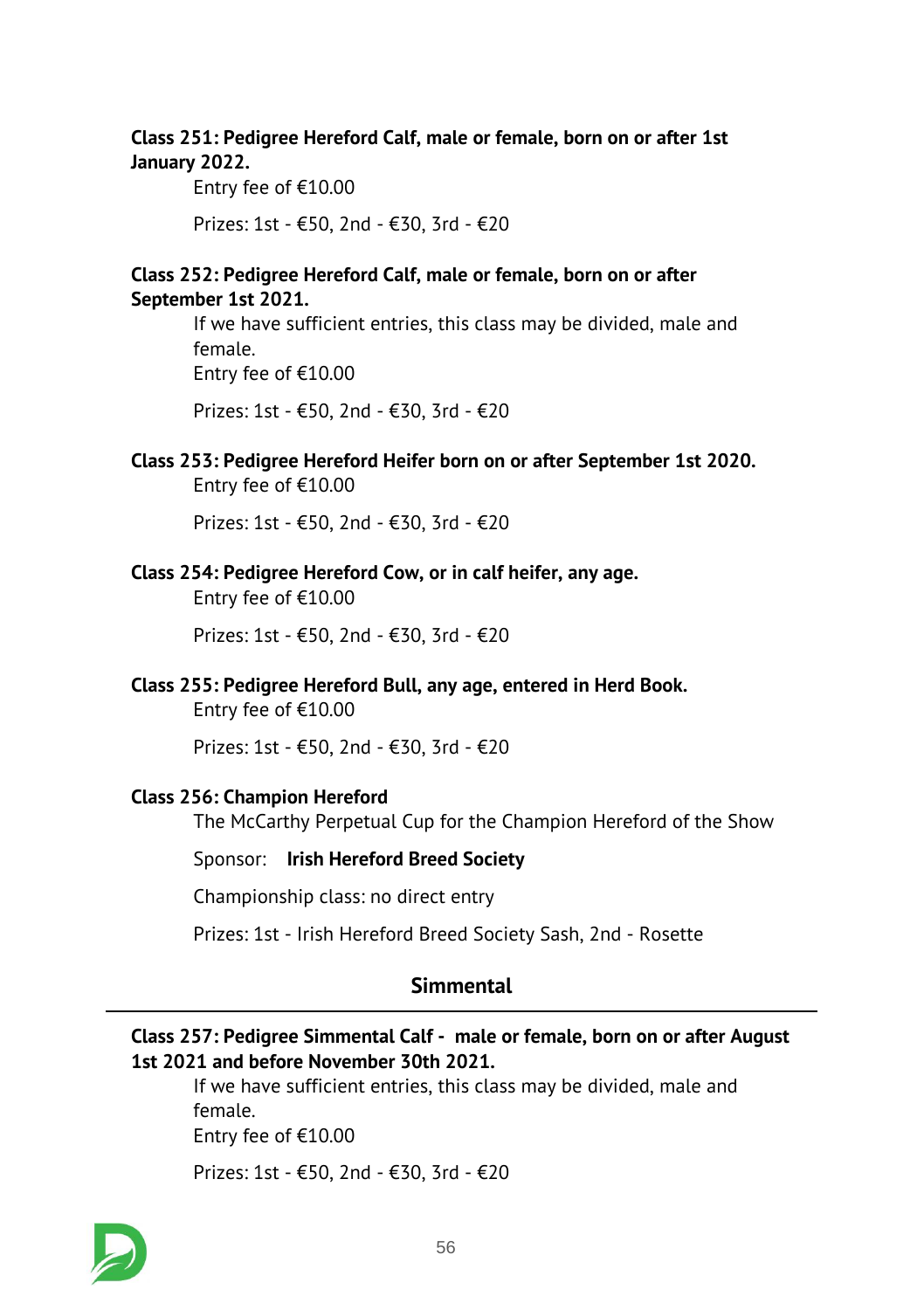# *Class 258: Pedigree Simmental Calf – male or female, born on or after December 1st 2021.*

*Entry fee of €10.00*

*Prizes: 1st - €50, 2nd - €30, 3rd - €20*

# *Class 259: Pedigree Simmental Female - Born after August 1st 2020 and before July 31st 2021.*

*Entry fee of €10.00*

*Prizes: 1st - €50, 2nd - €30, 3rd - €20*

#### *Class 260: Pedigree Simmental Cow, in calf or in milk - any age.*

*The Irish Nationwide Building Society Perpetual Cup for the best Simmental Cow of the Show. Entry fee of €10.00*

*Prizes: 1st - €50, 2nd - €30, 3rd - €20*

### *Class 261: Champion Simmental*

*The Galvin Perpetual Cup for the overall Pedigree Simmental Champion Championship class: no direct entry*

*Prizes: 1st - Rosette, 2nd - Rosette*

# *Charolais*

# *Class 262: Pedigree Charolais Calf, male or female, born on or after September 1st 2021.*

*If we have sufficient entries, this class may be divided, male and female.*

*Entry fee of €10.00*

*Prizes: 1st - €50, 2nd - €30, 3rd - €20*

# *Class 263: Pedigree Charolais Calf, male or female, born on or after January 1st 2022.*

*Entry fee of €10.00*

*Prizes: 1st - €50, 2nd - €30, 3rd - €20*

*Class 264: Pedigree Charolais Female - Born before August 31st 2021. Entry fee of €10.00*

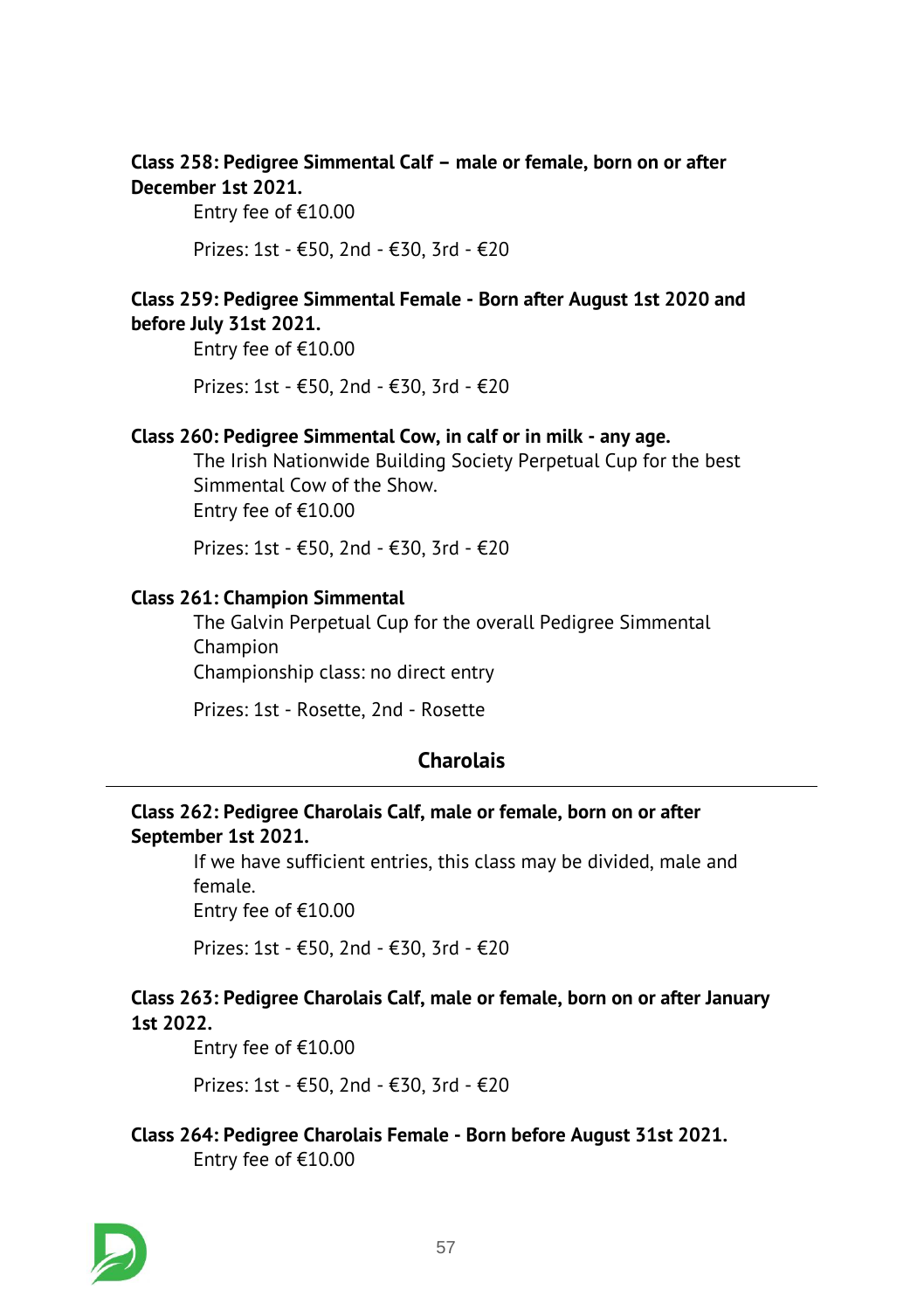*Prizes: 1st - €50, 2nd - €30, 3rd - €20*

#### *Class 265: Champion Charolais*

*Championship class: no direct entry*

*Prizes: 1st - Rosette, 2nd - Rosette*

# *Limousin*

# *Class 266: Pedigree Limousin Calf - male or female, born on or after September 1st 2021.*

*Sponsor: Irish Limousin Cattle Society Limited*

*Entry fee of €10.00*

*Prizes: 1st - €60, 2nd - €40, 3rd - €25*

#### *Class 267: Pedigree Limousin Calf, male or female, born on or after January 1st 2021.*

*Entry fee of €10.00*

*Prizes: 1st - €50, 2nd - €30, 3rd - €20*

#### *Class 268: Pedigree Limousin Female - Born before August 31st 2020.*

*Entry fee of €10.00*

*Prizes: 1st - €50, 2nd - €30, 3rd - €20*

#### *Class 269: Champion Limousin*

*The O'Mahony Perpetual Cup to the Champion Limousin*

*Sponsor: Irish Limousin Cattle Society Limited*

*Championship class: no direct entry*

*Prizes: 1st - €75, Champion, 2nd - €50, Reserve*

# *Aberdeen Angus*

# *Class 270: Pedigree Aberdeen Angus Calf, male or female, born on or after September 1st 2021.*

*Entry fee of €10.00*

*Prizes: 1st - €50, 2nd - €30, 3rd - €20*

#### *Class 271: Pedigree Aberdeen Angus Heifer - Born between January 1st 2020*

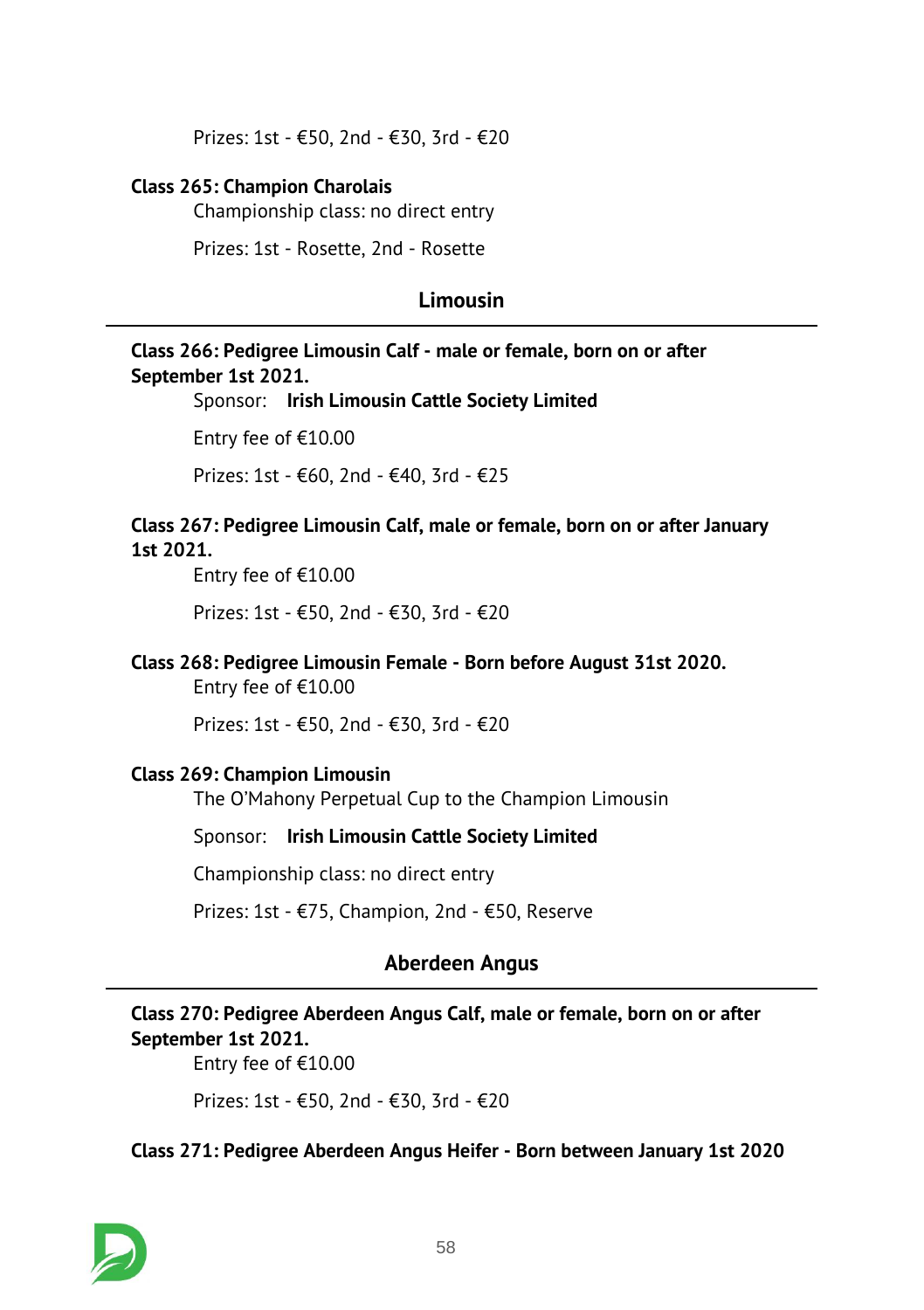### *and August 31st 2021.*

*Entry fee of €10.00*

*Prizes: 1st - €50, 2nd - €30, 3rd - €20*

#### *Class 272: Pedigree Aberdeen Angus Cow - Any Age.*

*The Butler Perpetual Cup to the winner of Aberdeen Angus Cow Class*

*Entry fee of €10.00*

*Prizes: 1st - €50, 2nd - €30, 3rd - €20*

#### *Class 273: Pedigree Aberdeen Angus Bull any age.*

*Entry fee of €10.00*

*Prizes: 1st - €50, 2nd - €30, 3rd - €20*

#### *Class 274: Champion Aberdeen Angus*

*The DeCogan Perpetual Cup will be presented to the Champion Aberdeen Angus Championship class: no direct entry*

*Prizes: 1st - Rosette, 2nd - Rosette*

# *Belgian Blue*

### *Class 275: Pedigree Belgian Blue Calf, male or female, born on or after September 1st 2021.*

*Entry fee of €10.00*

*Prizes: 1st - €50, 2nd - €30, 3rd - €20*

#### *Class 276: Pedigree Belgian Blue Heifer - Born between January 1st 2020 and August 31st 2021.*

*Entry fee of €10.00*

*Prizes: 1st - €50, 2nd - €30, 3rd - €20*

### *Class 277: Pedigree Belgian Blue Cow - Any Age.*

*Entry fee of €10.00*

*Prizes: 1st - €50, 2nd - €30, 3rd - €20*

#### *Class 278: Pedigree Belgian Blue bull, any age. Entry fee of €10.00*

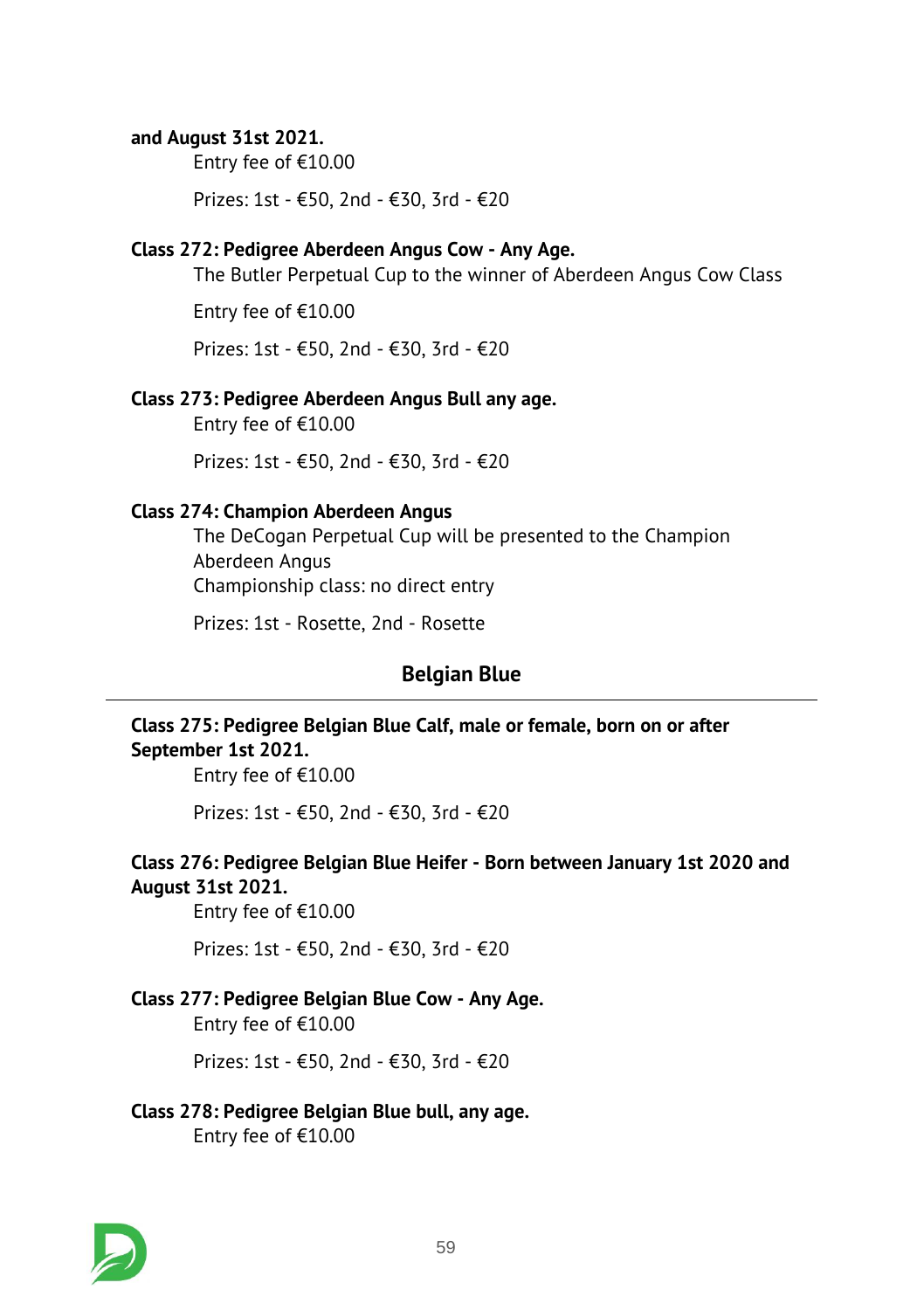*Prizes: 1st - €50, 2nd - €30, 3rd - €20*

# *Class 279: Champion Belgian Blue*

*The Cotter and Keane, West Mills Dunmanway Perpetual Plaque will be presented to the Champion Belgian Blue Animal of the Show. Prizes: 1st - Rosette, 2nd - Rosette*

# *Commercial Beef Section*

# *Suckler Classes*

#### *Class 280: Cross Bred Suckling Calf born in 2022.*

*Entry fee of €10.00*

*Prizes: 1st - €50, 2nd - €30, 3rd - €20*

*Class 281: Pedigree / Non-pedigree Suckler Cow with her Suckler Calf at foot. Entry fee of €10.00*

*Prizes: 1st - €50, 2nd - €30, 3rd - €20*

#### *Class 282: The Non-Pedigree Suckler Cow And Calf All-Ireland Championship - Qualifier*

*THE IRISH SHOWS ASSOCIATION & GRANARD AGRICULTURAL SHOW PRESENT THE NON-PEDIGREE SUCKLER COW AND CALF ALL IRELAND CHAMPIONSHIP*

*Sponsored By: Axa Insurance*

# *Rules*

- *1. The competition is open to Non-Pedigree Cows with own calf at foot and to be judged 50/50.*
- *2. Calves must be born on or after the 1st January 2022.*
- *3. Calf identity cards must be available at the Show.*
- *4. Individual exhibitors may qualify up to 2 cows and calves for the final.*
- *5. All animals must be halter trained and led by a competent adult.*
- *6. Animals qualifying for this final are ineligible for entry to other classes at the Granard Show.*
- *7. The foregoing rules should be read in conjunction with I.S.A/ General Rules for 2020 together with Granard Show Rules.*

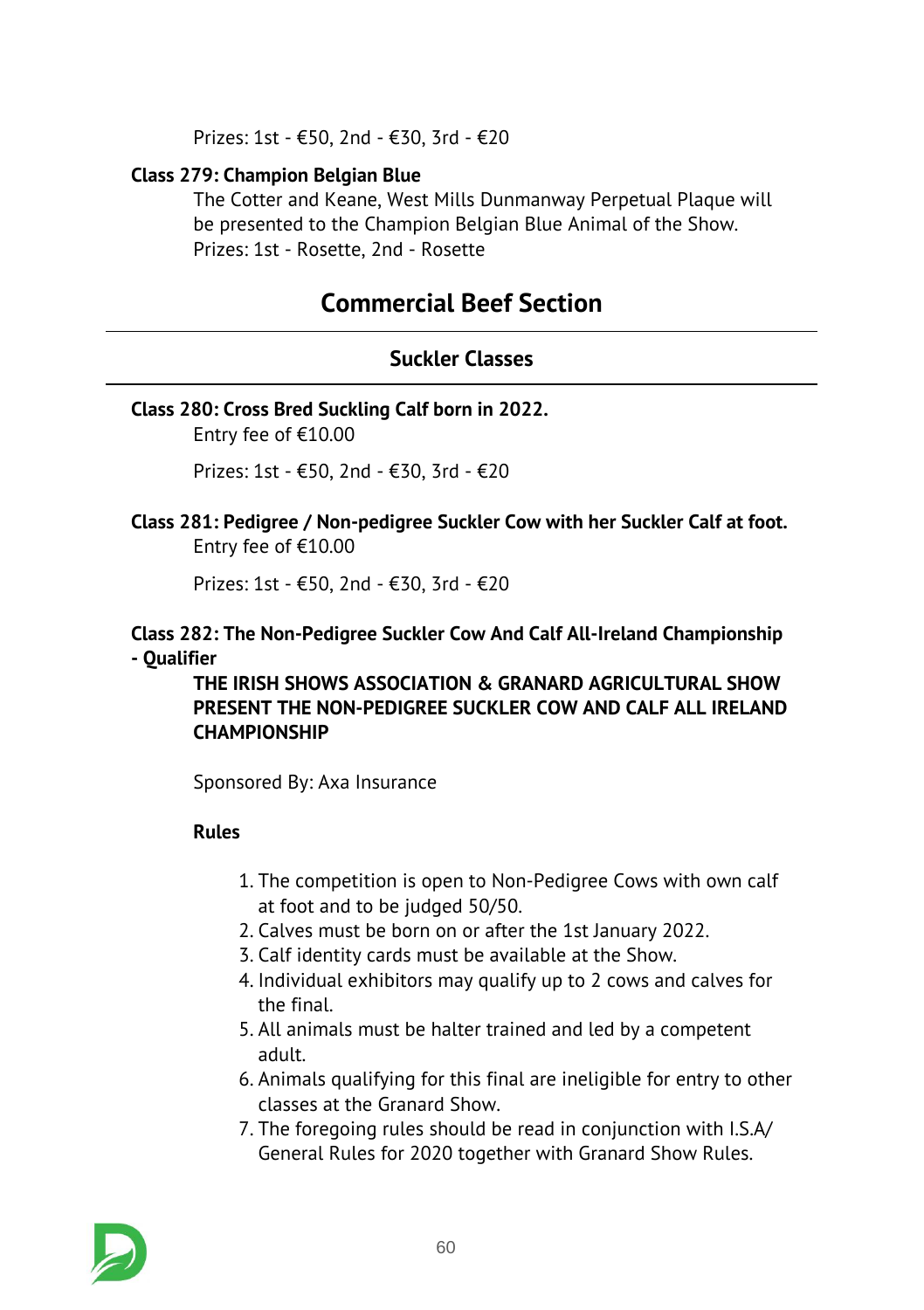*Entry Fee: To Qualifying Show: €10 To Final: €20 PRIZE FUND AT FINAL: 1st: €800, 2nd: €400, 3rd: €300, 4th: €200, 5th: €100, 6th to the end of line €50*

*Final Date:16 Jul 2022 Venue: Granard Agricultural Show Entry fee of €10.00*

#### *Beef*

#### *Class 283: Non Pedigree Male or Female Calf born on, or after September 1st 2021.*

*If we have sufficient entries, this class may be divided, male and female.*

*Sponsors: Barrett Agri Ltd.*

#### *Clonakilty Black Pudding*

*Entry fee of €10.00*

*Prizes: 1st - €50, 2nd - €30, 3rd - €20*

#### *Class 284: Non Pedigree Female born before August 31st 2021*

*Entry fee of €10.00*

*Prizes: 1st - €50, 2nd - €30, 3rd - €20*

#### *Class 285: Non Pedigree Male born on or before August 31st 2021*

*Entry fee of €10.00*

*Prizes: 1st - €50, 2nd - €30, 3rd - €20*

### *Class 286: Pedigree or Non Pedigree male or female calf born on, or after January 1st 2022.*

*Sponsor: Alfabloc*

*Entry fee of €10.00*

*Prizes: 1st - €50, 2nd - €30, 3rd - €20*

#### *Class 287: Champion Non-Pedigree Beef*

*The Collins Bros. Victuallers Cup will be presented to the Champion non-pedigree Beef Animal. Championship class: no direct entry*

*Prizes: 1st - Rosette, 2nd - Rosette*

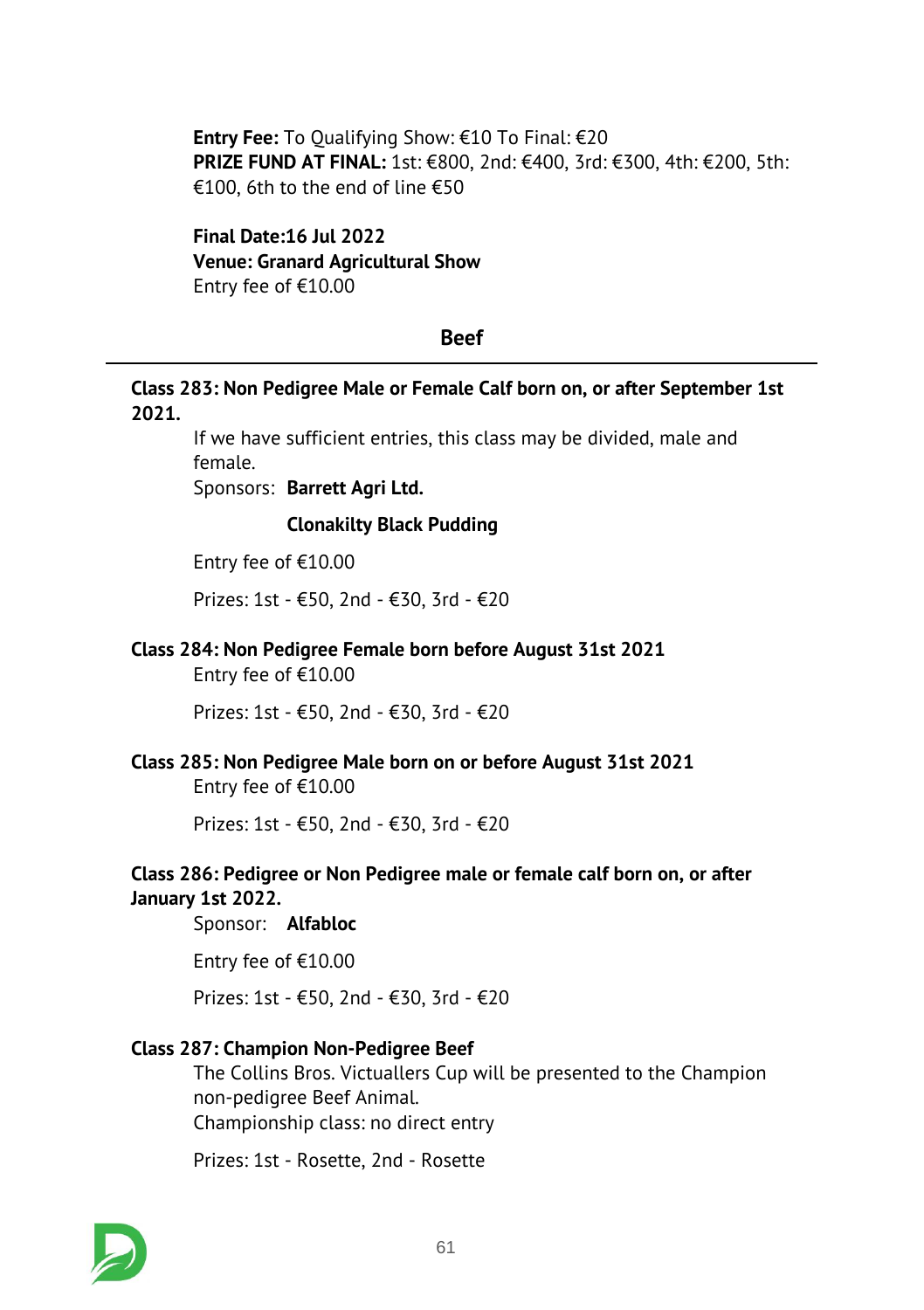# *Class 288: Best Pair of Matching Beef Cattle*

*The property of the Exhibitor - Open to all Beef Breeds.*

*Judging will be by the score card system. Marks from 1-10; Highest Score wins.*

*Sponsor: Barrett Agri Ltd.*

*Entry fee of €10.00*

*Prizes: 1st - €70, 2nd - €50, 3rd - €30*

# *Class 289: The Munster Pedigree Beef Bull Calf*

*Open to all Breeds - Born on or after 31st August 2021. Kindly sponsored by Lehane & Associates Auctioneers & Valuers, Dunmanway. Entries in this championship are exempt from Rule 13 and must enter ring without rosettes.*

*Judging will be by the score card system. Marks from 1-10; Highest Score wins.*

*Sponsor: Lehanes & Associates*

*Entry fee of €12.00*

*Prizes: 1st - €250, 2nd - €150, 3rd - €100, 4th - €60, 5th - €40*

# *Class 290: Department of Agriculture Breeder's Choice - Traditional 4\* OR 5\* Breeding Heifer*

# *RULES AND CONDITIONS*

- *1. This competition is open to All Traditional Genotype 4\* or 5\* Heifers, suitable to make a Suckler Cow.*
- *2. Full tag number must be submitted with entry to ensure that genotype rating can be verified.*
- *3. Heifers may be in calf or maiden. All Heifers must be between 12 months and 24 months of age on the date of the show.*
- *4. Each Heifer can only enter this competition at up to five shows. If a heifer enters more than five shows, any further prizemoney will be forfeited.*
- *5. All heifers must be halter-trained and led by a competent adult.*
- *6. The foregoing rules should be read in conjunction with ISA General Rules.*

# *Sponsor: Department of Agriculture Food & The Marine*

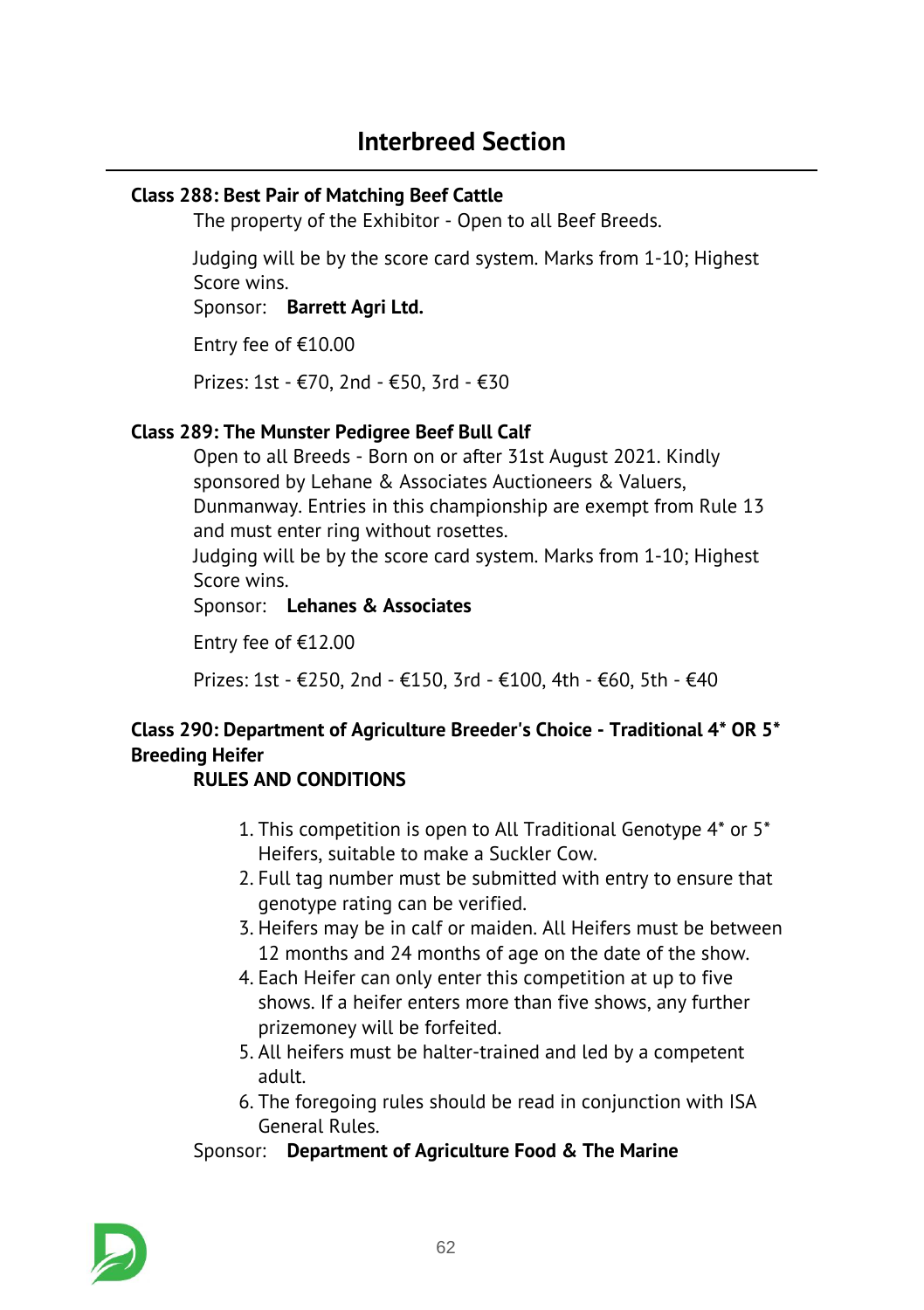*Entry fee of €15.00 Prizes: 1st - €250, 2nd - €125, 3rd - €75, 4th - €50, 5th - €50, 6th - €50, 7th - €50, 8th - €50*

# *Class 291: Supreme Champion Beef Animal*

*The T.S.B. Perpetual Trophy for Overall Beef Champion.*

*Championship class: no direct entry*

*Prizes: 1st - Rosette, 2nd - Rosette*

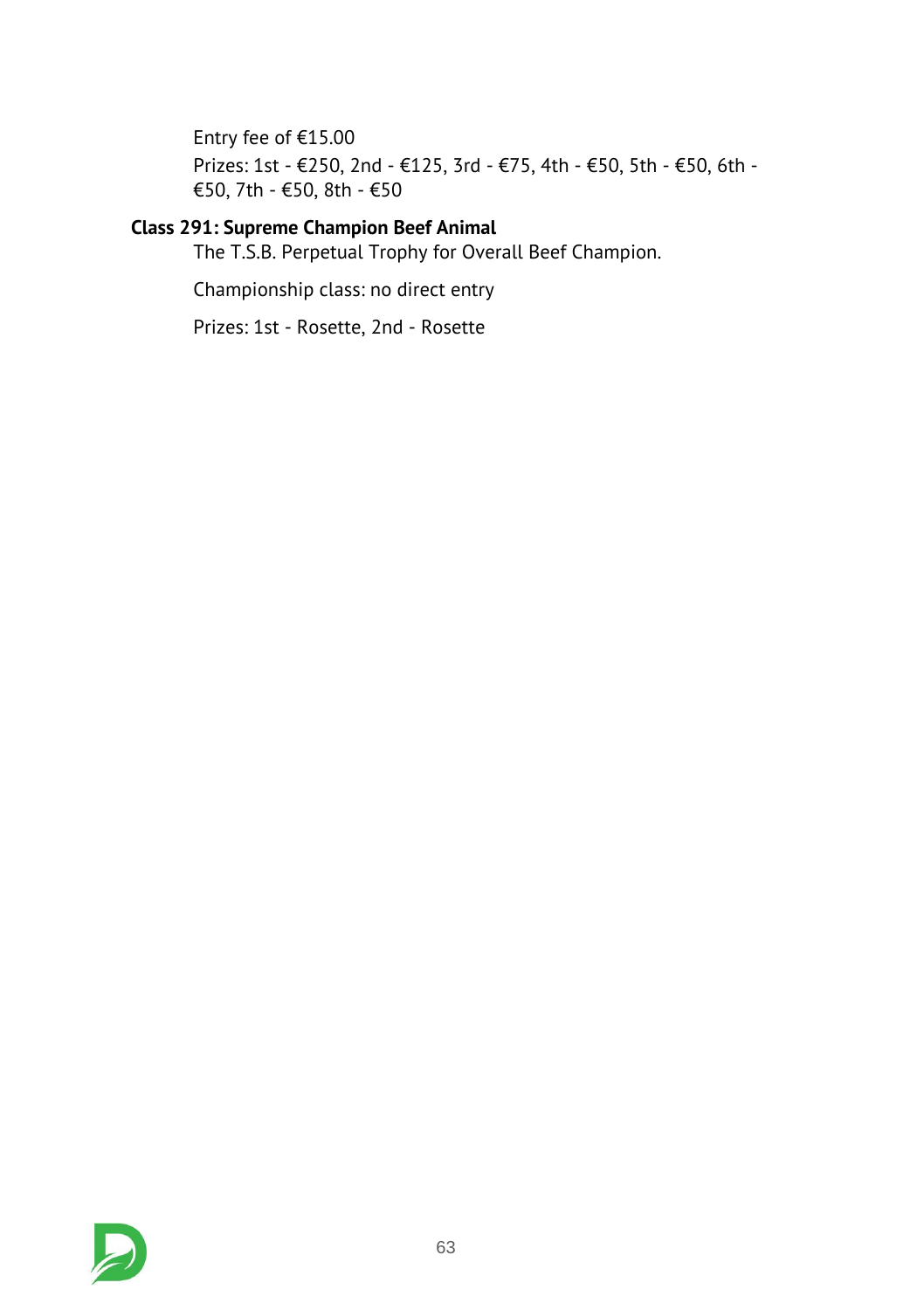# *Sheep*

*Entries Close 24th June and must be made online. Judging starts at 1pm.*

# *Scotch*

#### *Class 292: Hogget Ram*

*(Qualifier for Bantry Show)*

*Entry fee of €5.00*

*Prizes: 1st - €20, 2nd - €15, 3rd - €10*

### *Class 293: Best Pair of Aged Ewes rearing lambs*

*Entry fee of €5.00*

*Prizes: 1st - €20, 2nd - €15, 3rd - €10*

# *Class 294: Aged Ram*

*Entry fee of €5.00*

*Prizes: 1st - €20, 2nd - €15, 3rd - €10*

# *Class 295: Ram Lamb*

*Entry fee of €5.00*

*Prizes: 1st - €20, 2nd - €15, 3rd - €10*

# *Class 296: Ewe Lamb*

*Entry fee of €5.00*

*Prizes: 1st - €20, 2nd - €15, 3rd - €10*

# *Class 297: All Ireland Hogget Ewe*

*Sponsors: Ads4Tractors.ie*

# *W & M Kiely Ltd.*

*Entry fee of €10.00*

*Prizes: 1st - €200, 2nd - €150, 3rd - €75, 4th - €50, 5th - €25*

# *Commercial / Other Breeds*

# *Class 298: Factory Lamb - Any breed - Ewe or Wether*

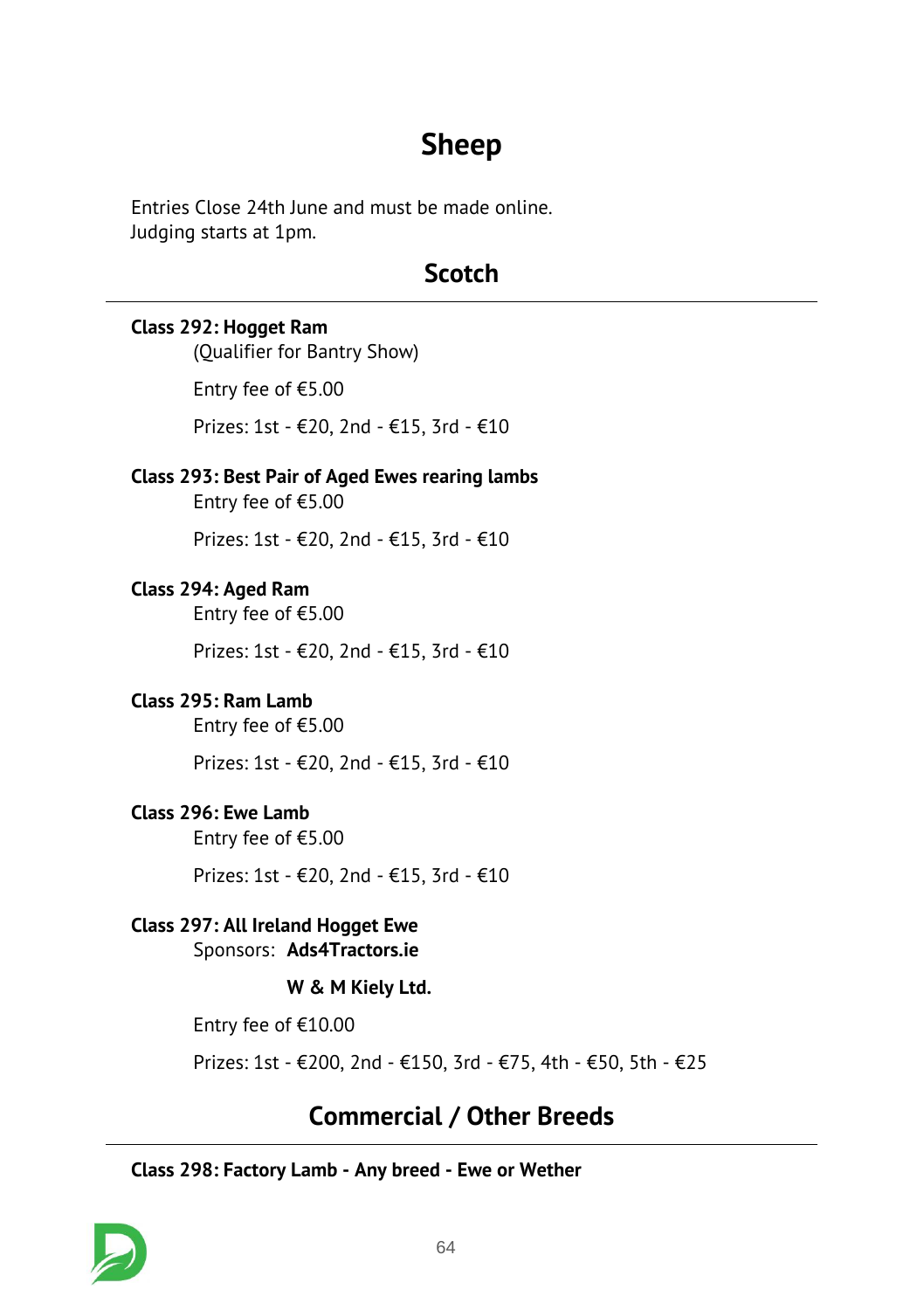*Entry fee of €5.00 Prizes: 1st - €20, 2nd - €15, 3rd - €10*

#### *Class 299: Pair of Cross-bred Ewe Lambs suitable for breeding.*

*Confined to exhibitors under 18 years.*

*Entry fee of €5.00*

*Prizes: 1st - €20, 2nd - €15, 3rd - €10*

### *Class 300: Cross-bred ewe or lowland type working ewe*

*Entry fee of €5.00*

*Prizes: 1st - €20, 2nd - €15, 3rd - €10*

# *Suffolk*

### *Class 301: Best Suffolk Ram*

*Entry fee of €5.00*

*Prizes: 1st - €20, 2nd - €15, 3rd - €10*

# *Texel*

*Class 302: Pedigree Ewe - One year or over Entry fee of €5.00*

*Prizes: 1st - €20, 2nd - €15, 3rd - €10*

# *Class 303: Pedigree Ram - One year or over*

*Entry fee of €5.00*

*Prizes: 1st - €20, 2nd - €15, 3rd - €10*

#### *Class 304: Pedigree Ewe lamb*

*Entry fee of €5.00*

*Prizes: 1st - €20, 2nd - €15, 3rd - €10*

### *Class 305: Pedigree Ram lamb*

*Entry fee of €5.00*

*Prizes: 1st - €20, 2nd - €15, 3rd - €10*

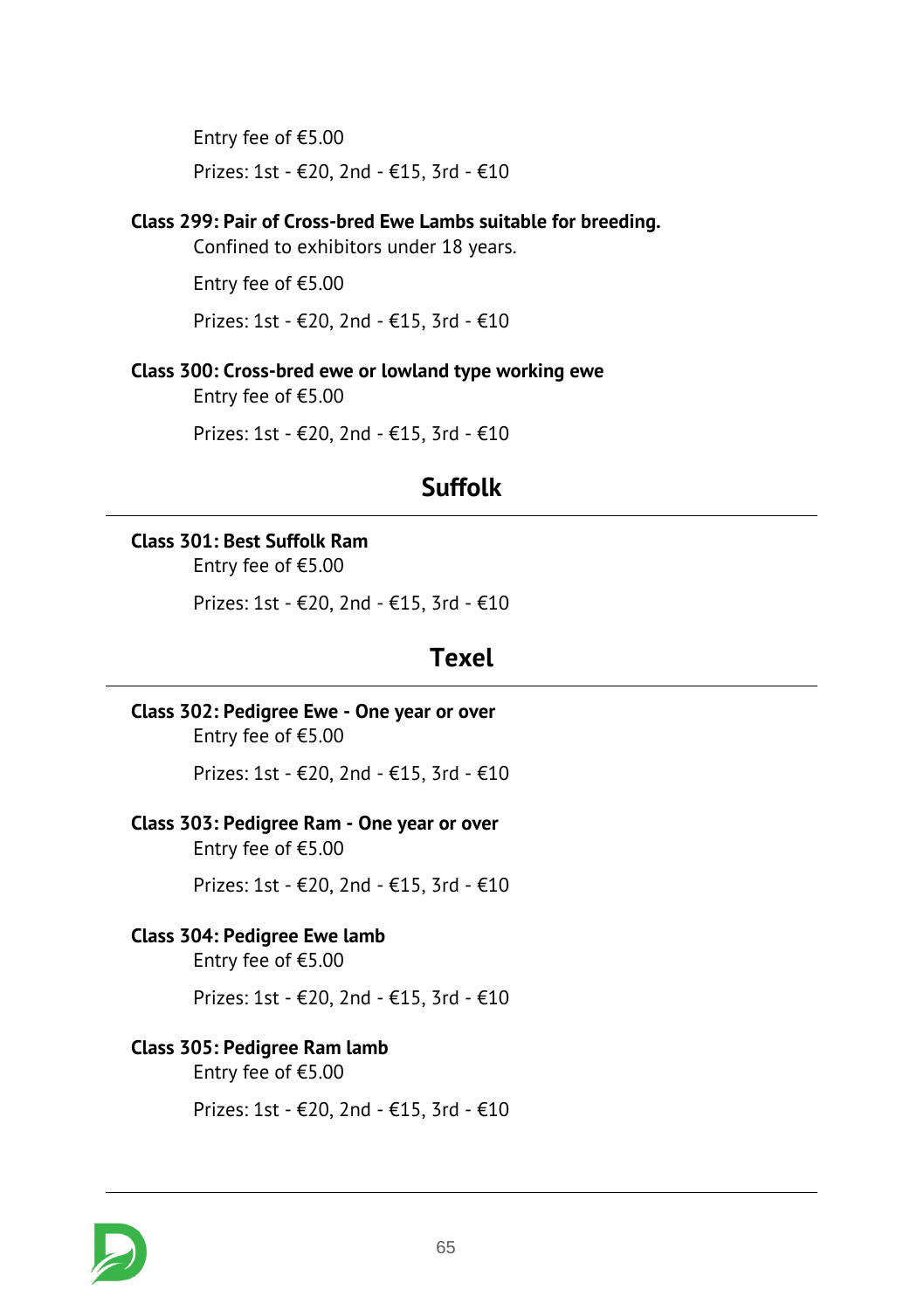# *Championship*

# *Class 306: Champion Sheep*

*Championship class: no direct entry*

*Prizes: 1st - Rosette, 2nd - Rosette*

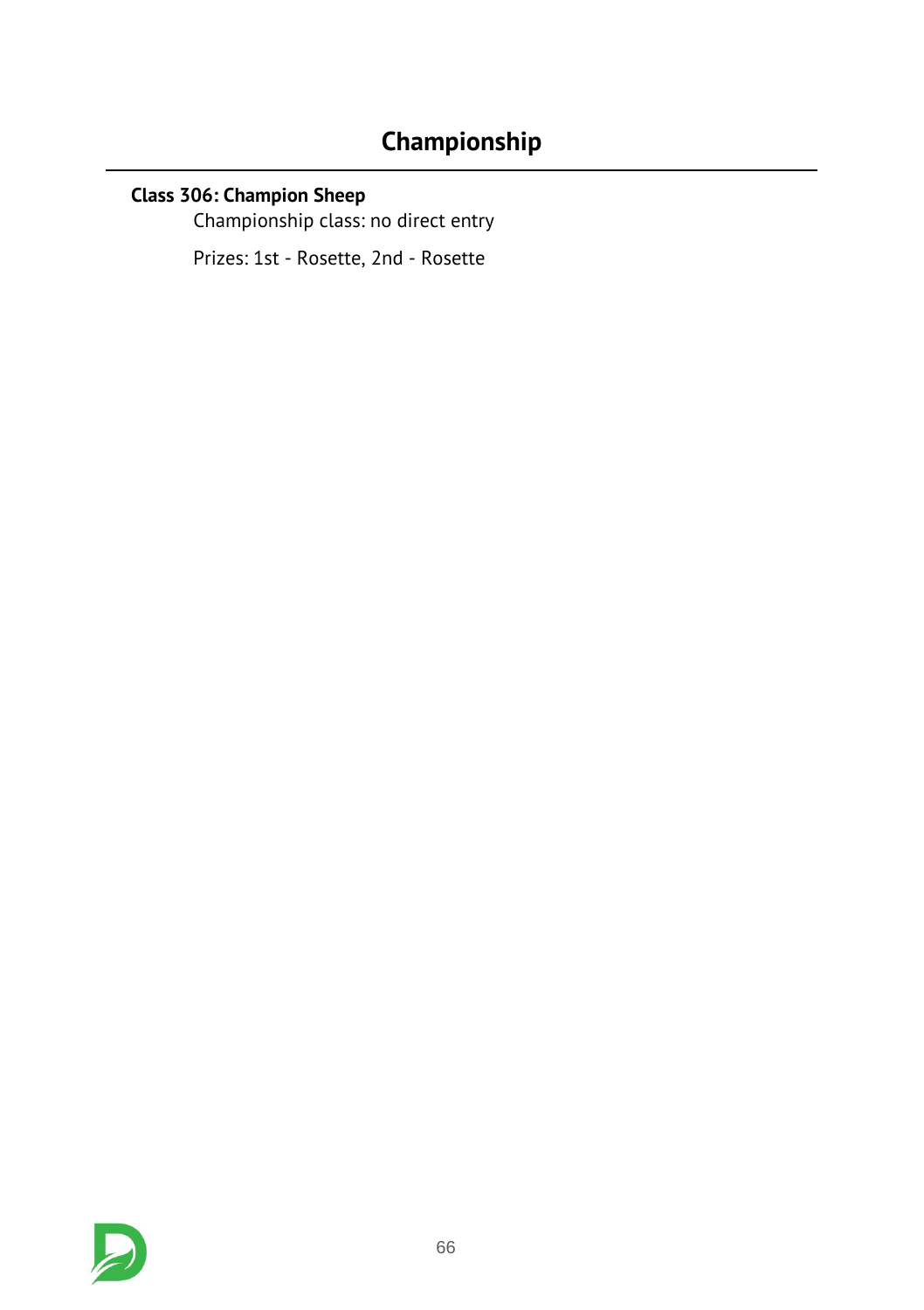# *Fun Dog Show*

### *Sponsor: Scruffys Pet Store & Reptile Centre Dunmanway*

*Entries will be taken on the day.*

*All breeds required to be muzzled under the Restricted Breeds Legislation MUST wear muzzles at all times in the show grounds and in the ring.*

### *Class 322: Under 12 Handling*

*Any variety*

*Rosettes to all children in this class.*

*Entry fee of €3.00No online entry to this class*

### *Class 323: Teenage Handling*

*Any variety*

*Entry fee of €3.00No online entry to this class*

### *Class 324: Adult Handling*

*Any variety*

*Entry fee of €3.00No online entry to this class*

#### *Class 325: Large Dog AV*

*Entry fee of €3.00No online entry to this class*

# *Class 326: Small Dog or Toy Dog AV*

*Entry fee of €3.00No online entry to this class*

#### *Class 327: Terrier Dog Any Breed*

*Entry fee of €3.00No online entry to this class*

# *Class 328: Fancy Dress Dog AV*

*Entry fee of €3.00No online entry to this class*

# *Class 329: Puppy Class*

*Under 1 year on show day*

*Entry fee of €3.00No online entry to this class*

### *Class 330: Dog - any breed most like its owner. Entry fee of €3.00No online entry to this class*

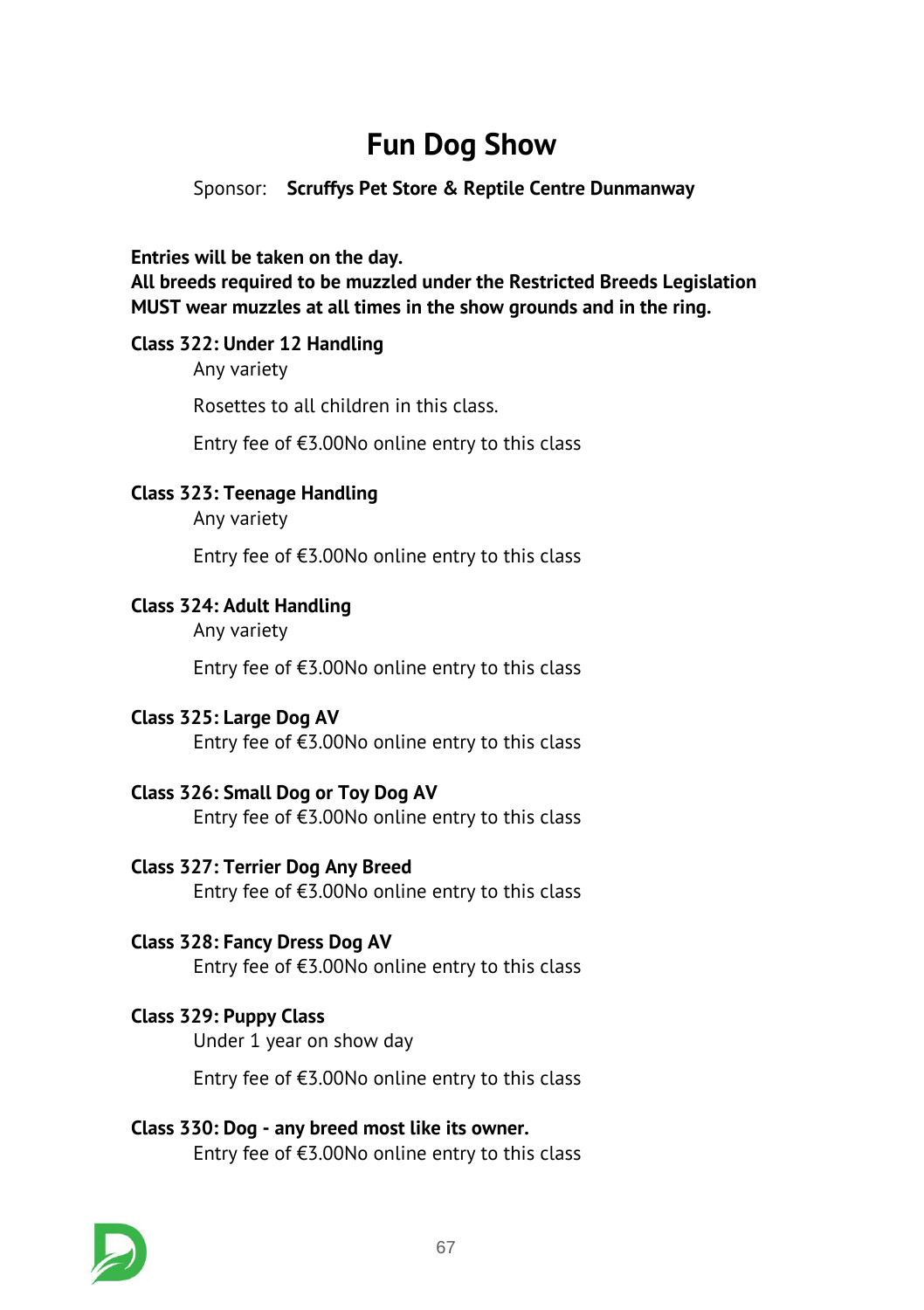- *Class 331: Dog any breed confined to Dunmanway Parish Entry fee of €3.00No online entry to this class*
- *Class 332: Rescue Dog AV Entry fee of €3.00No online entry to this class*
- *Class 333: Working Dog AV Entry fee of €3.00No online entry to this class*

*Class 334: Veteran Dog, over 10 years - AV Entry fee of €3.00No online entry to this class*

#### *Class 335: Best Family Pet - Small Dog - Any Breed Sponsor: Scruffys Pet Store & Reptile Centre Dunmanway*

*Entry fee of €3.00No online entry to this class*

*Prizes: 1st - €25, 2nd - €15, 3rd - €10*

#### *Class 336: Best Family Pet - Large Dog - Any Breed Sponsor: Scruffys Pet Store & Reptile Centre Dunmanway*

*Entry fee of €3.00No online entry to this class*

*Prizes: 1st - €25, 2nd - €15, 3rd - €10*

# *Class 337: Dog who has not won a prize today*

*Entry fee of €3.00No online entry to this class*

# *Class 338: Champion & Reserve Champion Dog*

*The Champion dog of the Show will receive The Merchants Restaurant Perpetual Silver Salver, presented by the Higgins Family. The champion will receive a €30 voucher and the reserve will receive a €20 voucher sponsored by Scruffys Pet Store & Reptile Centre Dunmanway*

*Sponsor: Scruffys Pet Store & Reptile Centre Dunmanway*

*Championship class: no direct entry*

*Prizes: 1st - Rosette, €30 Voucher, 2nd - Rosette, €20 Voucher*

# *Class 339: Goldspeed Ltd & Kilgarvan Show Munster Dog Championship (Open to all Breeds) - Qualifier*

*Goldspeed Ltd & Kilgarvan Show Munster Dog Championship*